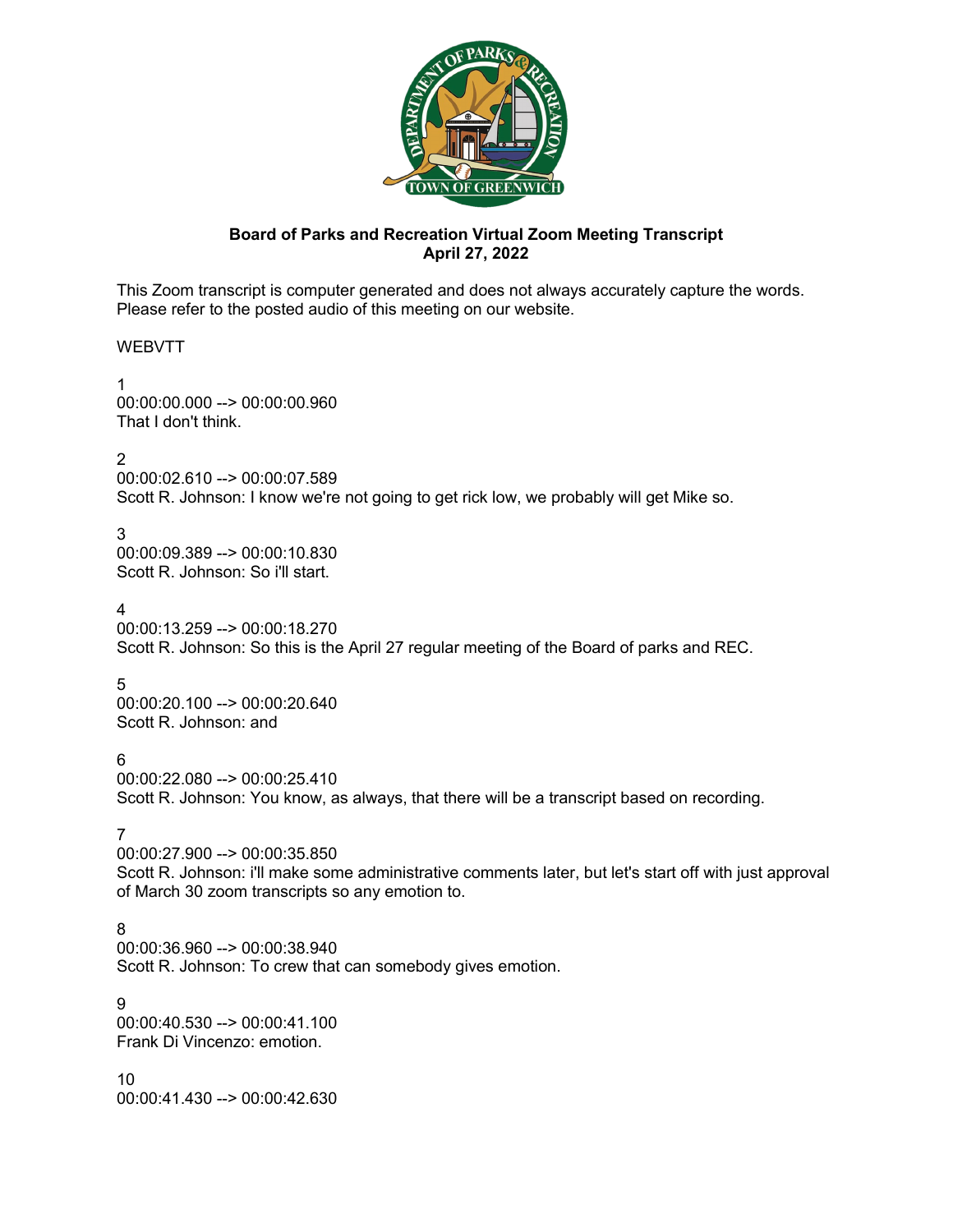Scott R. Johnson: I in my second that.

11 00:00:45.000 --> 00:00:48.270 Scott R. Johnson: Okay, so unfair raise your hands.

12

00:00:49.800 --> 00:00:51.960 Scott R. Johnson: With minor thing everyone's on okay.

13

00:00:53.430 --> 00:00:55.920 Scott R. Johnson: Let me just give a little bit of a.

14

00:00:57.000 --> 00:01:19.110

Scott R. Johnson: Administrative checklist um we have for us, we have a really full agenda, not just by items, but also by interest in kind of complication so we're going to have a fairly lengthy complicated presentation by way by plays and several matters.

15

00:01:20.310 --> 00:01:25.650

Scott R. Johnson: Including budget and pick a ball tennis and.

16

00:01:27.090 --> 00:01:32.070

Scott R. Johnson: We do not have or rink represented so we'll table that one.

17

00:01:33.630 --> 00:01:39.720 Scott R. Johnson: New matter that i'm going to talk about is the recent Board of selectmen name policy.

18

00:01:40.770 --> 00:01:46.530 Scott R. Johnson: And i'll do that a little bit when Sue on gives her a brief foundation update.

19

00:01:49.230 --> 00:02:01.920

Scott R. Johnson: Because we have some complicated stuff is lengthy presentations the comments by the public, remember, as usual, will do that during the public comment period.

20

00:02:02.550 --> 00:02:12.360

Scott R. Johnson: And during the presentation questions really by board members only because otherwise we'll get we may not get to some of the other important things.

# 21

00:02:13.770 --> 00:02:19.380 Scott R. Johnson: And also Nancy has an important subject and we.

22

00:02:20.460 --> 00:02:25.530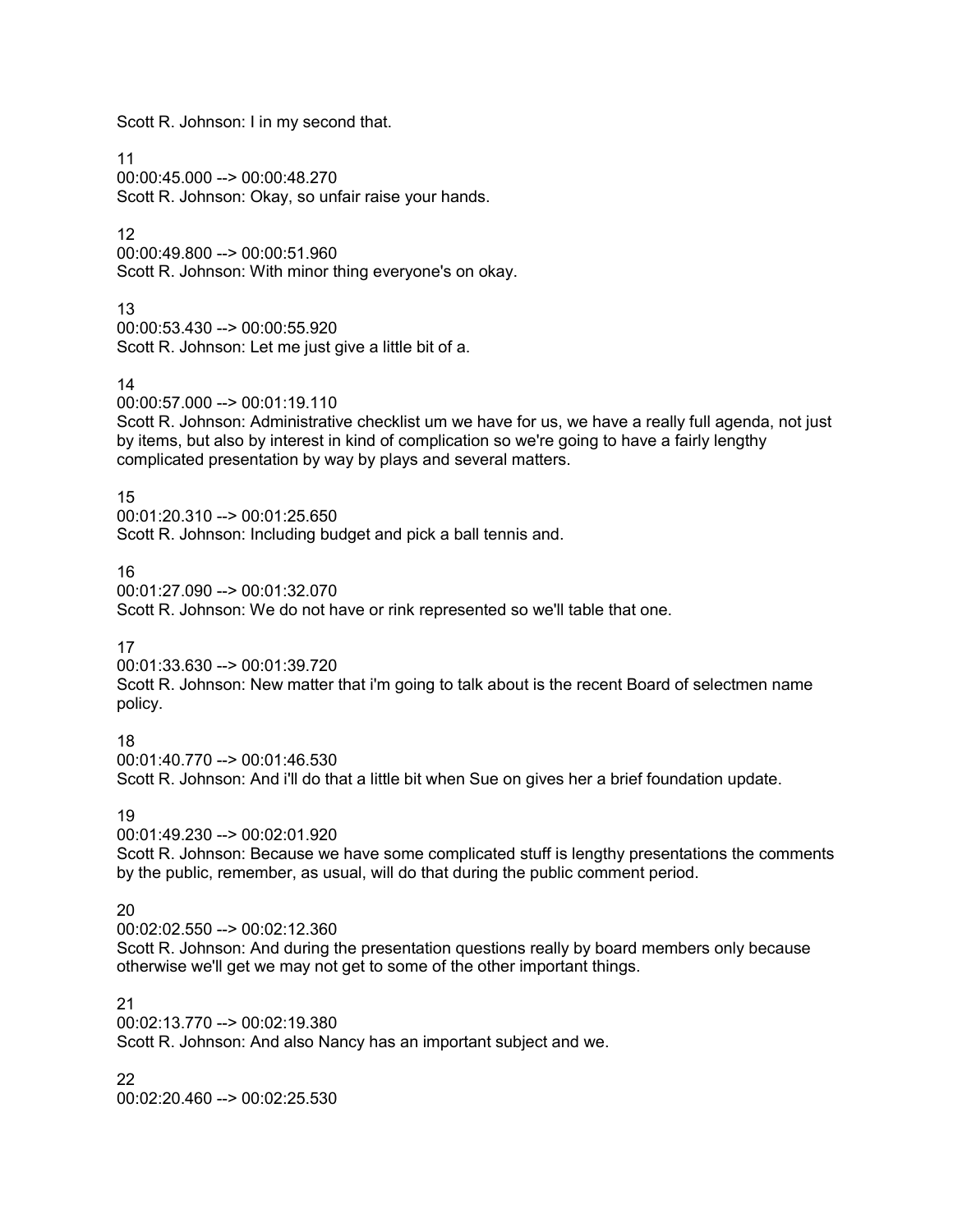Scott R. Johnson: will shift to another new business thing that's going on the agenda that I said it's fine to which is.

#### 23

00:02:26.670 --> 00:02:32.940

Scott R. Johnson: Peter you're in and invading park so let's let's start off with.

# 24

00:02:34.980 --> 00:02:40.260

Scott R. Johnson: um well before we get the treasurer's report cho, we have to.

# 25

00:02:41.940 --> 00:02:57.720

Scott R. Johnson: memorial situations in our parts of that family one is Mike chinos mom so, our thoughts are with the family and the second one is john hartwell who died last week.

#### 26

00:02:57.870 --> 00:03:00.600 Scott R. Johnson: home in Florida and.

## 27

00:03:01.230 --> 00:03:14.190

Scott R. Johnson: I only knew about it from the paper um I did speak to him several months ago, and for those of you that don't know me first of all, he was on parks and REC for for quite a while he.

#### 28

00:03:15.870 --> 00:03:29.520

Scott R. Johnson: did a lot with fields committee he kind of ran the fields cody for quite some time, he was a retired IBM guy for many, many years i'm stationed all over the world, including Brazil.

## 29

00:03:31.260 --> 00:03:35.160 Scott R. Johnson: And when he retired from parks and REC board.

## 30

00:03:36.240 --> 00:03:51.600

Scott R. Johnson: He told me that he had developed a chest complication not not just cancer, but some I want some emphysema like stuff and so he moved to Florida, but I did not know he anticipated passing away that quickly so.

#### 31

00:03:52.830 --> 00:04:06.330

Scott R. Johnson: Our thoughts to him, I know I have you got to know him pretty well particularly Sue snyder and Joe and lenore he always said, extremely fun things for all the help that the Nordic.

32 00:04:07.350 --> 00:04:10.620 Scott R. Johnson: So um so.

#### 33

00:04:11.670 --> 00:04:14.970

Scott R. Johnson: Just recommendation to those guys aren't console condolences.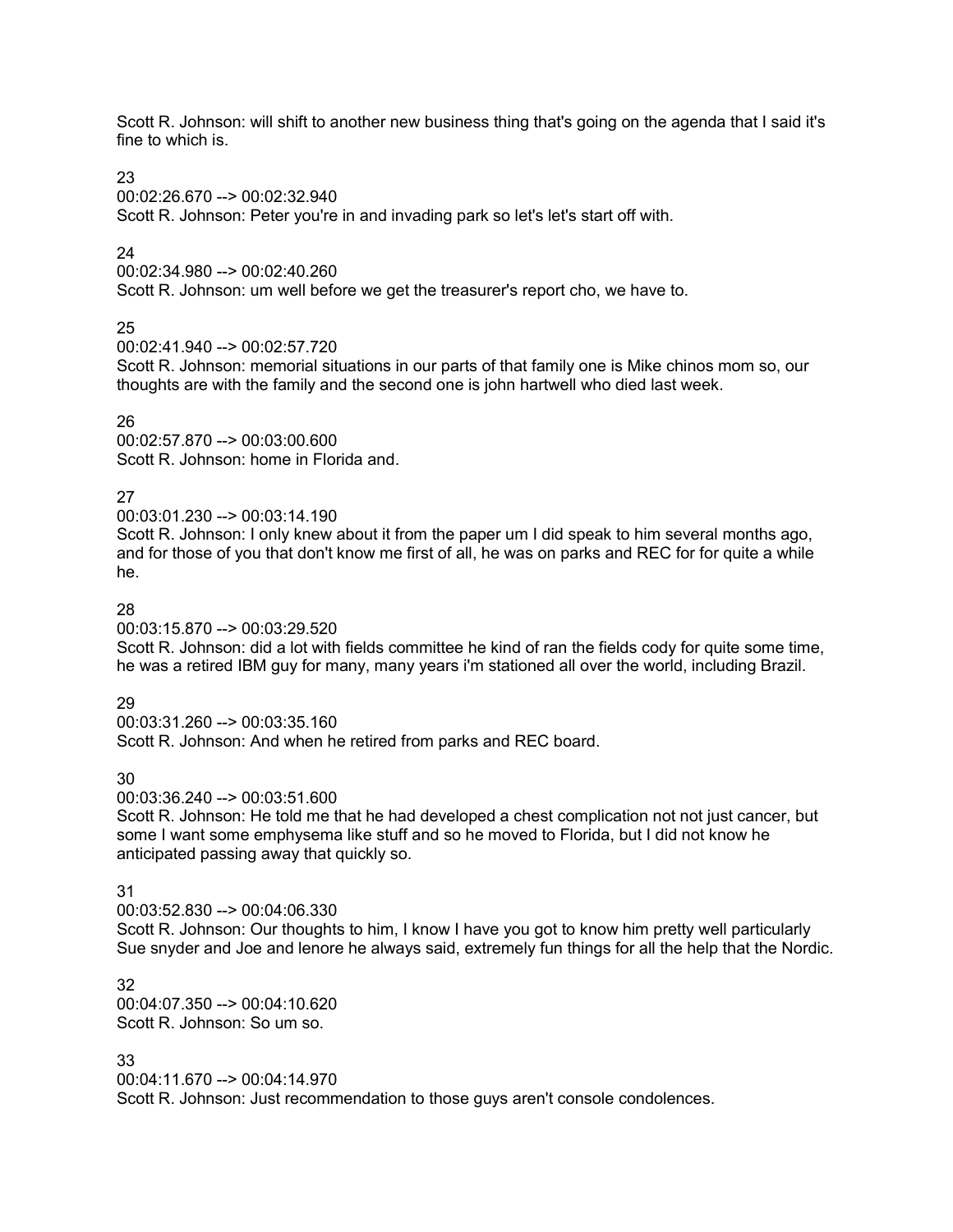34 00:04:16.050 --> 00:04:16.770 Scott R. Johnson: um.

## 35

00:04:17.940 --> 00:04:23.010 Scott R. Johnson: If anybody wants to send me that that we can do it later or now board members now, if you want, but.

# 36

00:04:25.050 --> 00:04:31.320 Scott R. Johnson: let's say jump it's okay jump to to your directors report to be supplemented I know my place.

## 37

00:04:33.360 --> 00:04:34.020 Joe Siciliano: Okay.

# 38

00:04:35.220 --> 00:04:37.290 Joe Siciliano: Can you hear me Scott, I just plugged in my headset so.

## 39

00:04:37.710 --> 00:04:57.000

Joe Siciliano: Yes, okay so just a couple things, as we all know that we're approaching the spring high part of the spring may coming June tons of things on our list of things to do, beaches and pools parks, you know ferry boat.

## 40

00:04:58.050 --> 00:05:11.160

Joe Siciliano: Right now we're kind of entrenched in the budget process with just got through with the BT and moving towards the our team meetings for next week and the following week, our team for approval.

## 41

00:05:13.770 --> 00:05:24.960

Joe Siciliano: So it's very active in the office we're back at pre coven levels of activity, both in the amount of people that we're dealing with, and also the amount of people signing up for our programs.

## 42

00:05:27.090 --> 00:05:40.380

Joe Siciliano: kind of a switch in our policy for residency requirements and what we call the early bird where you can apply by a certain time and save a few dollars as as yielded really good results in the sense that.

# 43

00:05:41.580 --> 00:05:53.340

Joe Siciliano: If you sign on to validate your permit your part, your part permit that's a very short period of time, probably within three or four days that you can get it all done and you'd have a renewed permit.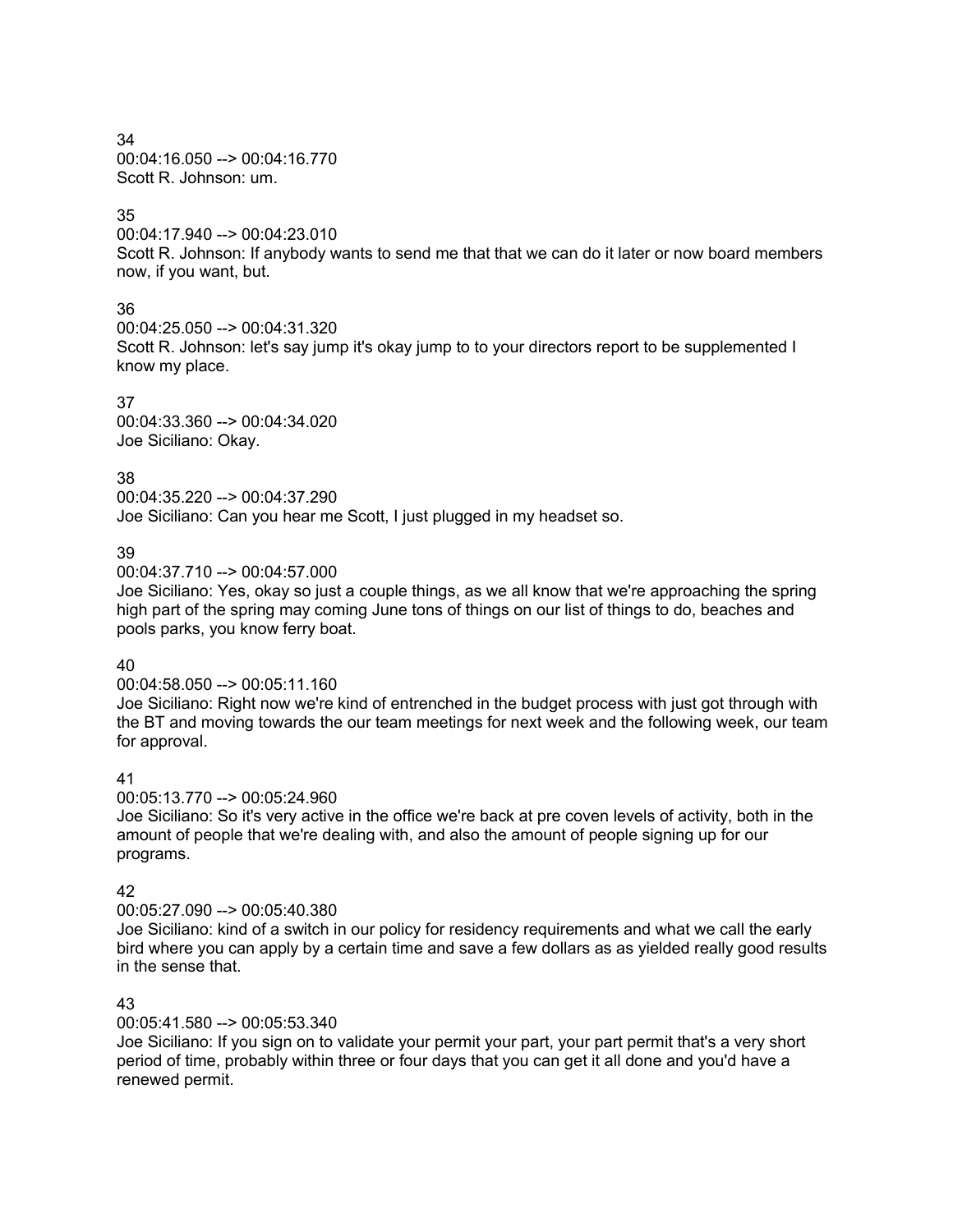00:05:53.760 --> 00:06:01.260

Joe Siciliano: Usually, this time of the year, where we know, without some of the modifications we've been doing over the last couple of years it's weeks so.

# 45

00:06:01.890 --> 00:06:09.450

Joe Siciliano: Early birds working people are taking advantage of a short small discount but social media is helping that dramatically.

## 46

00:06:10.020 --> 00:06:19.260

Joe Siciliano: Because we're posting Thank you lenore and all the other superintendents that Iran, but give information to lenore to post but we're posting constantly.

## 47

00:06:19.650 --> 00:06:28.830

Joe Siciliano: on Facebook and other social media platforms and we're getting some good results, people are responding all of our camp programs are full.

## 48

#### 00:06:29.880 --> 00:06:40.050

Joe Siciliano: Very few spots all of the other programs that we're having for activities, people are signing up there, trying to get their kids out and about or get themselves out and about.

## 49

00:06:41.760 --> 00:06:49.440

Joe Siciliano: here's a couple little statistics we haven't talked about golf that much in one of our last few meetings but golf courses open full time.

# 50

00:06:50.550 --> 00:06:59.160

Joe Siciliano: We opened up on march 17 and you Chris we battled the weather, for a few weeks and various conditions warm cold very cold very rainy.

# 51

00:07:00.150 --> 00:07:11.400

Joe Siciliano: But it seems to be a little bit more stable now, but you know with last year, we had a total of for the season of 2300 Members this year as of this week.

## 52

00:07:11.970 --> 00:07:21.150

Joe Siciliano: We have a total of 1600 and 75 Members that have already joined and we do know that people, and we have an early bird special there too, so he joined before a certain date.

## 53

00:07:21.510 --> 00:07:25.410

Joe Siciliano: You get a little slight discount on your membership, but we do know that people join.

## 54

00:07:25.800 --> 00:07:43.770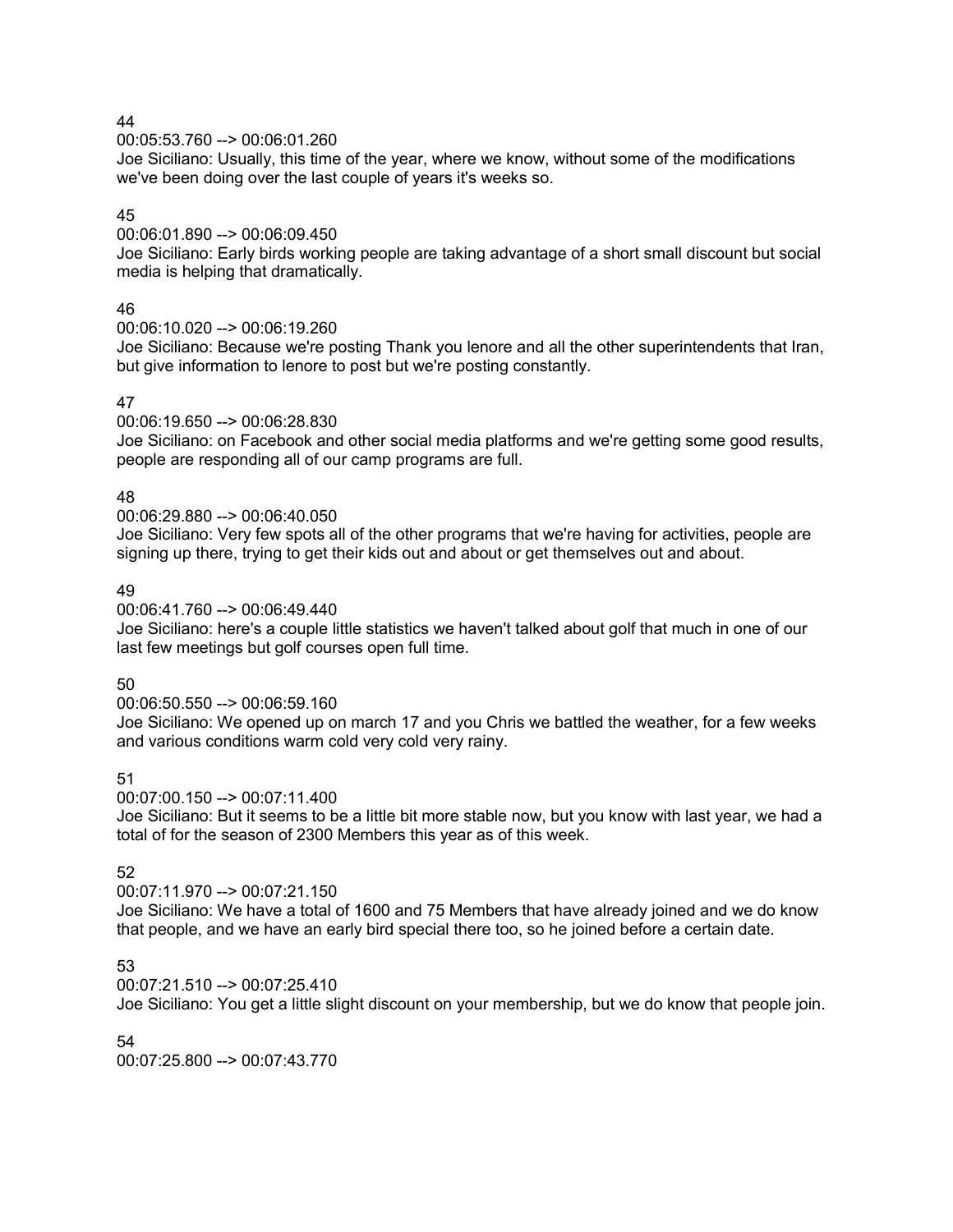Joe Siciliano: Generally, when they show up at the golf course and pay their membership and pay it play their first round so there's no doubt in my mind that you know will be at that at that same number of about 2300 members which really equates to the Members, the non.

## 55

## 00:07:44.790 --> 00:07:56.340

Joe Siciliano: Members and guests about 45,000 rounds of golf in one season so that's a huge number and that number has escalated during coven dramatically and.

# 56

# 00:07:56.910 --> 00:08:05.970

Joe Siciliano: You know, people are still have somewhat of an alternate work schedule and always finding that space for golf in there, I can I can play golf work in the evening I can.

# 57

00:08:06.300 --> 00:08:15.270

Joe Siciliano: do certain things so it's been a beneficial all the way around, we have all the all the slots 123 we have about a dozen or.

# 58

00:08:15.870 --> 00:08:25.290

Joe Siciliano: 14 slots that have all been filled for shotgun tournaments and over the year you know, last year, the year before we did very few of those and.

# 59

00:08:25.770 --> 00:08:33.600

Joe Siciliano: So those are all full and you know, we have just to mention a couple things we have a new golf pro at the golf course Patrick massey.

## 60

00:08:33.960 --> 00:08:41.430

Joe Siciliano: And I think I announced this with one of our previous meetings that Patrick was the first assistant for Joe filter for a number of years.

## 61

00:08:42.030 --> 00:08:51.450

Joe Siciliano: And pat's kind of feeling his way out and he's doing a great job I mean he's modernize the shop, you know he's gotten more technical as far as how he.

# 62

## 00:08:52.320 --> 00:09:02.460

Joe Siciliano: tries to attract people for the shop and lessons and just the golf course in general and also also he's going to take a stab at a summer camp this year.

# 63

00:09:03.150 --> 00:09:08.880

Joe Siciliano: So if anyone's interested in looking that up, you can go to Patrick massi golf shop and.

## 64

00:09:09.330 --> 00:09:17.550

Joe Siciliano: there's a link there to a summer camp I think there's going to be some half day summer camp programs during the month of July end of June and July.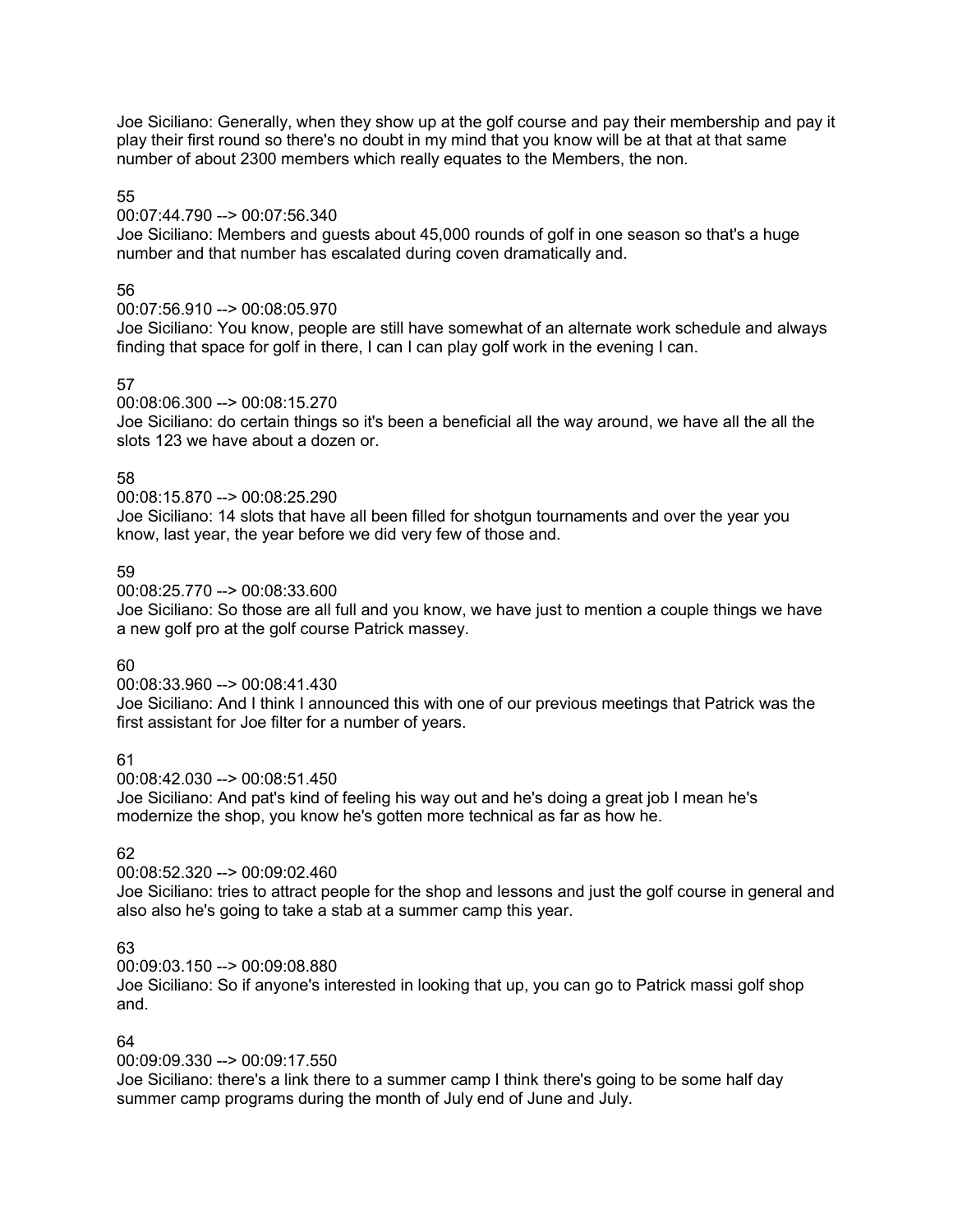00:09:18.030 --> 00:09:28.530

Joe Siciliano: And you can read the details there, I did not bring all the details with me, but you know it'll be some golf instruction and some fun and it's going to be between Patrick.

## 66

00:09:29.070 --> 00:09:35.970

Joe Siciliano: The golf course at the high school and another individual that pat has brought on to help with some instruction.

# 67

00:09:36.330 --> 00:09:50.190

Joe Siciliano: and teaching clay and that type of thing so it's something new that we haven't done in this venue and so patch trying to address the needs and you know we there's room to room to discuss and to grow, so that the golf course seems to be honest way.

## 68

00:09:51.210 --> 00:10:06.150

Joe Siciliano: So over the weekend matter of fact, Friday Saturday and Sunday of this past weekend we played most about 700 rounds of golf just in those three days and in those weather conditions so it's it's it's it's honest way.

## 69

 $00:10:07.200 \rightarrow 00:10:17.010$ 

Joe Siciliano: Just a couple other things Scott i'll comment on this now, but, but you know, so we, and we can talk about it more i'd like to give a little bit of an update about the.

## 70

00:10:17.430 --> 00:10:20.040

Joe Siciliano: Eastern granted civic Center of construction and contract.

# 71

00:10:20.610 --> 00:10:28.860

Joe Siciliano: The contract as of yesterday a check with dp w is in the final stages of getting signed so that means the documents or been produced.

## 72

00:10:29.100 --> 00:10:37.920

Joe Siciliano: Insurance everything that the contractor had to had to produce he did it's in the final phases of the signatures which gets passed between dp w.

# 73

 $00:10:38.340 \rightarrow 00:10:47.400$ 

Joe Siciliano: The law department, the controller's office and so hopefully that'll get settled really soon and Luigi Romano who is taken over for Alan.

# 74

00:10:47.820 --> 00:10:54.750

Joe Siciliano: is going to be planning very shortly, a site planning meeting with the contractor, so we can talk about staging.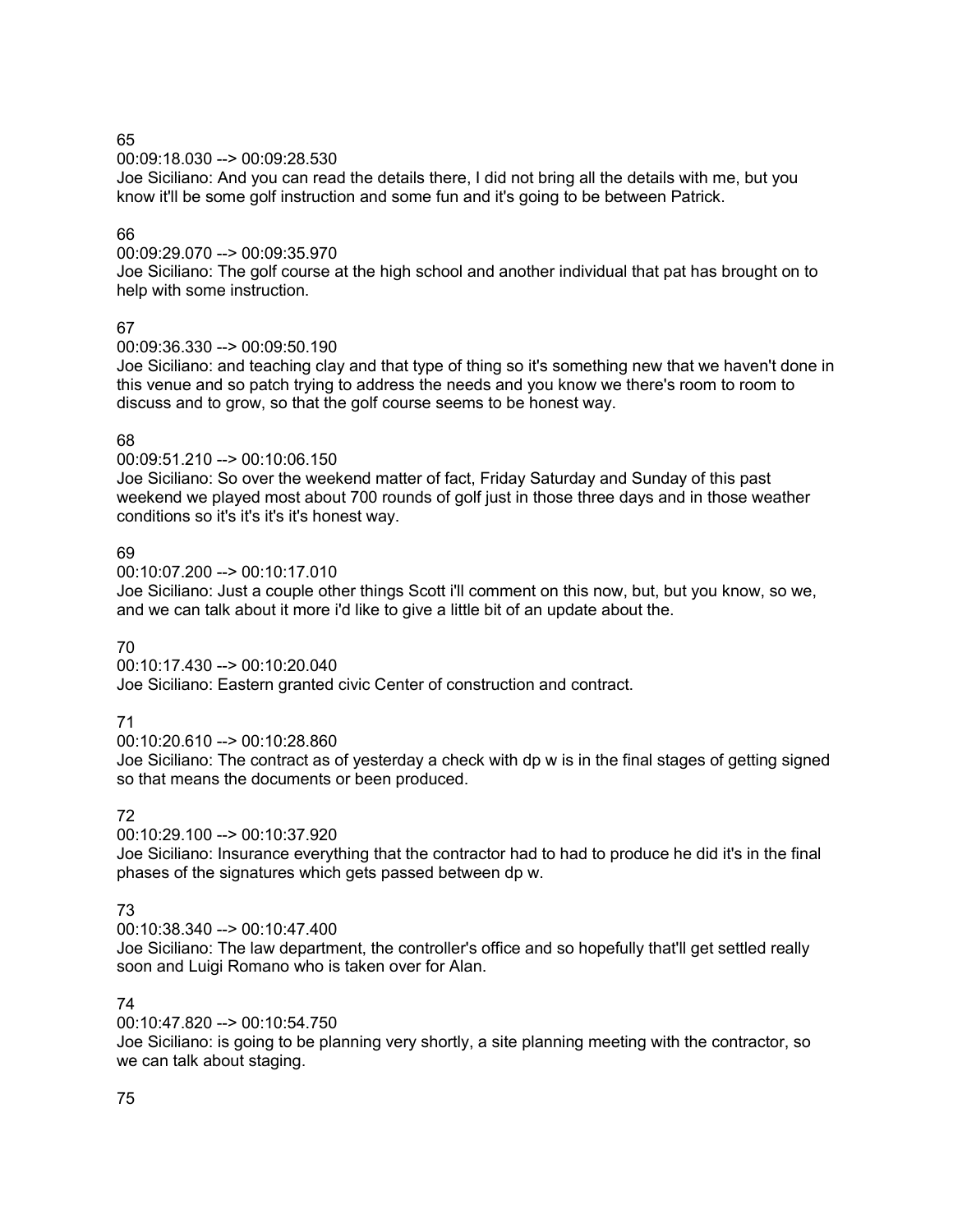#### 00:10:55.350 --> 00:11:03.390

Joe Siciliano: Safety fencing and kind of get it, he can lose you'll be able to get a little bit more of an updated schedule of his intent to.

#### 76

#### 00:11:04.260 --> 00:11:24.330

Joe Siciliano: To take charge of the building and and to move forward with the remediation and demolition etc so we're right around the corner and so that should happen in the next few weeks and we should be on our way with the started the construction, so you know, all in all.

## 77

#### 00:11:25.350 --> 00:11:42.150

Joe Siciliano: that's that's where we are blaze will talk about the budget some budgetary items and some clickable information and then we can you know proceed with the rest of the the agenda so we're here to hang in and listen and answer some questions if necessary.

#### 78

00:11:46.440 --> 00:11:46.860 Joe Siciliano: that's it.

## 79

00:11:48.600 --> 00:11:50.100 Blaize Levitan (Parks): hey Scott, you want me to.

#### 80 00:11:50.160 --> 00:11:51.480 Blaize Levitan (Parks): Talk about budget yeah.

## 81

00:11:51.870 --> 00:11:53.970 Scott R. Johnson: I want you to do well why don't you do the.

## 82

00:11:56.520 --> 00:11:57.720 Scott R. Johnson: Budget update.

## 83

00:11:58.080 --> 00:12:01.920 Scott R. Johnson: Someone in response to some of the questions we've been asked, and then we want to go to subject.

## 84

00:12:02.580 --> 00:12:06.720 Blaize Levitan (Parks): yeah so we'll touch on budget first so as Joe mentioned we've been.

# 85

00:12:08.130 --> 00:12:18.990

Blaize Levitan (Parks): In the thick of the budget on the BT have proved the proposed budget and sent it to the RCM on April 19 so the proposed budget now post it on the town's website.

#### 86

00:12:19.650 --> 00:12:31.560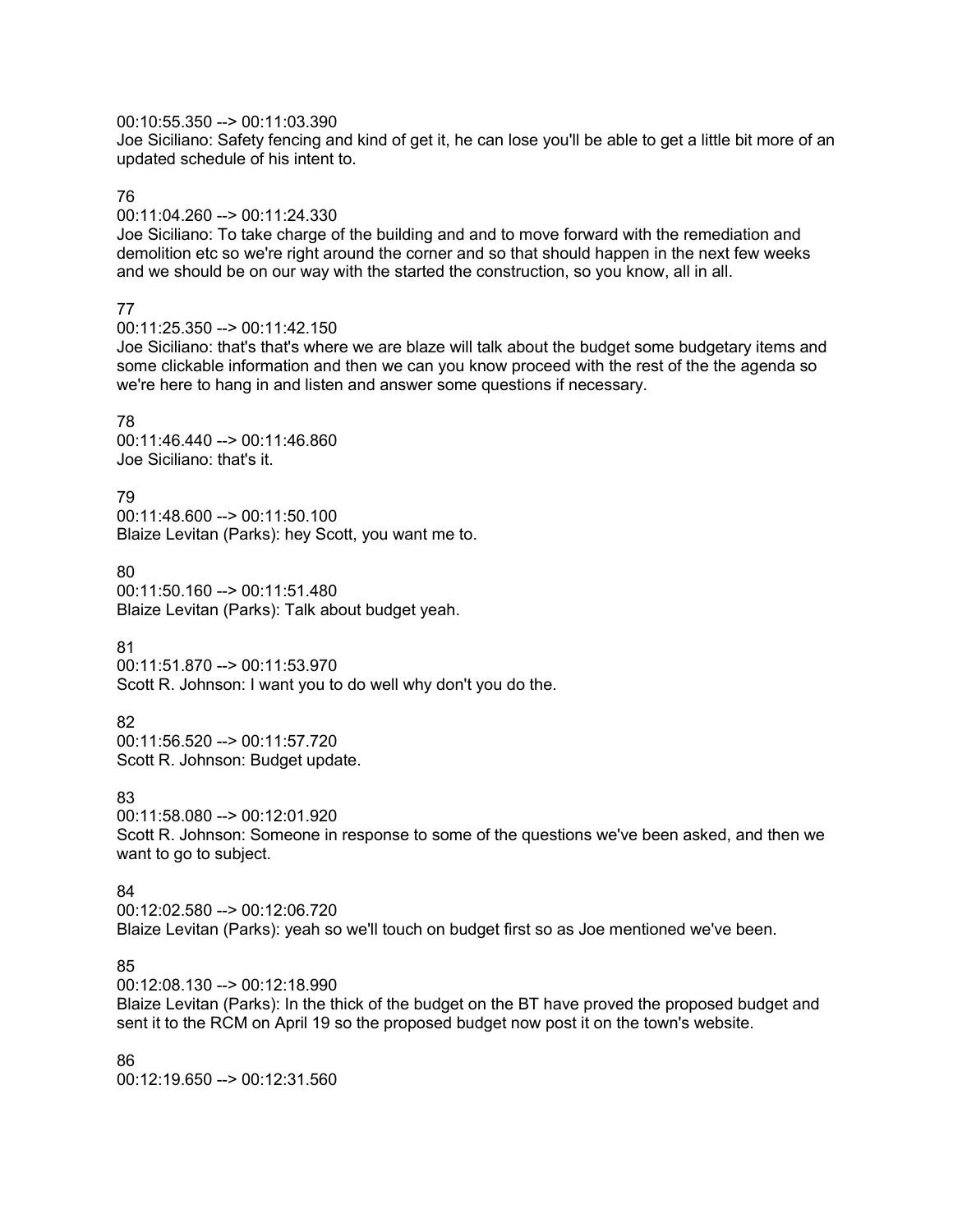Blaize Levitan (Parks): And our team will be voting on the budget on may night, we will be meeting with various committees over the next you know week and a half or so, our tm committees.

## 87

#### 00:12:32.310 --> 00:12:38.160

Blaize Levitan (Parks): Joe an idea we wanted to mention and Scott, we were talking about this, the other day that we do appreciate some of the patients.

## 88

#### 00:12:38.820 --> 00:12:50.670

Blaize Levitan (Parks): And you know our response time a little bit we are getting a lot of questions about obviously budget and also pickle ball and everything else and there's a lot of Members on the are tm and b et and also the public.

#### 89

#### 00:12:52.170 --> 00:12:56.700

Blaize Levitan (Parks): And so, people have lots of questions which is normal, but I do appreciate some patients and some of the responses.

# $90^{\circ}$

00:12:58.560 --> 00:13:06.720

Blaize Levitan (Parks): Budget our operating budget only going up by 1.5% as a department, all in all, well under guidelines.

#### 91

00:13:07.320 --> 00:13:26.430

Blaize Levitan (Parks): And also pretty much when we made it through the BT they move to programs that were previously defined as capital into operating this year, as they did last year, those two projects were very dry dock inspection.

#### 92

#### 00:13:27.510 --> 00:13:39.420

Blaize Levitan (Parks): Which is the annual maintenance and coast guard inspection work on the fairies and that was moved into account code 833 For those of you that look at the budget closely that's 290,000 a year.

## 93

00:13:40.410 --> 00:13:49.020

Blaize Levitan (Parks): And then, they also move the mini park pond dredging program which is \$75,000 a year was put together by dp w into our budget.

## 94

#### 00:13:49.860 --> 00:14:02.550

Blaize Levitan (Parks): So if you do look at the budget it will look like it's going up now 4.5% um but that's because of those 290,000 alone for that one program those were reclassified from capital to operating.

## 95

## 00:14:04.020 --> 00:14:12.840

Blaize Levitan (Parks): And the other major things really nothing else happened in the operating budget, and most of the conversation, for the last few weeks has been about capital.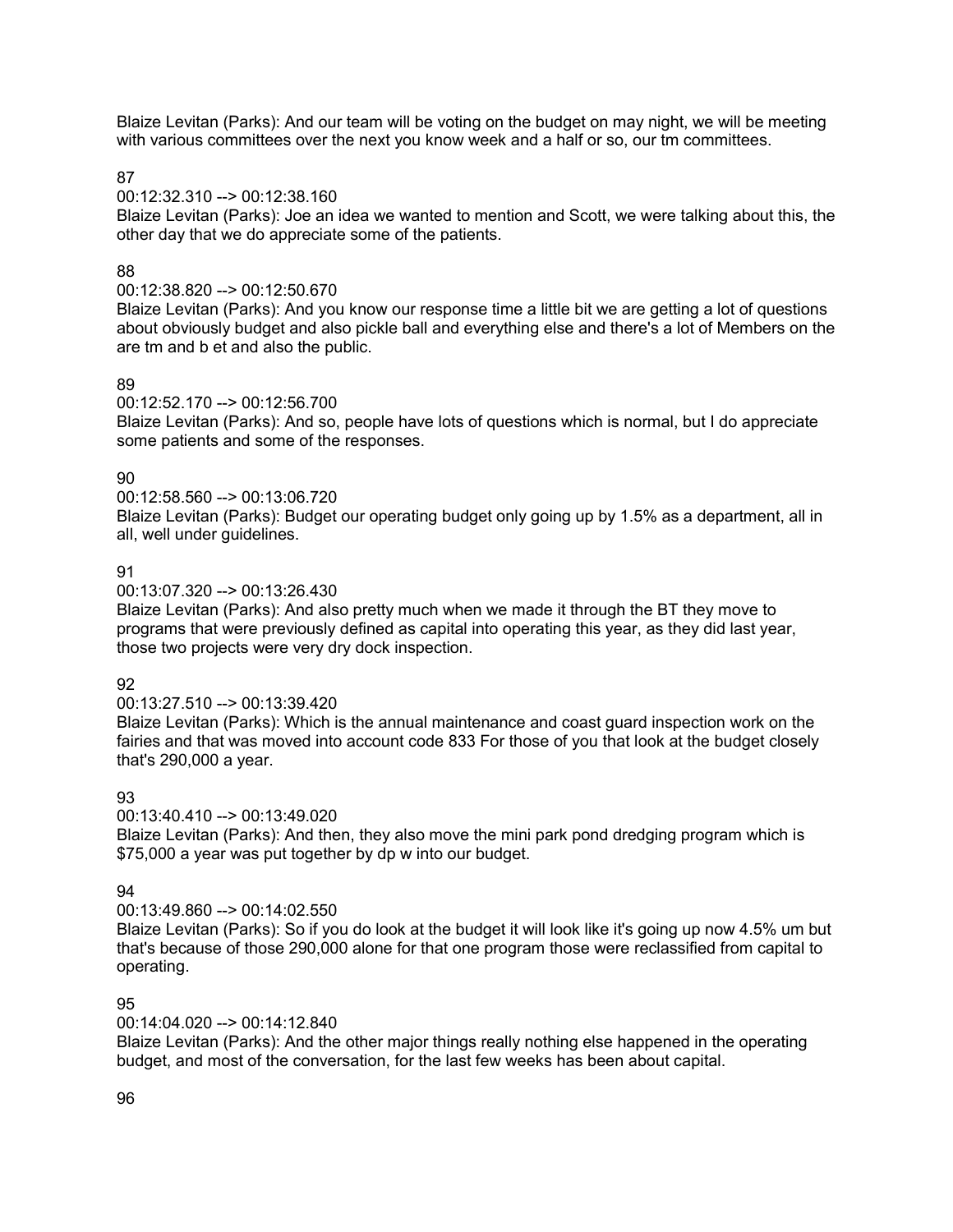#### 00:14:14.040 --> 00:14:21.120

Blaize Levitan (Parks): Some great news the BT did add in the Ada master plan for \$150,000.

97

00:14:22.320 --> 00:14:31.680

Blaize Levitan (Parks): This was a program that was requested by the first selectman is advisory committee for people with disabilities, it was intended to be funded by art funds.

#### 98

#### 00:14:32.610 --> 00:14:40.710

Blaize Levitan (Parks): And was going to be funded by art, but then the town had received the further you know interpretation of eligibility kind of late in the game.

#### 99

#### 00:14:41.190 --> 00:14:54.780

Blaize Levitan (Parks): So it was cut from art funding, but the BT did add that money back in that will be a great program we're going to leverage the same contract that dp w has used to assess accessibility standards for all sidewalks in town.

#### 100

## 00:14:55.530 --> 00:15:08.850

Blaize Levitan (Parks): we're going to do that, for all of our facilities work with the first like men's advisory committee for people with disabilities to go, you know location by location and produce an experience that is accessible for everybody in our Community.

#### 101

00:15:10.950 --> 00:15:19.020

Blaize Levitan (Parks): The tree risk program was reduced by \$50,000 we had a couple vehicles cut out.

## 102

00:15:20.790 --> 00:15:28.590

Blaize Levitan (Parks): Mike pitino you know the golf course \$75,000 to design the new restaurant building was deferred by a year.

## 103

00:15:29.850 --> 00:15:32.700 Blaize Levitan (Parks): So hopefully next year we'll be able to kind of fight for that one.

# 104

#### 00:15:34.830 --> 00:15:51.300

Blaize Levitan (Parks): And those are the major really the major changes to capital, the field masterplan the funding for the finished the drainage work we had 600,000 in there, that was reduced to 400,000 with 200,000 being moved to next year.

## 105

#### 00:15:52.650 --> 00:16:04.590

Blaize Levitan (Parks): As long as the 200,000 does get funded next year that's that's Okay, with the department that align with the work that's realistic for us to complete at this point anyways and we had a lot of extensive and healthy conversations.

106 00:16:05.160 --> 00:16:12.180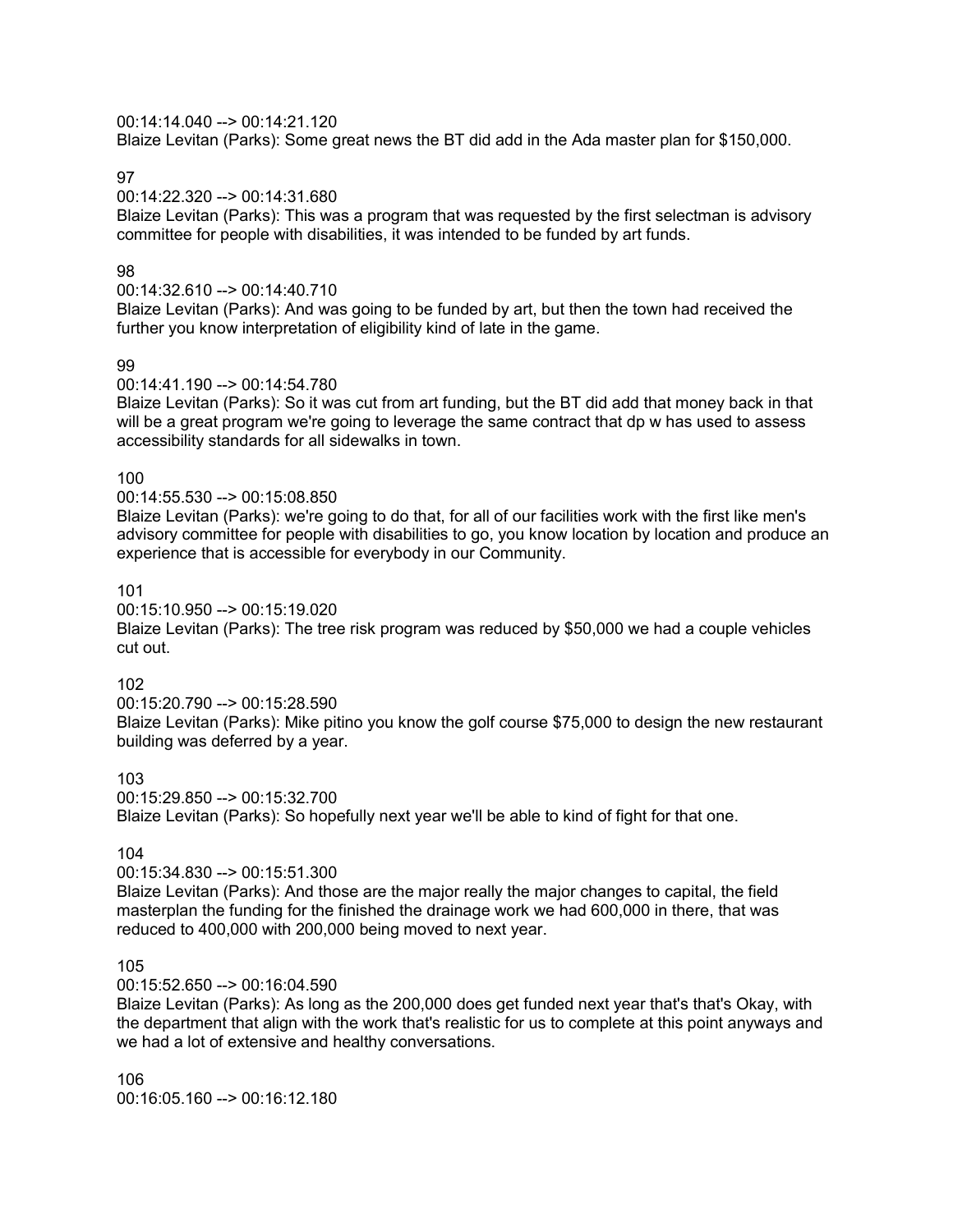Blaize Levitan (Parks): With the B E T over the last month and a half and Nancy did a great job.

107

 $00.16.13.230 - \geq 00.16.22.530$ 

Blaize Levitan (Parks): She was the point person for the pomerantz tuchman masterplan \$40,000 that also includes pineal and even though it's called Palmer and Stockman.

## 108

#### 00:16:23.460 --> 00:16:35.100

Blaize Levitan (Parks): But that's the funding, you know that was the request by the board to do that she really you know, yes Mike she deserves a see you clap your hands, you really had a bunch of meetings between Members and.

## 109

#### 00:16:36.300 --> 00:16:48.540

Blaize Levitan (Parks): was able to keep you know through that effort and talking with our liaison to the BT board Miriam and Mike was able to keep that funding in there for the year so on to the next, but.

#### 110

## 00:16:49.980 --> 00:17:00.180

Blaize Levitan (Parks): Those are those are really the major updates for for the budget, you know 1.5% as we've mentioned before there's really not a lot in there to talk about in the operating side.

#### 111

#### 00:17:01.260 --> 00:17:09.780

Blaize Levitan (Parks): And just so everyone knows to another question that we do kind of get sometimes with the eastern granted civic Center closing and I can see it, we can already see this coming back up.

#### 112

#### 00:17:11.820 --> 00:17:26.280

Blaize Levitan (Parks): We do have we did you know the revenue for all the programs is recorded in a different area of the budget it's recorded in a 12 the eastern Greenwich civic Center as a building is closed the eastern grandage.

## 113

#### 00:17:27.360 --> 00:17:35.910

Blaize Levitan (Parks): Civic Center as a community service will continue, while we are close and that's what the staff, the recreation supervisor that is assigned to that.

## 114

## 00:17:36.510 --> 00:17:44.040

Blaize Levitan (Parks): Building will continue to do that's what's reflected in the budget they're still camps programs clinics basketball.

## 115

#### 00:17:44.790 --> 00:17:52.110

Blaize Levitan (Parks): Where we found alternate locations we've also got community groups, you know with the hospital the parkinson's group card playing.

116 00:17:52.500 --> 00:18:00.060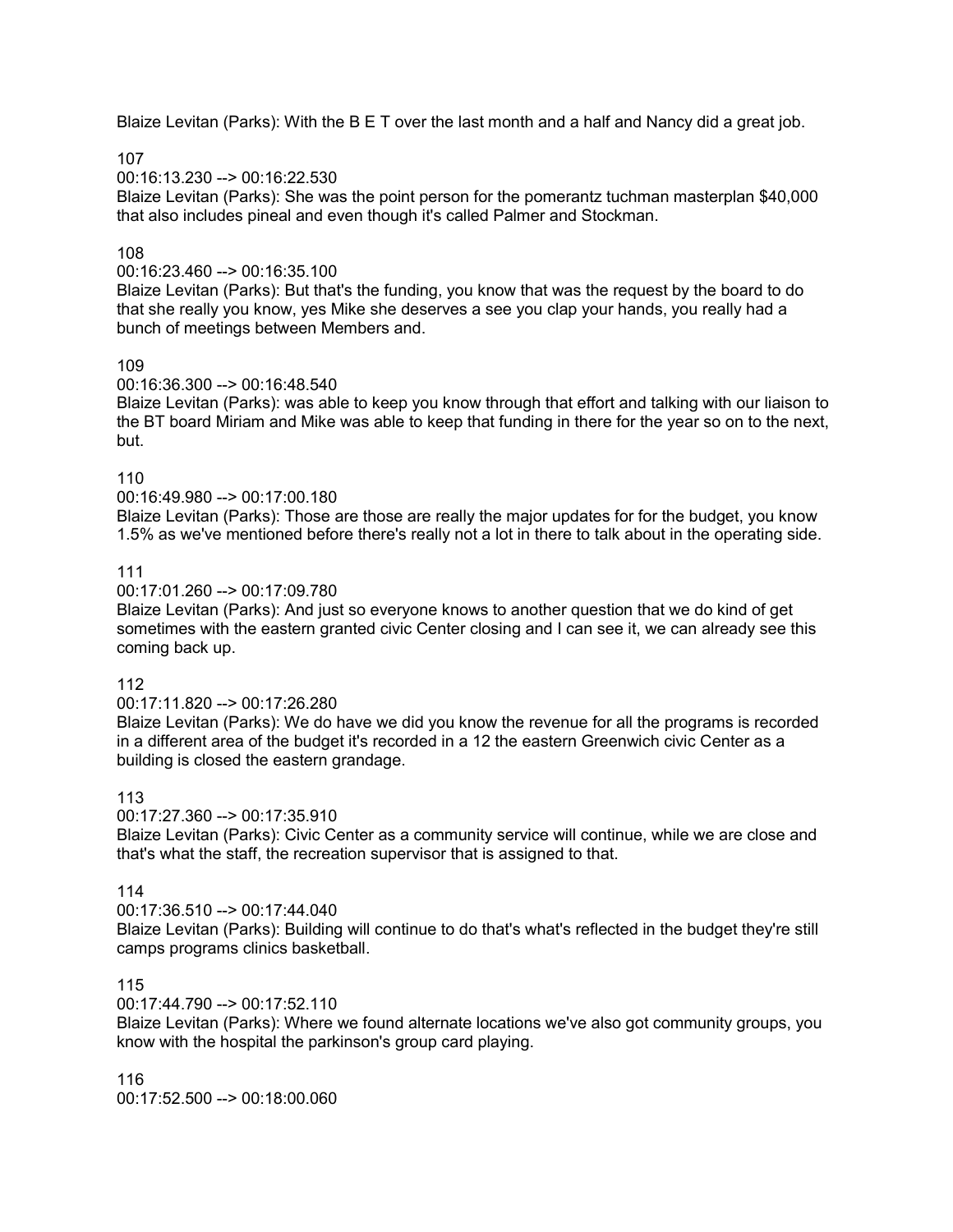Blaize Levitan (Parks): And we, you know, have been committed to finding these people in these groups other locations to operate and we plan to operate all those services.

117

00:18:00.900 --> 00:18:07.980

Blaize Levitan (Parks): For the Community during this period and that's what the staff that are assigned the full time staff that are assigned at the eastern grant civic Center will continue to work I.

#### 118

00:18:09.600 --> 00:18:13.320 Blaize Levitan (Parks): don't know that's really the main highlights from the budget, you know, unless Scott, yes and questions.

#### 119

00:18:13.770 --> 00:18:23.550

Scott R. Johnson: yeah, but please, one thing that I couldn't find and i'm not sure you found it just because I was asked by the oprah show called people is the tragedy and for the top fear.

#### 120

00:18:24.630 --> 00:18:28.710 Scott R. Johnson: He was a he was a \$40,000 starting request.

121 00:18:29.280 --> 00:18:30.780 Scott R. Johnson: dinner, or maybe Brian what did.

#### 122

00:18:31.530 --> 00:18:33.390 Scott R. Johnson: I couldn't tell if that was in or not.

#### 123

00:18:34.620 --> 00:18:38.820

Blaize Levitan (Parks): Right and that's the Greenwich point cove dredge right that's what that is.

124 00:18:40.080 --> 00:18:41.940 Brian Kerzner: hi yes yeah.

#### 125

00:18:42.390 --> 00:18:44.460 Blaize Levitan (Parks): yep that's in there let's data in 40,000.

#### 126

00:18:44.910 --> 00:18:49.800 Scott R. Johnson: So that but that number is for testing and studies and.

#### 127

00:18:51.930 --> 00:19:09.660

Blaize Levitan (Parks): that's the complete the soil sampling that's needed to finish out, we already have money that to get the permit and everything, this is just to complete the soil sample to finish the permitting and then in the next year is the funding showed actually due to dredge million dollars.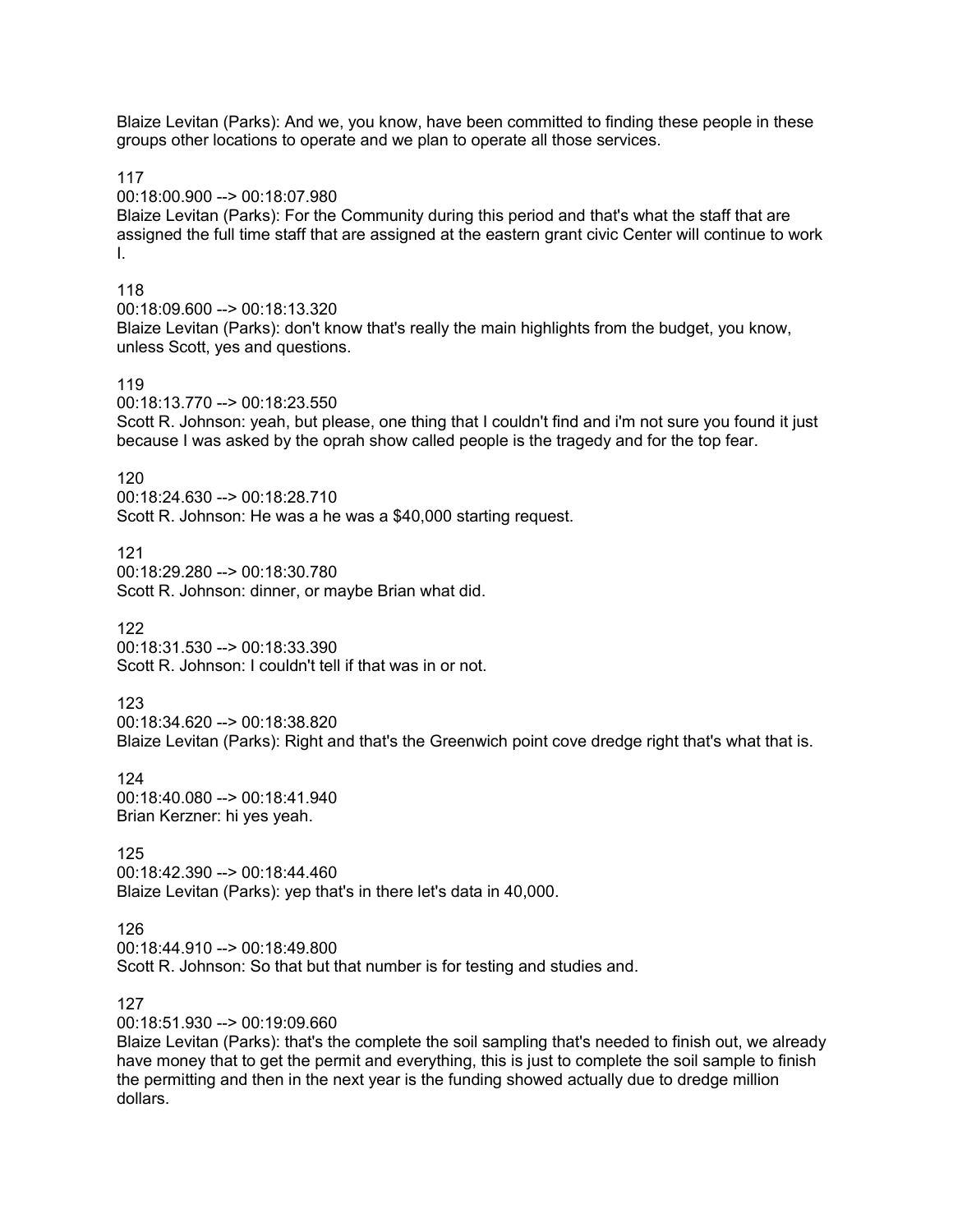128 00:19:10.860 --> 00:19:11.370 Okay.

129

00:19:13.710 --> 00:19:24.270

Scott R. Johnson: Because that you may know the answer this but that plus the potential dredging of carnage harbor all of a sudden there's some talk that that might be.

130

00:19:24.870 --> 00:19:42.960

Scott R. Johnson: usable are available from some of the stimulus money, and I know there are managers talking about that for quite a target if we have a good permit for that So do you know right off the here are we getting any stimulus money for any of our projects, or is it just too hard to predict.

131

00:19:43.800 --> 00:19:45.720 Blaize Levitan (Parks): we're not not for the art funds.

132 00:19:46.350 --> 00:19:46.500 know.

133

00:19:48.330 --> 00:19:51.960 Blaize Levitan (Parks): The money, I can send it to the you after Scott, to share with the board but.

134

00:19:52.620 --> 00:20:03.270 Blaize Levitan (Parks): All of the art funding allocations have been assigned by the town and are posted on the town's website, and I can send that to you, so you this is the American rescue plan funding the 33 million.

135

00:20:03.840 --> 00:20:16.200

Blaize Levitan (Parks): The BT had a long meeting in April, where they took the first selectman recommendations and assigned all of that money to specific projects groups organizations in town already.

136 00:20:18.030 --> 00:20:18.750 Blaize Levitan (Parks): I can send it.

137

00:20:19.380 --> 00:20:22.620

Blaize Levitan (Parks): To you, but it's not there's no money for parks and recreation.

138

00:20:25.440 --> 00:20:29.430

Scott R. Johnson: Right so anybody have any questions on on bunch of other stuff.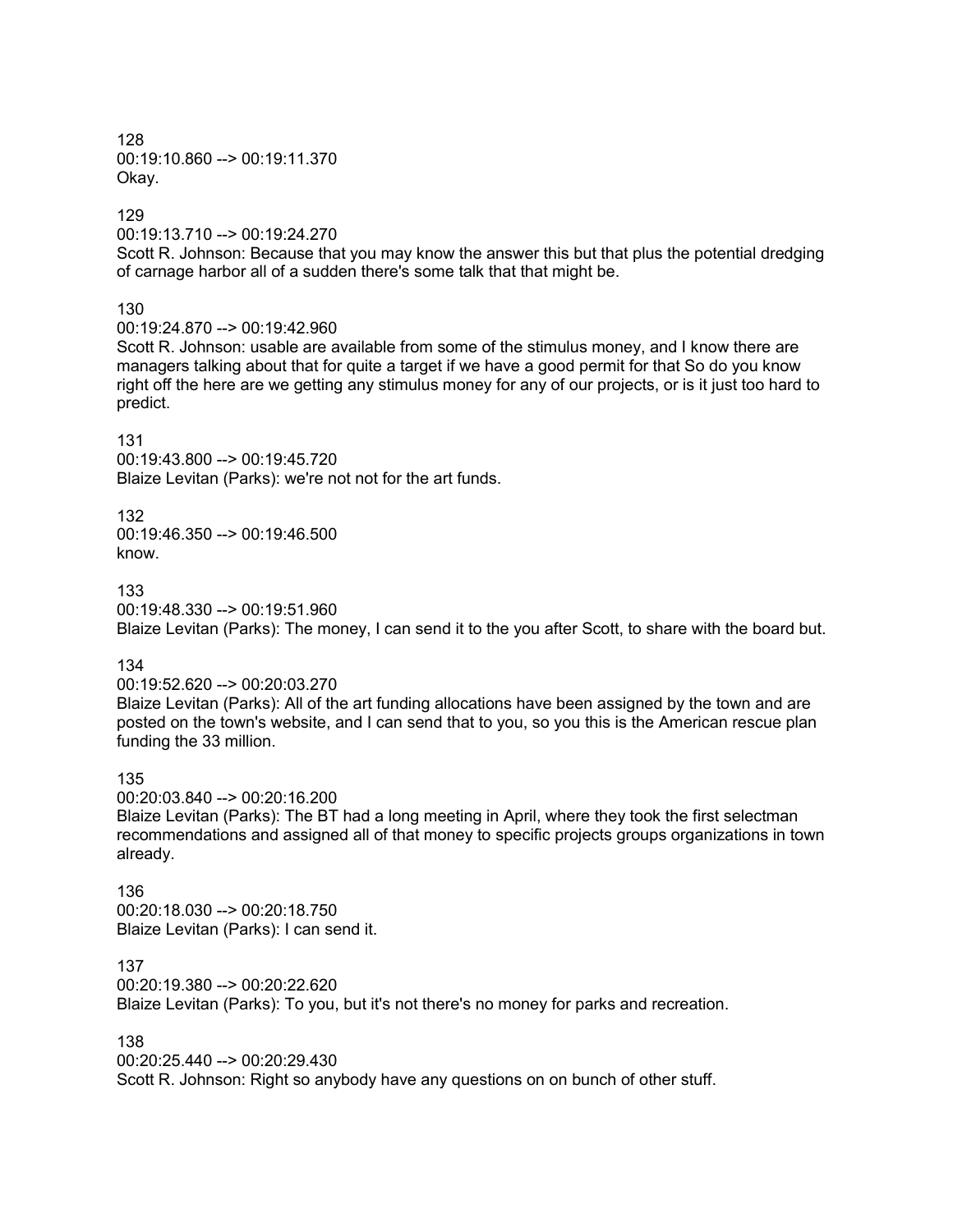00:20:29.790 --> 00:20:38.760

Michael Bocchino: ways that I just want to chime in have you guys can hear me just let me know if you can hear me because I am sitting in my locker room, as you can see.

## 140

00:20:39.870 --> 00:20:41.580 Michael Bocchino: At the restaurant and.

#### 141

00:20:42.660 --> 00:20:50.640

Michael Bocchino: The point that you just made and we kind of pass by it quickly about the eastern Granite civic Center.

## 142

00:20:51.300 --> 00:21:08.190

Michael Bocchino: Continuing to operate and run all of those immediate programs for everyone that's out there in the Community is massive that's huge everybody in this town needs to know that.

## 143

00:21:08.940 --> 00:21:21.840

Michael Bocchino: You got that we're doing the due diligence to make certain that these kids are still going to have summer programs available and something like soup puts out with the.

#### 144

00:21:22.860 --> 00:21:30.270

Michael Bocchino: notifications the email the update the newsletter I think that is one of the top things that should be out there.

## 145

00:21:30.660 --> 00:21:43.080

Michael Bocchino: More importantly, I I would be happy to reach out to the grant Sentinel to make sure that parks and recreation, is making certain that this is continuing to be available to the Community, because.

## 146

00:21:43.890 --> 00:21:59.520

Michael Bocchino: We have so many people that you know, in whatever it doesn't matter if it's this particular issue or another issue, both sides coming at each other, this is the one thing that we should be really.

## 147

00:22:00.570 --> 00:22:14.490

Michael Bocchino: supportive of and really proud of the fact that the town of grants is continuing these projects, even though that the Community, you know that the building is being redone so that's all I wanted to say appreciate it.

148 00:22:15.780 --> 00:22:16.350 Blaize Levitan (Parks): Thank you Mike.

149  $00:22:19.740 \rightarrow 00:22:22.950$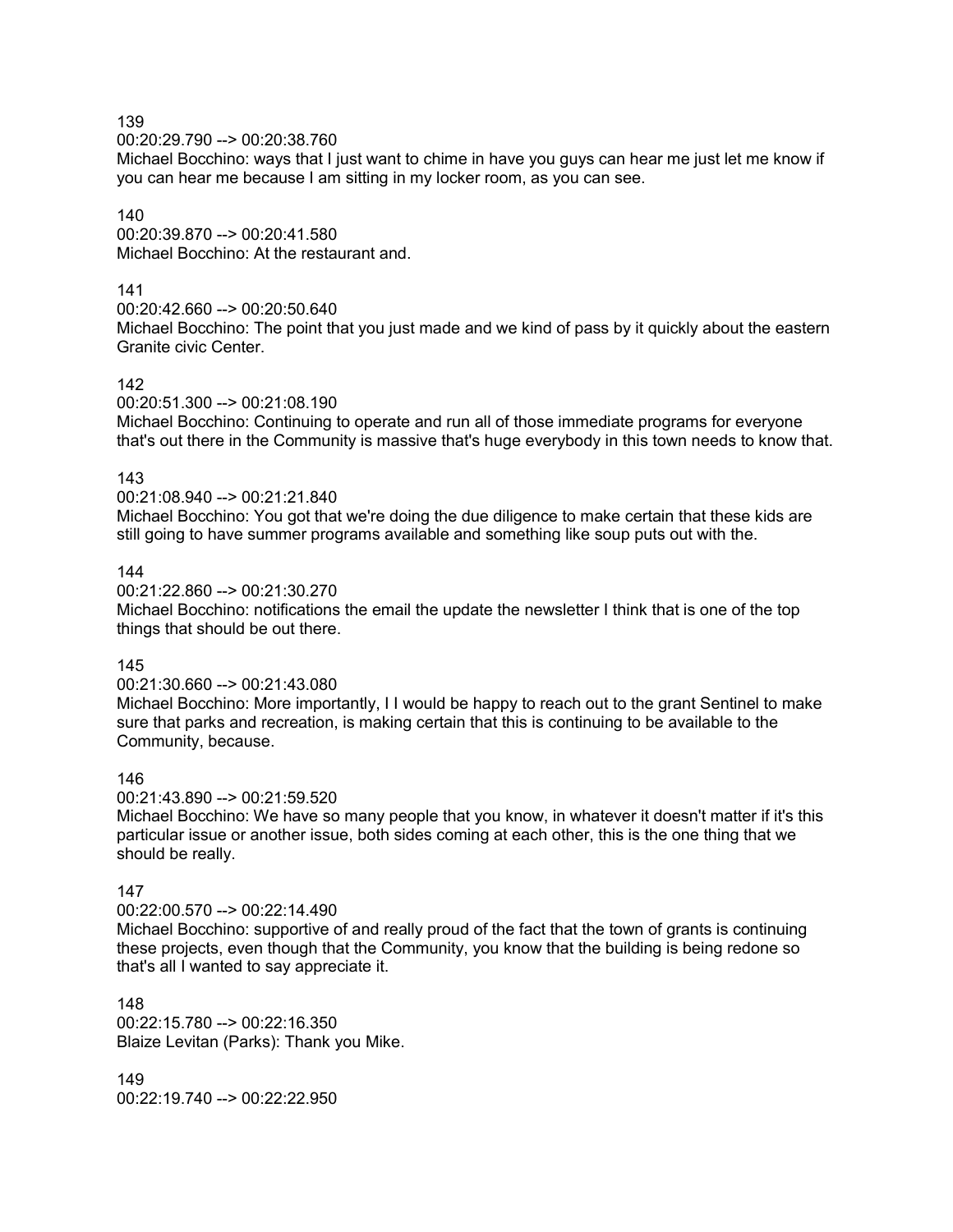Scott R. Johnson: Anyone jump to pick a ball tennis.

150

00:22:23.700 --> 00:22:29.790

Blaize Levitan (Parks): yeah I think Joe I think was just trying to talk to me about mike's point I think he just wanted to mention so.

# 151

00:22:29.910 --> 00:22:41.130

Joe Siciliano: Sorry just just so tomorrow night we're going we're gonna have to appear or sense of documentation to the Boc who wants to cut the remaining amount of money out of our budget for the Eastern grant and civic Center.

## 152

00:22:41.850 --> 00:22:51.030

Joe Siciliano: So we keep staff we kept some staff we shifted a lot tons of staffing we just kept three individuals, the two custodians and the.

## 153

00:22:51.420 --> 00:22:58.350

Joe Siciliano: And the and the, and the direct supervisor, because the building is only one assignment that this person, they have.

## 154

00:22:58.620 --> 00:23:04.680

Joe Siciliano: So now we're overloading our other facilities we're overloading the Western civic Center the other smaller Community centers.

## 155

00:23:04.920 --> 00:23:12.570

Joe Siciliano: are going to occupy Eastern middle school we're going to occupy riverside school for our camp programs we're going to be doing all these things and we're going to be taking.

## 156

00:23:12.960 --> 00:23:24.840

Joe Siciliano: You know some of our custodians and supplementing their custodians because they didn't sign up to run our program out of their buildings and their facilities so we're doing this and we and we executed this very thoughtfully.

# 157

00:23:25.230 --> 00:23:29.700

Joe Siciliano: and very exactly so that we wanted to keep the program base going.

# 158

00:23:30.210 --> 00:23:37.830

Joe Siciliano: So Mike you're right on board, and I appreciate you saying that but we're getting pushback now from the VOC that says well what are these three people doing.

#### 159

00:23:38.040 --> 00:23:46.350

Joe Siciliano: You know the building is going to be shut down for two years, we still have a whole program based that we're going to run for the Community and for our children during the summer.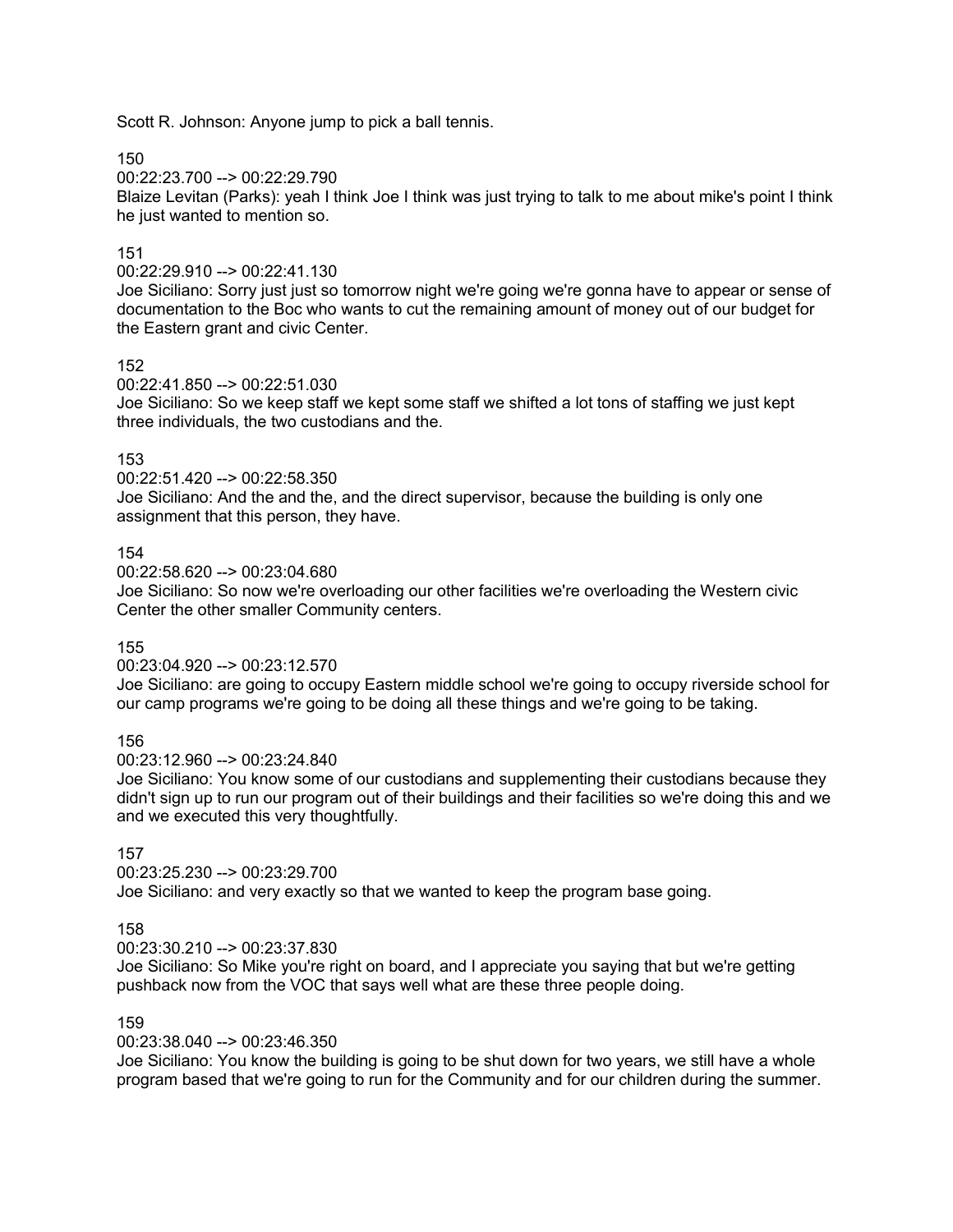00:23:46.680 --> 00:23:59.460

Joe Siciliano: And you know we're out there slugging all those programs and so it's kind of disheartening we did explain this to the BT Budget Committee, they bought in we explained it to the full BT they bought in.

#### 161

00:23:59.760 --> 00:24:08.550

Joe Siciliano: And now we're you know we're faced with a possible scenario, so if anybody knows anybody that wants to politic for us this is something that we really are really.

#### 162

00:24:09.300 --> 00:24:13.680

Joe Siciliano: passionate about and really want to make sure it happens and continues, because without that.

#### 163

00:24:14.070 --> 00:24:22.200

Joe Siciliano: Those people the programs will not exist, we need the oversight, the supervision in the management, so the programs really won't exist so.

#### 164

00:24:22.740 --> 00:24:32.790

Joe Siciliano: If you know anybody on the RCM and you can put on a good word I think there's going to be emotion by the blt to VOC to cut money out of our budget for the Eastern grid and civic Center staffing.

#### 165

00:24:34.020 --> 00:24:41.850

Joe Siciliano: And we'll get we maybe can provide more information, after the meeting tomorrow night, so thank you so I have to say just a little PR.

#### 166

00:24:43.410 --> 00:24:52.290

Michael Bocchino: that we need a lot of PR that's what i'm saying is, we need to show that you know the parks and REC is doing the right thing Easter grant service Center is doing the right thing.

## 167

00:24:52.620 --> 00:25:02.340

Michael Bocchino: And the problem and i'm going to be quite blunt the problem in this town is people don't pay attention they read the headlines and they listen to people that they talk with.

## 168

 $00:25:02.910 - \geq 00:25:10.050$ 

Michael Bocchino: Over coffee here or there, but they don't actually do the investigation and look into it and we need to, we need to control the narrative.

# 169

00:25:10.620 --> 00:25:25.140

Michael Bocchino: And I say control the narrative in the fact that we just need to show the facts, this is what parks and recs doing this is what we have decided is most important for the town of grants and it we're not we're not.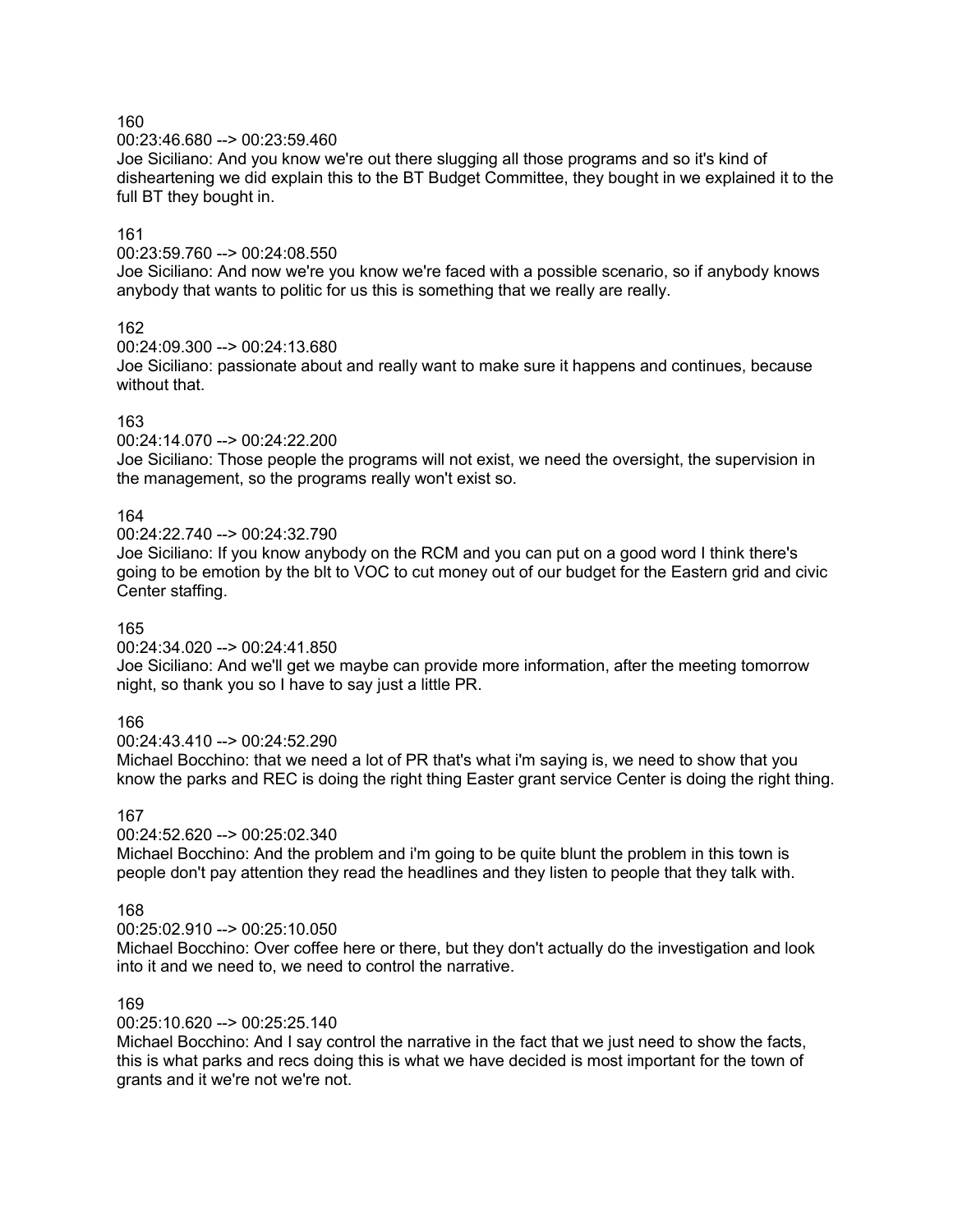00:25:26.310 --> 00:25:41.340

Michael Bocchino: doing anything that's above and beyond what the Group is actually decided is the most important for the Community and at the end of the day is most important for the kids so that message needs to get out and.

## 171

00:25:42.000 --> 00:25:50.010

Michael Bocchino: I hope that we're able to do that in some fashion, because I don't think that these you know individuals that will be throwing the stones at those meetings.

# 172

00:25:51.510 --> 00:26:02.610

Michael Bocchino: will understand exactly what has been done and what's being kept in in the working environment While all this is going on, because there's a lot of other.

#### 173

00:26:03.180 --> 00:26:13.170

Michael Bocchino: programs and initiatives that are going that aren't getting the same tlc, and this is something that they need to be aware of anyway that's all.

174 00:26:13.530 --> 00:26:14.010 Michael Bocchino: Thanks Mike.

## 175

00:26:15.270 --> 00:26:28.530

Tracy Freedman: and Joe as a Member, you know of the art tm I mean like I mean this is the first time hearing about this motion, I know, there was the motion on the pickup ball so definitely something that um you know I can discuss discuss with you further.

## 176

00:26:29.040 --> 00:26:32.490 Joe Siciliano: Well, we just found out about it at 245 this afternoon.

## 177

00:26:34.740 --> 00:26:40.800

Joe Siciliano: So we thought you know we did the right thing we went through the whole explain knows we got it in a place where everybody's comfortable.

## 178

00:26:41.100 --> 00:26:55.350

Joe Siciliano: And then we get them at 245, this afternoon we get emotion from the Boc saying that they're going to make them they're going to discuss it and make a motion to cut the money out of our budget so Okay, well, we have a little work to do so we'll keep going, thank you for your.

179 00:26:55.350 --> 00:26:56.790 Tracy Freedman: Support yeah yeah.

180 00:27:00.540 --> 00:27:02.100 Scott R. Johnson: So guys want to continue.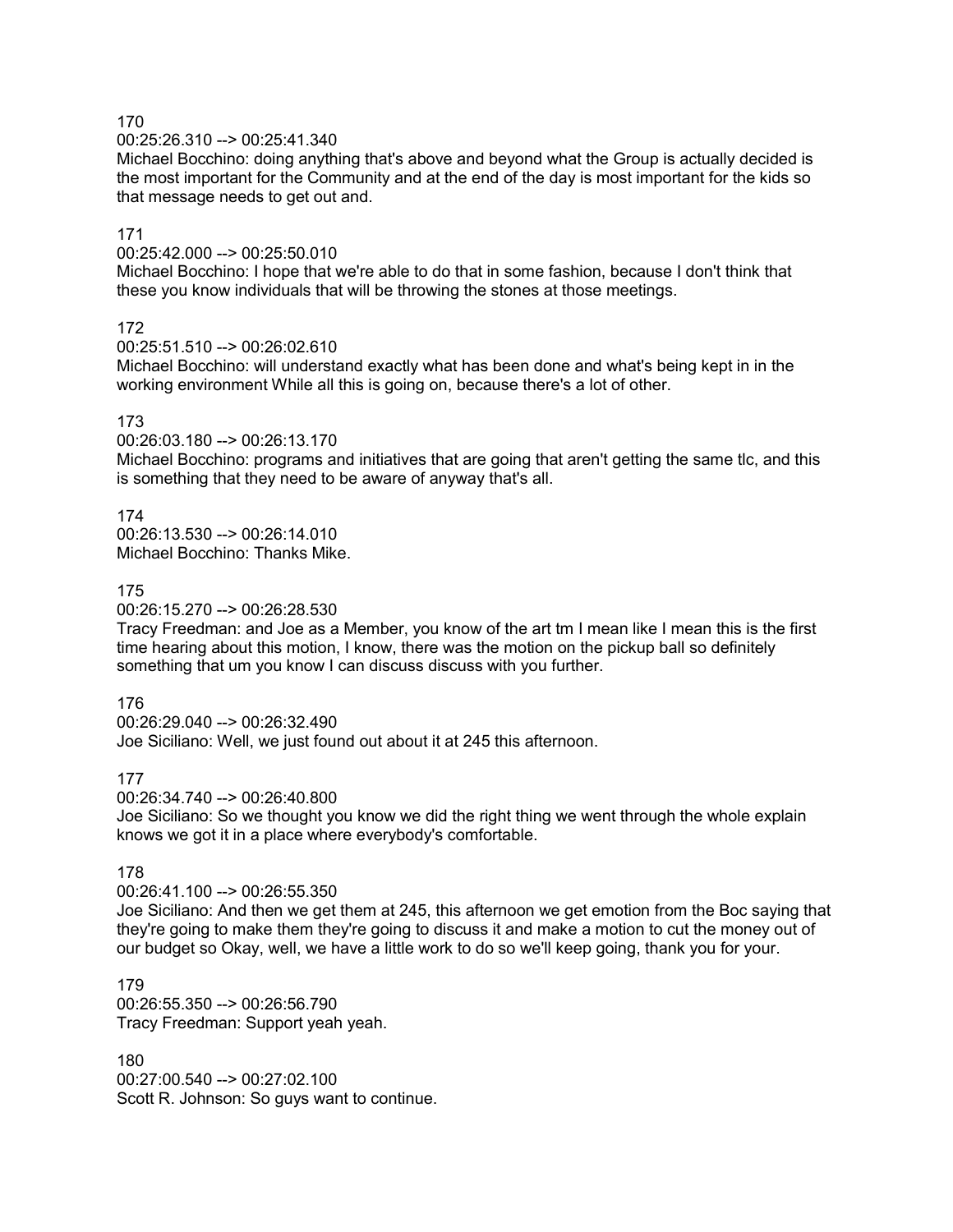181 00:27:03.720 --> 00:27:07.260 Blaize Levitan (Parks): Sure yeah so next item is talking about.

182 00:27:07.260 --> 00:27:07.830 Blaize Levitan (Parks): Picking up.

#### 183

#### 00:27:08.460 --> 00:27:27.180

Blaize Levitan (Parks): This is everyone's favorite topic right now um so we've been doing a lot with pickle ball, there are two separate issues that i'm going to talk about that or I think both topics of interest, hopefully frank's doing okay down there at the green screen um.

#### 184

#### 00:27:28.350 --> 00:27:36.930

Blaize Levitan (Parks): he's visible, but the twos there's two issues will talk about one is the budget, the funding for.

#### 185

#### 00:27:37.470 --> 00:27:48.510

Blaize Levitan (Parks): New pickup ball courts and then a separate issue which i'll talk about separately, which is only related because it's pickle ball, but has nothing to do with the funding request is the laughlin park.

#### 186

#### 00:27:49.500 --> 00:27:59.550

Blaize Levitan (Parks): courts which we I think everyone here has probably been hearing about both of those issues separately and at the same time, so pickle ball funding.

## 187

#### 00:28:00.450 --> 00:28:10.560

Blaize Levitan (Parks): i'll give a really quick little are sent out the fact sheet that we put together, highlighting the growth of pickle ball just basically a data sheet.

#### 188

#### 00:28:11.670 --> 00:28:18.030 Blaize Levitan (Parks): If you have any questions about that i'm going to review it briefly and also where the budget request stands at the moment.

## 189

00:28:19.470 --> 00:28:34.020

Blaize Levitan (Parks): So piccolo ball is the department's fastest growing sport there are hundreds of players in town and all of our clinics reach capacity and programs.

#### 190

#### 00:28:34.560 --> 00:28:45.210

Blaize Levitan (Parks): They all filled up actually like within the day that they were open from the fact sheet, you can see, the growth in fiscal year 19 we had 51 players enroll in our programming.

191 00:28:46.410 --> 00:28:53.670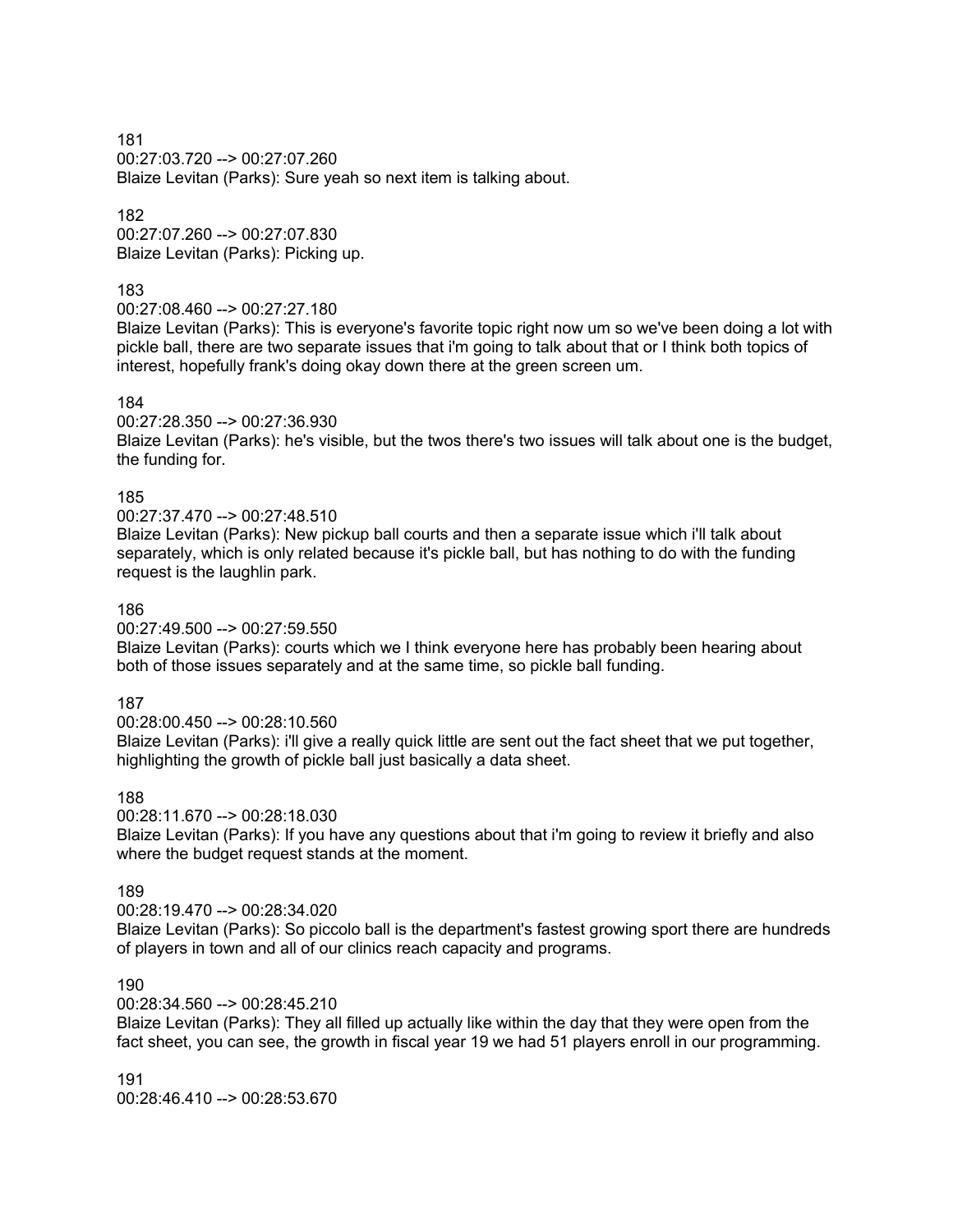Blaize Levitan (Parks): And by this year we had 349 players enroll in our programming, and that is reaching capacity.

192

00:28:55.020 --> 00:29:01.080

Blaize Levitan (Parks): This has also been growth that has been limited by Kobe capacity limits over the last two years.

## 193

00:29:01.860 --> 00:29:10.350

Blaize Levitan (Parks): And another way to look at the growth and overall programming would be the number that I provided on the fact sheet, which is.

#### 194

00:29:11.100 --> 00:29:30.570

Blaize Levitan (Parks): revenue for all of our pickle ball based programming in fiscal year 2017 all in between all of our programs was \$8,816 and by last year 2021 we were at \$27,337 so lots of growth happening and fickle ball.

#### 195

00:29:32.400 --> 00:29:36.450 Blaize Levitan (Parks): In addition, in 2021.

#### 196

00:29:37.620 --> 00:29:48.300

Blaize Levitan (Parks): We implemented a requirement for you know the tennis cards basically became court reservation cards and apply to pickup ball, as well as tennis court reservations.

#### 197

00:29:48.870 --> 00:29:58.500

Blaize Levitan (Parks): And the revenue went from around 70,000 to 130 5000 so there's a lot of demand for pickup ball, which I think we all know, and they have a justified.

#### 198

00:29:59.010 --> 00:30:09.450

Blaize Levitan (Parks): Case we've only got two dedicated pickup ball courts, those are at cristiana, no one has actually closed right now, because of the image of the Court, so we have the one pickle ball court.

# 199

#### 00:30:10.110 --> 00:30:24.090

Blaize Levitan (Parks): But there's two dedicated bookable courts those red cristiana the remaining pickle ball courts are hybrid striping where they are striped for both purposes, this has been a laughlin.

## 200

00:30:25.470 --> 00:30:34.950

Blaize Levitan (Parks): And we added one at Western middle school last year, and we also have the indoor play at Eastern right and civic Center and Western Granite civic Center.

201 00:30:36.030 --> 00:30:51.480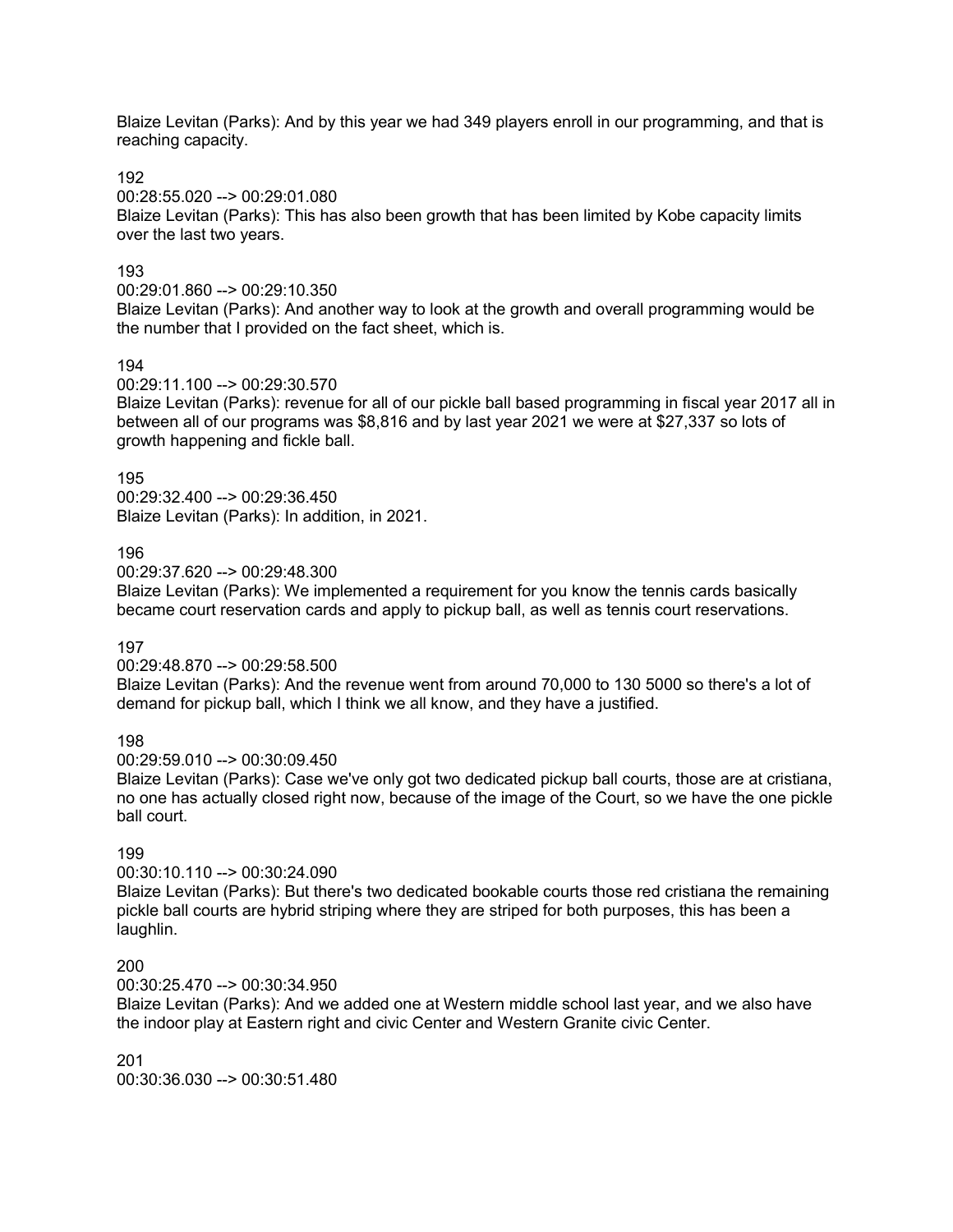Blaize Levitan (Parks): bring your own, these are these these hybrid require pickup ball players to bring their own nets, because you obviously can't install permanent net in the middle of a tennis court if it's also being used for tennis so typical ball players have to bring their own that's at these locations.

## 202

#### 00:30:52.830 --> 00:31:02.760

Blaize Levitan (Parks): They are pretty expensive, and you know it's not an ideal situation, but it is something to increase playing capacity, especially with the rapid surge during the pandemic.

## 203

00:31:03.720 --> 00:31:17.100

Blaize Levitan (Parks): We also added striping at Western middle school so now there are six knuckleball courts that at Western middle school and we added striping at by so now, there is also.

## 204

00:31:17.850 --> 00:31:21.540

Blaize Levitan (Parks): To pick a ball courts on one of the tennis courts there and.

# 205

00:31:22.050 --> 00:31:33.420

Blaize Levitan (Parks): Remember that scroll courts cannot be used when school is in session so during school hours, there are there's no reservation available for the school football courts but outside of that.

# 206

00:31:33.990 --> 00:31:52.080

Blaize Levitan (Parks): There has been more capacity, but there is still the need for the dedicated pickup ball courts, the pickup ball players have approached the town, for a number of years, requesting funding for the pickle ball court to be built for the last two fiscal years the department has requested.

# 207

00:31:53.130 --> 00:31:58.290 Blaize Levitan (Parks): Funding for the pickle ball courts and through the budget process, the funding has been deferred.

## 208

00:31:59.490 --> 00:32:09.930

Blaize Levitan (Parks): into our fiscal years, as often happens with many projects to balance, you know as the town looks to smooth out the capital needs.

## 209

 $00:32:12.000 - \geq 00:32:25.710$ 

Blaize Levitan (Parks): But you know we're really getting to a point where there's a lot of demand for it, so the project that was in the budget was to take the old tennis court which is a basketball court over at Bible street.

## 210

00:32:27.660 --> 00:32:44.550

Blaize Levitan (Parks): And that was moved up by one fiscal year after the town received a petition from over 150 pickup ball players for some action in fiscal year 23 so the B et heard the the petition they move the project up.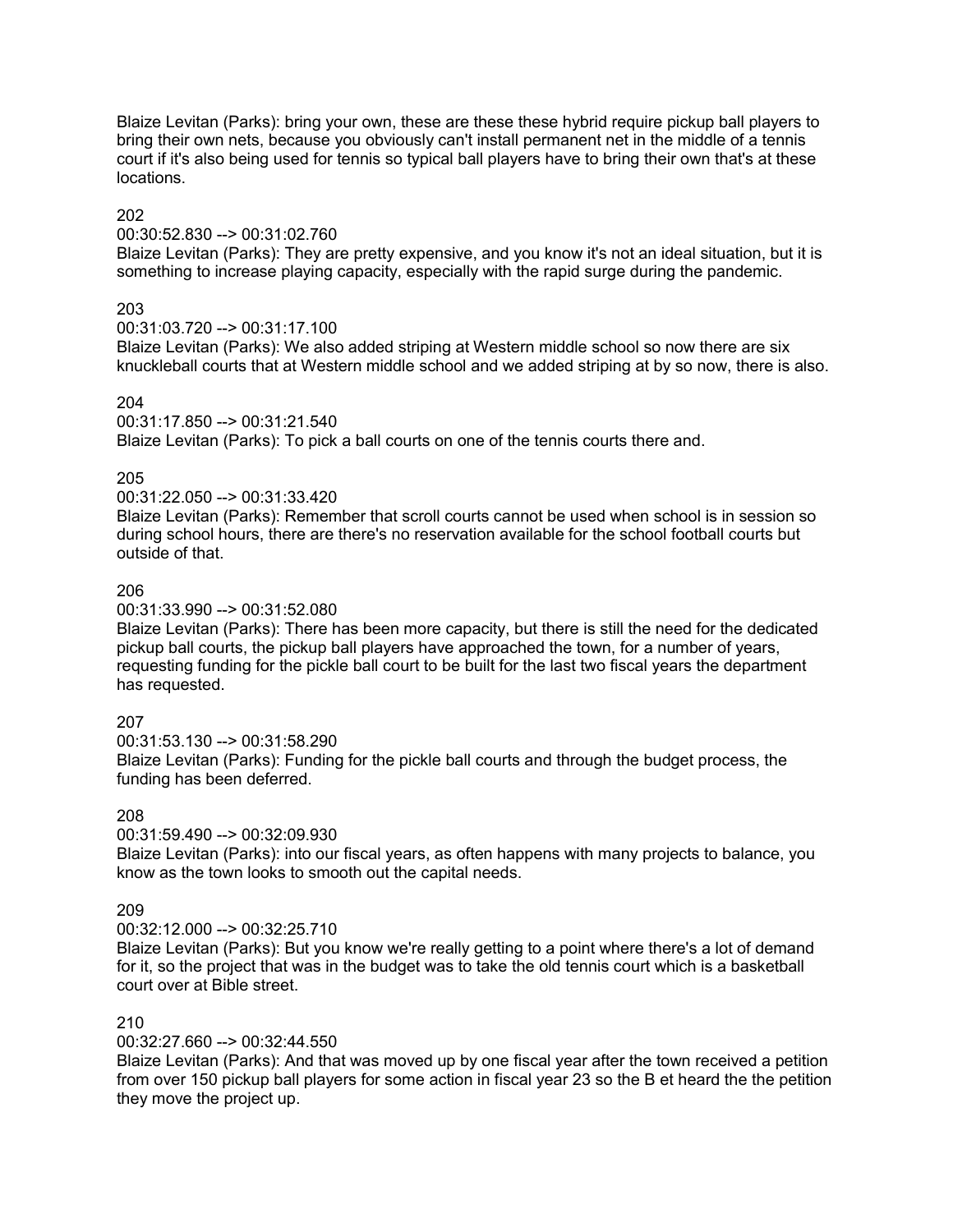00:32:45.780 --> 00:32:52.140

Blaize Levitan (Parks): It was originally requested by the department to be funded this year but it had been moved out twice and they moved it back up.

# 212

00:32:52.950 --> 00:33:03.930

Blaize Levitan (Parks): After hearing from you know hundred and 50 plus football players that project was for by the street so then.

## 213

00:33:04.500 --> 00:33:16.860

Blaize Levitan (Parks): Two things happen there was some misinformation that was shared that all basketball would be removed, and so we started from a place of hysteria and rightfully so of course and then.

# 214

00:33:18.060 --> 00:33:26.160

Blaize Levitan (Parks): It kind of just snowballed from there, and we also really you know we're under the gun here in the pressure of the.

# 215

00:33:27.480 --> 00:33:35.790

Blaize Levitan (Parks): Budget process and the rapid timeline of the end here, and the limited opportunity for public comment but there's also a real need for more pickup ball courts, there really is.

## 216

## 00:33:36.780 --> 00:33:49.200

Blaize Levitan (Parks): So we worked with the BT after hearing from the neighbors and many of the neighbors express their immediate concerns and felt like this was being forced down our throats and that we weren't recognized maybe we were missing the use of on.

217

00:33:50.820 --> 00:33:58.560

Blaize Levitan (Parks): You know there's no programming hours at those courts really but there's a lot of use here from the neighbors for show up and play.

# 218

## 00:33:59.190 --> 00:34:09.900

Blaize Levitan (Parks): And that was heard loud and clear, and we work together with the BT to amend the project funding so that it doesn't have to be spent at.

## 219

00:34:10.710 --> 00:34:20.400

Blaize Levitan (Parks): Bible street, as was originally shown in the budget and the money was conditioned upon parks interact, starting from scratch looking at all the data.

## 220

## 00:34:21.330 --> 00:34:30.810

Blaize Levitan (Parks): going through all of our locations talking with whatever neighborhood we might propose to put a cordon We then need to have a public hearing.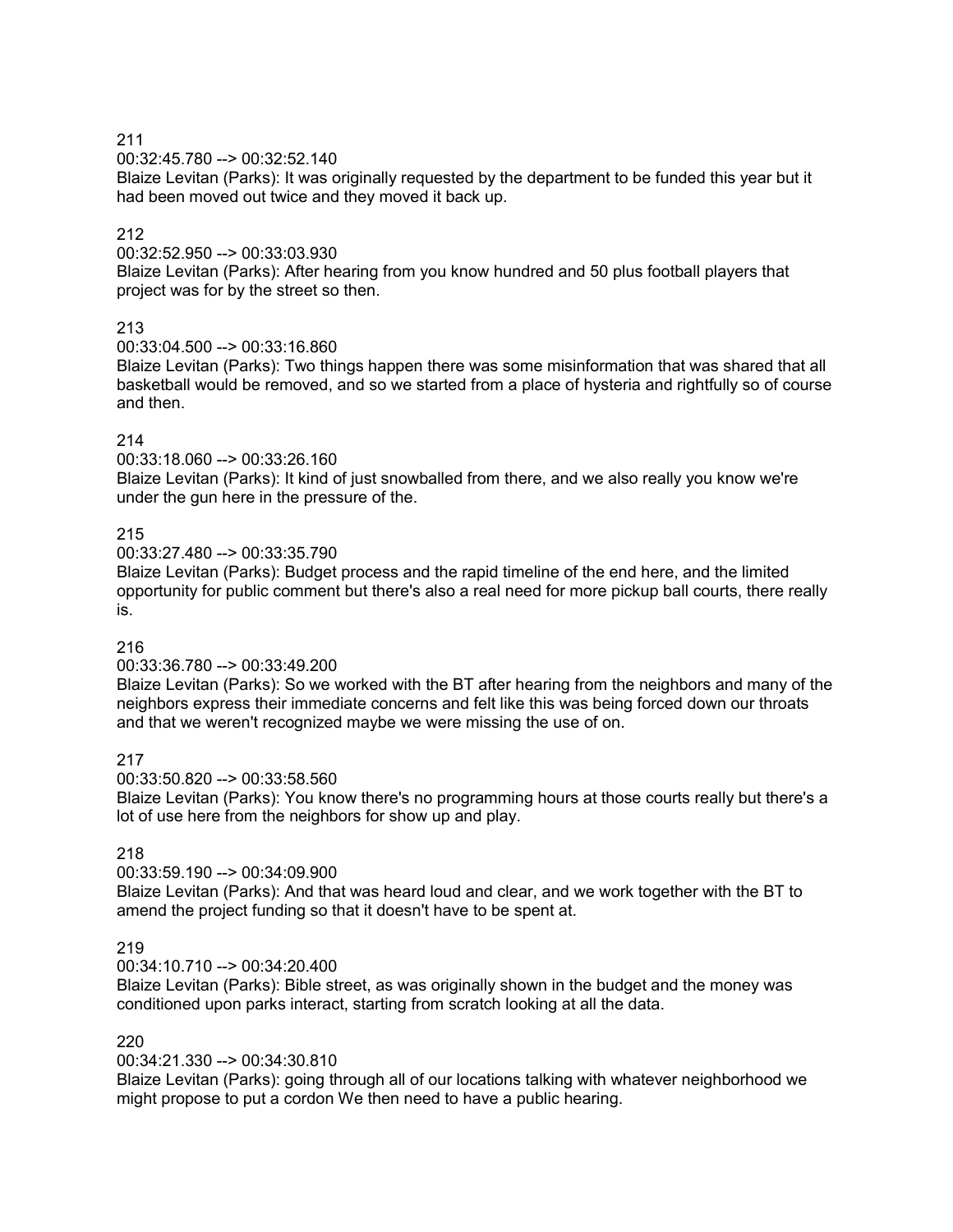#### 00:34:31.800 --> 00:34:53.580

Blaize Levitan (Parks): On the location and we then need to go to the BT present this information, present the public hearing commentary and request release of the funds, this is what is before the RCM and the proposed budget right now there's \$116,000 to build new pickle ball courts.

#### 222

#### 00:34:54.630 --> 00:34:58.530

Blaize Levitan (Parks): No longer at Bible street the money is not specified for that location.

#### 223

#### 00:34:59.760 --> 00:35:13.290

Blaize Levitan (Parks): And we have to do these things, we cannot touch the money until we satisfy those things as a department Joe and I do want to make it clear that we will also be committed to a transparent process because.

#### 224

#### 00:35:13.920 --> 00:35:20.220

Blaize Levitan (Parks): there's a need to get this money and we have the ability to execute it but there, we need to make sure that that the neighborhoods.

#### 225

#### 00:35:20.850 --> 00:35:34.470

Blaize Levitan (Parks): That we could be impacted are well notified we don't want anyone to feel like as what happens in these things often that something is getting snuck in or that there's something sneaky happening that is in no way, shape or form the case.

#### 226

#### 00:35:35.640 --> 00:35:48.900

Blaize Levitan (Parks): We there's no shortlist which we also keep hearing that that Bible street is on a secret shortlist that is not happening, it is on the same list as any other property which would be all the properties in town as we restart from scratch.

227

00:35:50.280 --> 00:35:53.040

Blaize Levitan (Parks): When we do zero in on the location, if we do get the funds.

# 228

# 00:35:54.480 --> 00:36:02.670

Blaize Levitan (Parks): After looking at all the data we would be contacting the neighbors we would host the public hearing in the neighborhood in which.

#### 229

#### 00:36:03.900 --> 00:36:13.800

Blaize Levitan (Parks): The location would be posted and we would notify all of the district our TEAM members of that district of the public hearing to notify their constituents and to provide comments.

#### 230

00:36:15.630 --> 00:36:19.440

Blaize Levitan (Parks): And then we still have to go through the BT so that's that's what's before.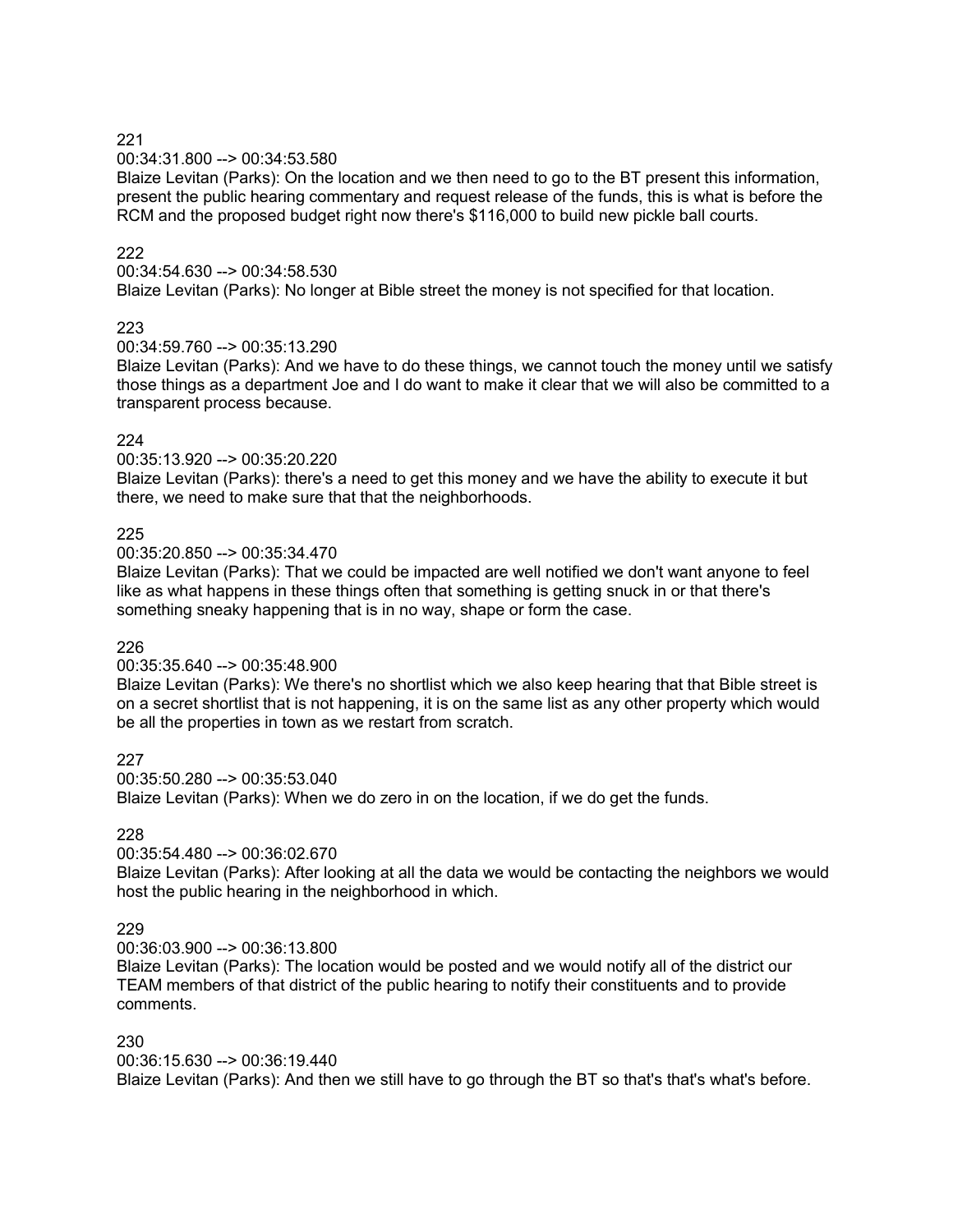00:36:20.490 --> 00:36:25.890

Blaize Levitan (Parks): that's what's transpired on this budget item that's what's before the rtmp now.

# 232

00:36:27.180 --> 00:36:33.960

Blaize Levitan (Parks): The money is conditioned we plan on involving the relevant district our TEAM members, the key stakeholders.

# 233

00:36:34.470 --> 00:36:39.810

Blaize Levitan (Parks): To us this was a really good collaboration at this point between all the parties involved.

# 234

00:36:40.350 --> 00:36:52.650

Blaize Levitan (Parks): The budget process always gets a little complicated and tense and has tight timelines, and this is one of many projects in the 450 million dollar budget, so a lot of people operating under pressure, but.

# 235

00:36:53.250 --> 00:37:06.570

Blaize Levitan (Parks): The BT listened as well, they heard from all the pickle ball players that were contacting them for a need for more money, and we were all listening to the feedback that was received from the Bible street neighbors loud and clear.

## 236

00:37:07.620 --> 00:37:19.200

Blaize Levitan (Parks): Which is why we work together to amend the project to remove Bible street from the specification put the conditions in place and the pickle ballplayers and.

# 237

00:37:20.130 --> 00:37:26.760

Blaize Levitan (Parks): Have funding, an action, hopefully, the Boc will be another there's already emotion to cut the funding but.

## 238

00:37:27.690 --> 00:37:36.360

Blaize Levitan (Parks): You know they've got the funding and action, the Bible street neighbors are hopefully feeling better I know they're probably still nervous and rightfully so.

# 239

00:37:36.780 --> 00:37:43.530

Blaize Levitan (Parks): But hopefully we can talk to continue to talk to them over the next few days and football players can talk to them, but the department is talking to them.

# 240

00:37:44.010 --> 00:37:54.840

Blaize Levitan (Parks): and letting them know you know they don't feel like they've got this pressure coming down into their neighborhood and all of us decision makers don't have to feel like we've got to make this decision about the entire thing.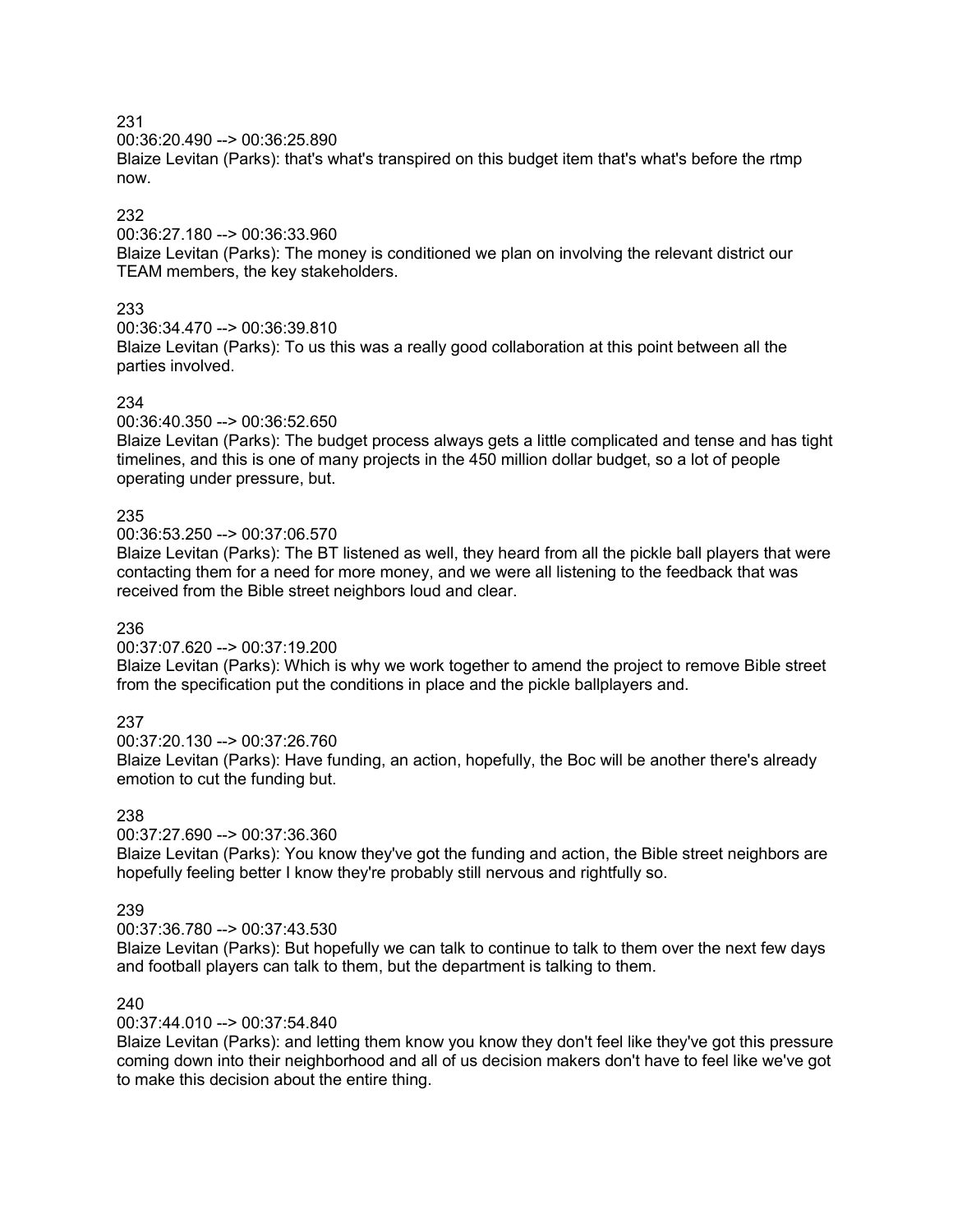00:37:55.890 --> 00:37:57.750 Blaize Levitan (Parks): By Monday may night.

#### 242

00:37:58.680 --> 00:37:59.040 Blaize Levitan (Parks): Right now.

## 243

00:37:59.130 --> 00:37:59.430 Wait.

244 00:38:00.540 --> 00:38:02.010 Scott R. Johnson: Let me cut in for a second.

# 245

00:38:02.130 --> 00:38:06.090 Scott R. Johnson: Because I just want you to to address.

# 246

## 00:38:07.260 --> 00:38:29.340

Scott R. Johnson: Some of the questions that i've been getting, for example, what What would the hundred thousand be used for as it kind of typical thing with a in the arm, are you also including in your analysis other potential sites not already designated and lastly.

# 247

00:38:31.020 --> 00:38:49.320

Scott R. Johnson: If you go as well how much more analytical work you do and those you send people out to to figure out where you can hybridize the courts going, you can put them, supposedly in the back area of a tennis court or what's what's pretty analytical stuff you're going to continue with.

## 248

00:38:50.490 --> 00:38:59.580

Blaize Levitan (Parks): yeah good question I think they were or three questions there the money is to build hopefully was to build dedicated.

## 249

00:39:00.060 --> 00:39:10.830

Blaize Levitan (Parks): pickle ball courts, which is what we don't have enough of we have added, we have now seven eight what nine courts.

## 250

00:39:11.670 --> 00:39:20.940

Blaize Levitan (Parks): That are the high court's, these are the courts where people bring their own that and we've added striping and we've now got the Center of Greenwich and the Western side of Greenwich well covered.

## 251

00:39:21.480 --> 00:39:33.810

Blaize Levitan (Parks): But the funds would be used to specifically add dedicated pickup ball courts and the analysis, so what we're what we're going to do is really go back to scratch look at.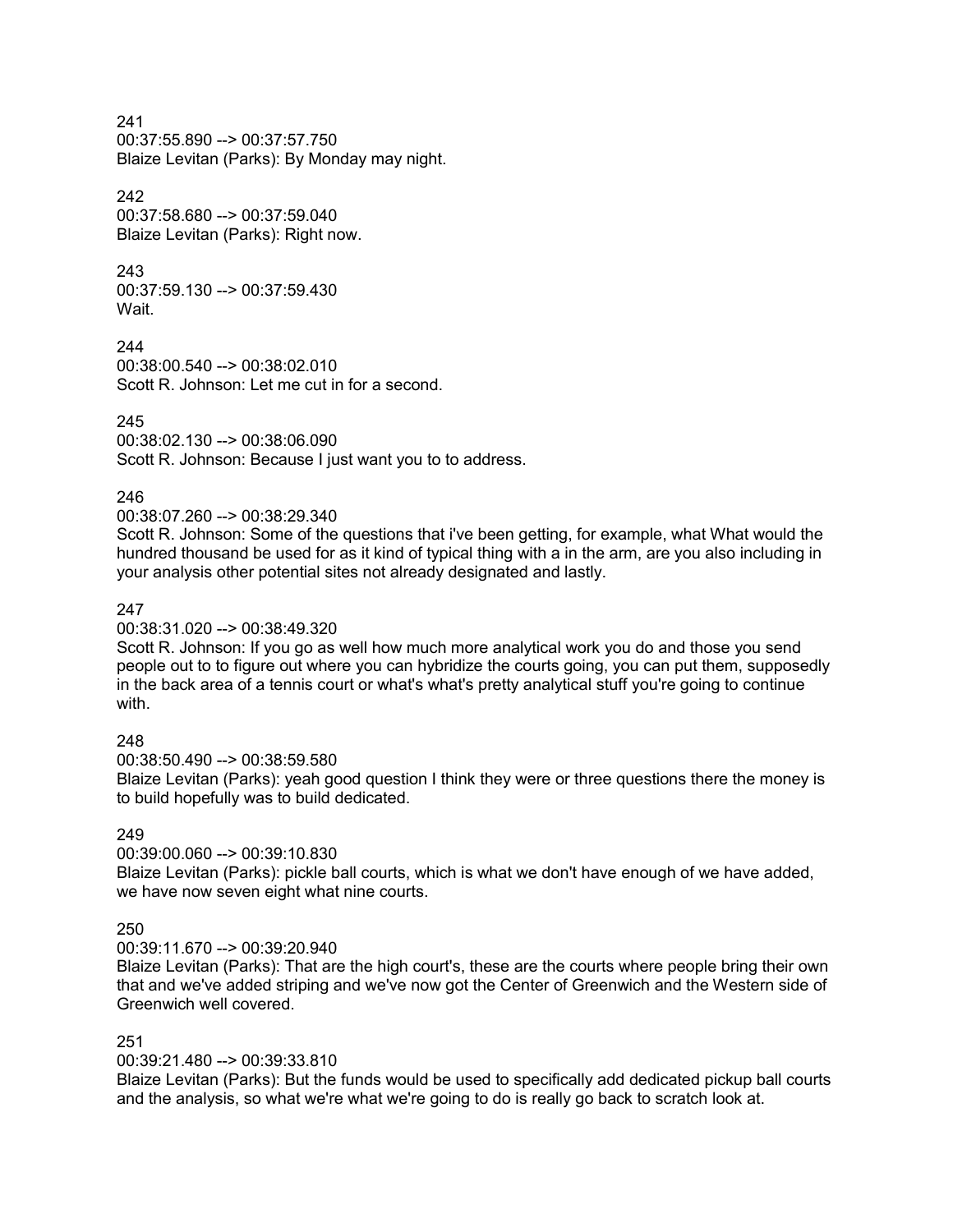00:39:34.320 --> 00:39:45.870

Blaize Levitan (Parks): All of our existing properties are exist, it doesn't have to necessarily be although it's more cost effective, it does not have to be.

# 253

00:39:48.240 --> 00:39:57.840

Blaize Levitan (Parks): For new courts on an existing court surface, so we are looking at how we can either better us, as you said, existing court surfaces.

# 254

00:39:58.890 --> 00:40:11.100

Blaize Levitan (Parks): To expand upon those not overlay them, but to expand on the existing surface or look at something completely new and that is not of court surface, this does not have to be.

## 255

00:40:12.210 --> 00:40:21.600

Blaize Levitan (Parks): US versus them in terms of programming needs, this is not it doesn't have to be a zero sum game here of taking existing space and giving it to someone else.

#### 256

00:40:22.410 --> 00:40:25.920

Blaize Levitan (Parks): And you know we're balancing the needs of all public property.

257

00:40:26.610 --> 00:40:31.260

Blaize Levitan (Parks): What we will do and what we've started to do is look at the demand for pickle ball.

## 258

00:40:31.530 --> 00:40:43.590

Blaize Levitan (Parks): Look at the analytics look at all of our Court reservation data which we put into the fact sheet, you can see how I mean our our courts here are really well used the thousands and thousands of hours on tennis courts.

#### 259

00:40:45.150 --> 00:40:56.280

Blaize Levitan (Parks): But we also need to take a look at Scott, the there are you know dimensions of pickled ball and you do need some space, I mean you can't just tuck these things in until like the corner of a.

## 260

00:40:56.880 --> 00:41:08.910

Blaize Levitan (Parks): of an existing court because there's some you know you need run off space there's liability concerns if the sizing isn't to the right standard because someone could easily run into offense or you know whack their hand.

261 00:41:09.840 --> 00:41:20.310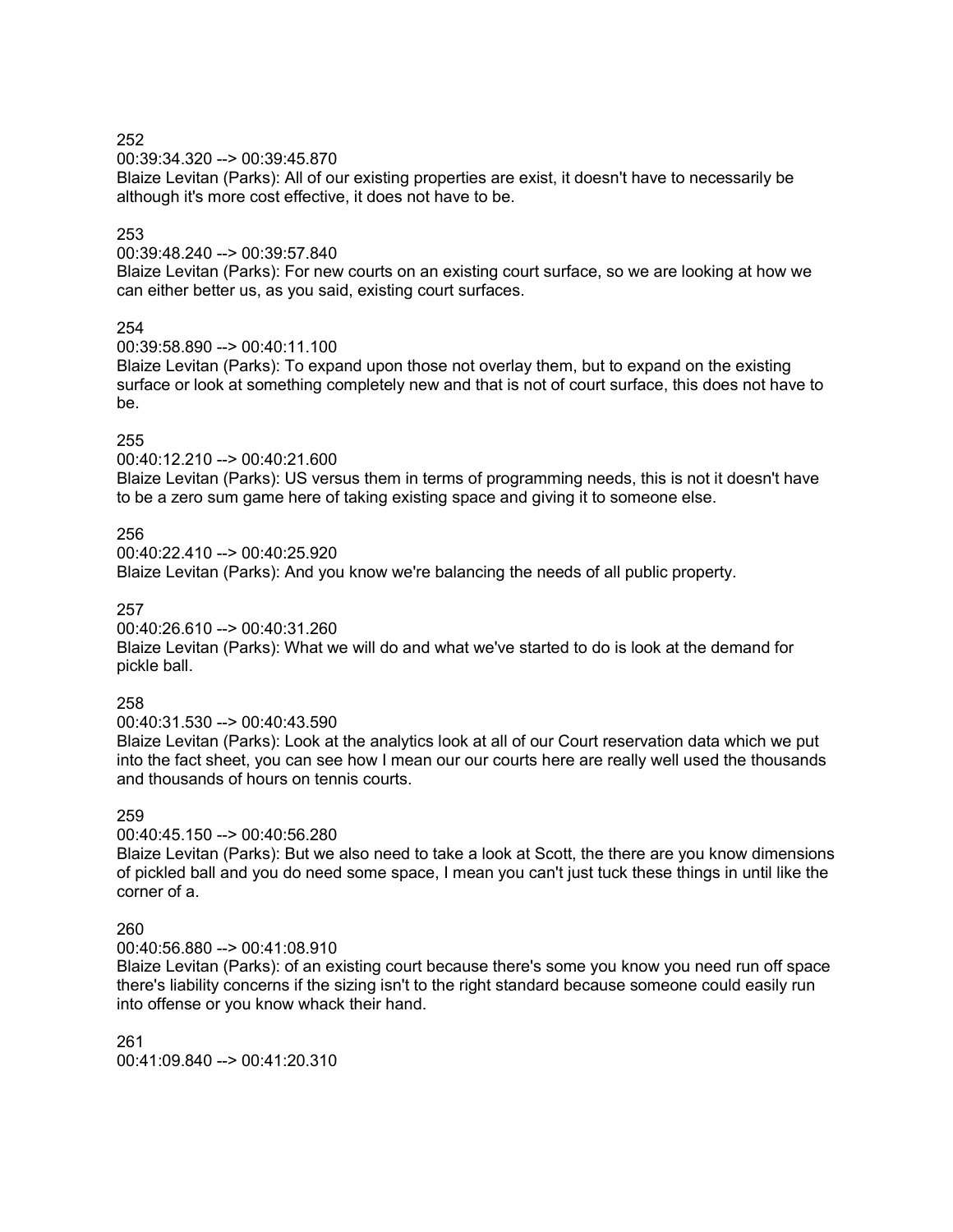Blaize Levitan (Parks): Because there's not proper sizing as they're running to get the ball same thing with tennis courts and basketball courts you've got to have the right sizing at these locations, you know, because people can get hurt and.

#### 262

#### 00:41:21.570 --> 00:41:29.430

Blaize Levitan (Parks): You know, so this will be the bill, you know asphalt base type style courts that are similar to a tennis court surfaces that we have the hybrids on.

#### 263

00:41:30.720 --> 00:41:32.010 Blaize Levitan (Parks): And that's really.

#### 264

00:41:33.930 --> 00:41:35.010 Blaize Levitan (Parks): that's really it, I mean.

#### 265

00:41:36.780 --> 00:41:51.960

Scott R. Johnson: Transparency wise you're going to come to do more analytics you're going to come up with some recommendations that you think are good and then prior making decisions you're going to have some public important public hearing on it.

#### 266

00:41:53.010 --> 00:42:00.390

Blaize Levitan (Parks): Yes, so for transparency, I mean listen, I think, Joe can say the same thing here, there is no.

## 267

#### 00:42:00.720 --> 00:42:09.630

Blaize Levitan (Parks): Secret shortlist that really you know this was has been a project that's been in the budget for the last two years Bible street was the location at the time that had been zeroed in on.

#### 268

00:42:10.170 --> 00:42:14.490 Blaize Levitan (Parks): that's the funding that got moved up that's what was in the budget and.

# 269

00:42:15.240 --> 00:42:22.410

Blaize Levitan (Parks): there's nothing there's no shortlist here, so the process would be that we're going to start from scratch we're going to get some Community members.

## 270

00:42:23.010 --> 00:42:33.630

Blaize Levitan (Parks): we're going to start looking at sites we're going to go back out there before any decisions are made we're going to notify the key stakeholders, then we're going to hold a public hearing.

271 00:42:34.170 --> 00:42:45.000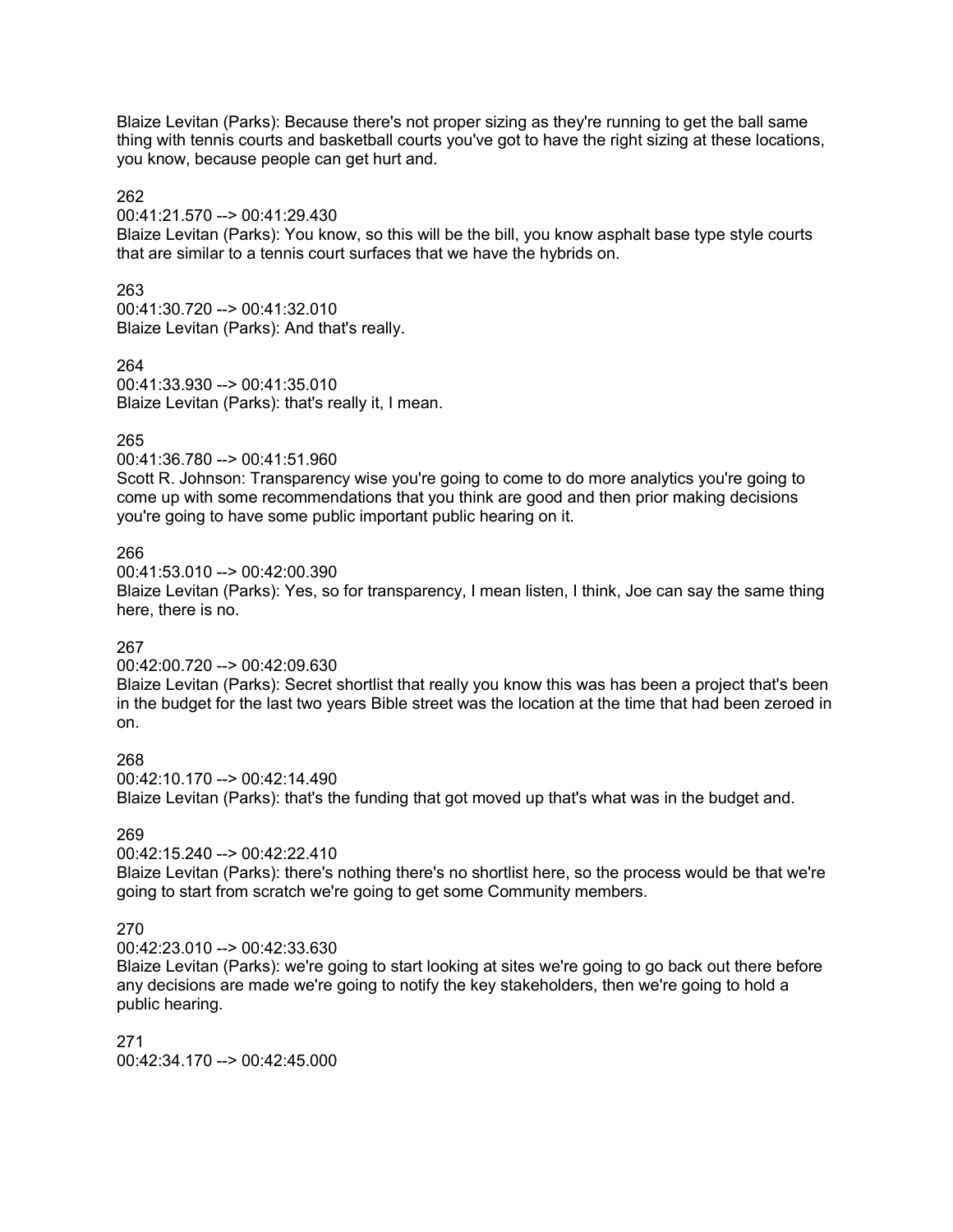Blaize Levitan (Parks): For that public hearing, as I said, we will notify all the key stakeholders notify the relevant our TEAM members in that district, so they can also be included in the process and have their voice heard.

#### 272

00:42:45.630 --> 00:42:54.030

Blaize Levitan (Parks): Then, after the public hearing we have to also have another public meeting with the BT who has to actually release the funds.

#### 273

00:42:56.760 --> 00:42:57.000 Scott R. Johnson: hey.

274 00:42:58.680 --> 00:42:59.010 Blaize Levitan (Parks): Mike.

## 275

00:42:59.730 --> 00:43:05.460 Joe Siciliano: But by that time it onto a new fad sports, so let me get it done get it done.

# 276

00:43:07.620 --> 00:43:13.590 Scott R. Johnson: Let me, let me just jump to two or three things that I work in a lot and then.

# 277

00:43:14.130 --> 00:43:19.350 Michael Bocchino: Being on jump until we pick a while and we don't want pick a book because I just want to say one thing with.

## 278

00:43:19.410 --> 00:43:27.630 Scott R. Johnson: pick a book I know it countless make whatever comments questions you want, and then really at the android the public comment period.

279

00:43:28.890 --> 00:43:30.060 Scott R. Johnson: Lucy public comments.

## 280

00:43:31.980 --> 00:43:33.150 Blaize Levitan (Parks): So Mike yeah yeah good question.

## 281

00:43:34.140 --> 00:43:37.740 Michael Bocchino: Well here's the thing in listening to this.

## 282

00:43:40.920 --> 00:43:51.900

Michael Bocchino: I never knew what pickle ball was and I don't think that majority of the resonance of the town of Greenwich have an understanding of what pickup ball was is.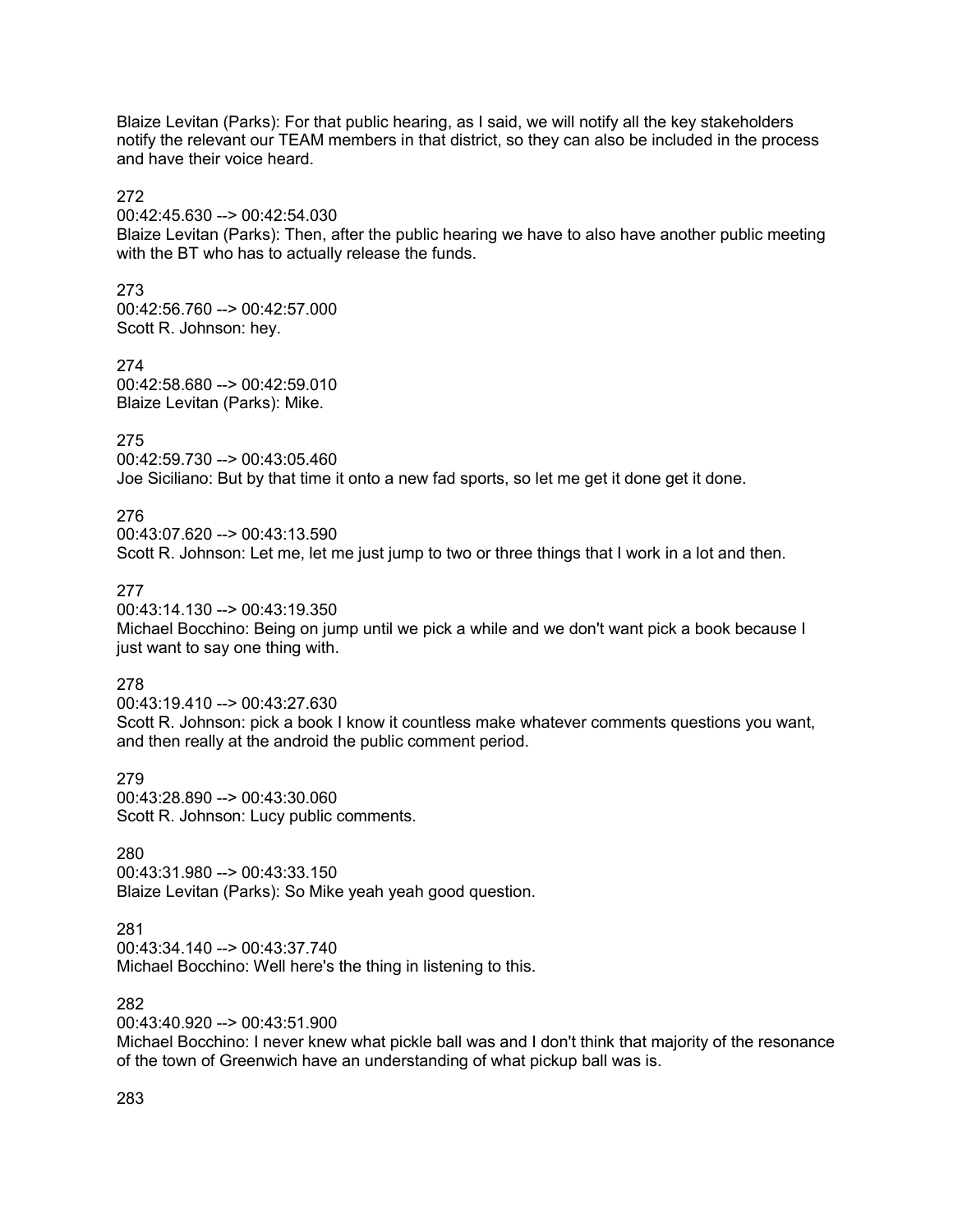#### 00:43:53.190 --> 00:44:01.860

Michael Bocchino: I went down to Florida and experience pickup football and I was hooked right away, I was like this is fantastic, this is the way the future.

#### 284

#### 00:44:02.280 --> 00:44:12.840

Michael Bocchino: These are, this is an opportunity for people who have played tennis their entire lives, who get older who decide that you know what I want to play doubles but I can't get the people to get together to play doubles.

## 285

00:44:13.380 --> 00:44:22.980

Michael Bocchino: Now i'm able to play doubles singles whatever it is, and still do all the Cardio all the exercises and things that I need.

## 286

#### 00:44:23.520 --> 00:44:29.400

Michael Bocchino: My one thing with this is and it's a great idea of everything that we're trying to do.

## 287

#### 00:44:29.790 --> 00:44:43.830

Michael Bocchino: But we need to educate the people of grants, we can't take for consideration that they understand already what pickle ball may be, they hear it, and they their minds go wherever they want to be.

#### 288

#### 00:44:44.610 --> 00:45:04.410

Michael Bocchino: Not under really understanding what it is that pickle ball is with that in mind, I think that we would be able to then create a pickle ball Community that's right probably out there with how many people in in the town of Greenwich are 180 days, plus one and in.

## 289

00:45:05.520 --> 00:45:16.350

Michael Bocchino: Florida who understand the benefits of this particular sport and that it one will actually to pickle ball court.

## 290

#### 00:45:16.890 --> 00:45:31.590

Michael Bocchino: takes up the area of one tennis court and I can't find enough people who want to get together to play tennis, so this is something that's really worthwhile for everyone, there has to be a plethora of.

## 291

#### 00:45:32.640 --> 00:45:51.300

Michael Bocchino: availability in the town of grand lodge of areas to accommodate different pickle ball courts, if we can get the Community to understand the benefits of this particular sport, both in a recreational facility, both in.

#### 292 00:45:52.560 --> 00:46:13.080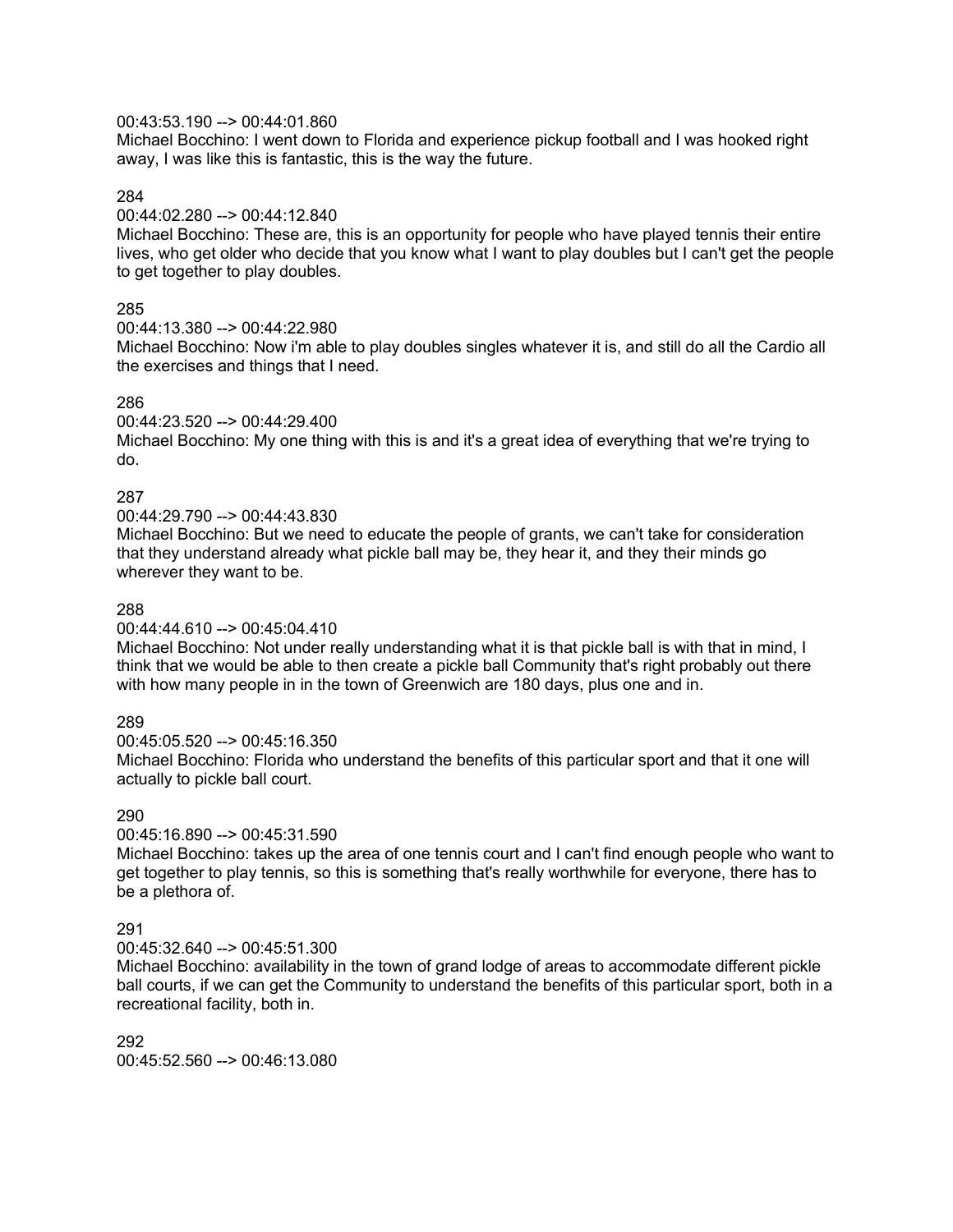Michael Bocchino: Health wise for everyone and in a social environment, so I think that if we do this, and again like i'd look at suit and say you have a network, you are the mantra of getting all these Informations out pick her brain and say.

## 293

#### 00:46:14.310 --> 00:46:29.310

Michael Bocchino: How do we get this out there to this community to number one understand what pickup ball really is and number two the benefits of it because it's not just 60 years and older.

## 294

#### 00:46:29.700 --> 00:46:38.070

Michael Bocchino: My kids went to Florida they played pickup ball, they were in my my oldest was killing me go Oh, we got to go play pickup i'm like I don't want to get up at.

#### 295

#### 00:46:38.400 --> 00:46:44.460

Michael Bocchino: Six o'clock in the morning because that's the only time that the Court was available at that particular time so.

#### 296

## 00:46:44.970 --> 00:47:00.270

Michael Bocchino: I think this is a very, very worthwhile and if anybody doesn't think that pickup ball is something that will make this town better vibrant more social, more of a Community environment.

#### 297

#### 00:47:01.380 --> 00:47:12.930

Michael Bocchino: They really need to look at the sport itself so that's all I wanted to say I just think we should really be moving forward with this and really trying to get the best bang for our buck.

## 298

#### 00:47:14.460 --> 00:47:32.220

Blaize Levitan (Parks): Thanks Mike I think the data in terms of participation does speak for itself and how addictive, it is, we also we strike last year we striped one court to your point about this being like you know, a you know sport for active adults only let's say.

## 299

#### 00:47:33.480 --> 00:47:49.110

Blaize Levitan (Parks): We striped one chord at Western middle school one tennis Court and the PE teacher reached out and the principal and requested that we strike the remaining courts, because they want to start teaching pickle ball this fall.

#### 300

# 00:47:50.520 --> 00:47:54.810

Blaize Levitan (Parks): You know, to the middle schoolers and we're hoping that, in addition to.

## 301

## 00:47:55.440 --> 00:48:11.460

Blaize Levitan (Parks): That spreading to a younger demographic that will also encourage the other Middle schools to want to strike their courts as well, and start programming for kids across the whole district, and that seems to be a really good sign.

## 302 00:48:13.050 --> 00:48:24.840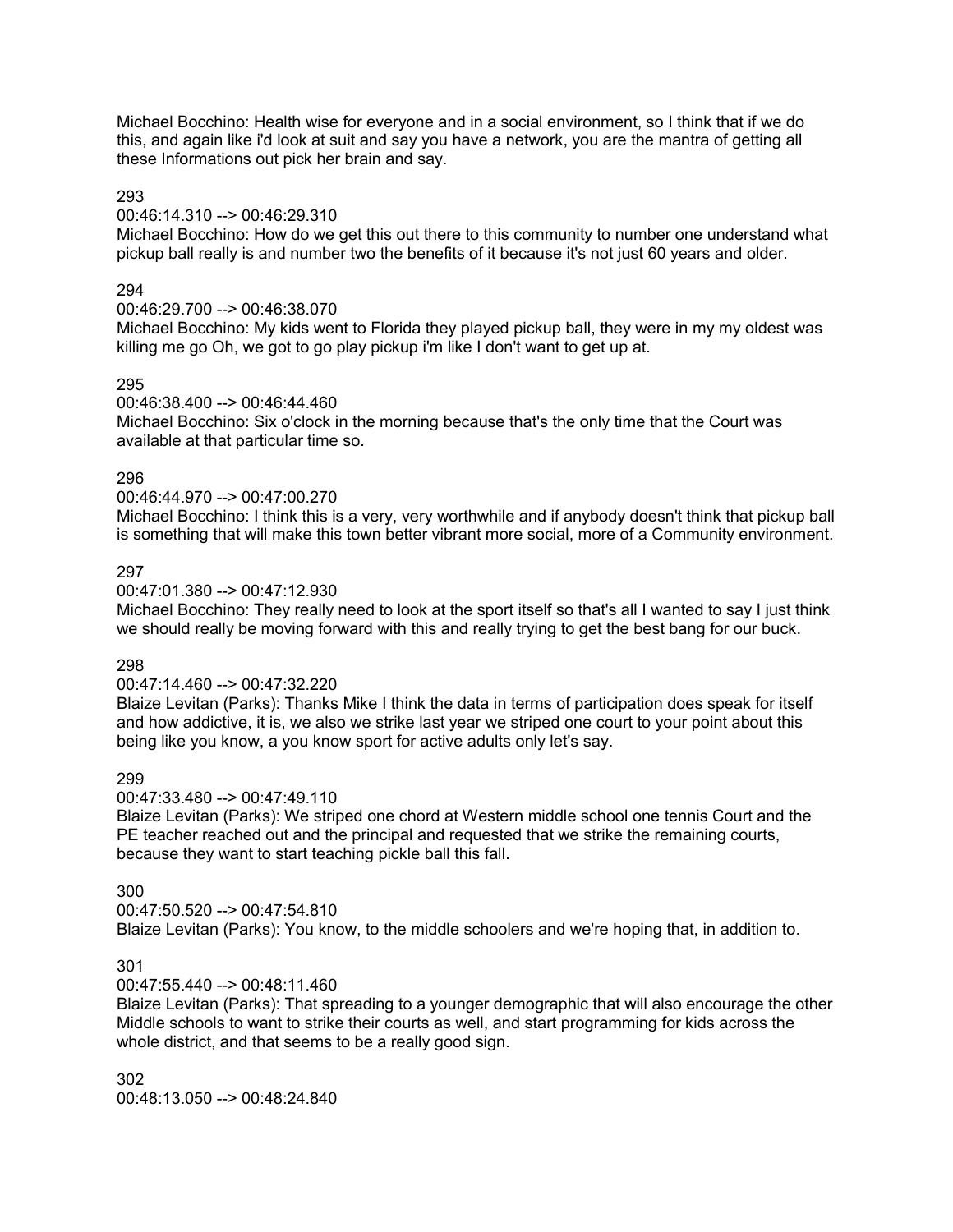Blaize Levitan (Parks): So thank you does does anyone else have questions about the budget piece of this because there was one other thing that you're probably hearing about for pickle ball and that's laughlin park and I just wanted to make a comment about that.

#### 303

#### 00:48:27.060 --> 00:48:38.100

Blaize Levitan (Parks): Okay, so that's the budget that's one issue that's the hundred 16,000 before the the that's the conditions placed on the funding that's how we got to where we are today and, hopefully, we will.

# 304

00:48:38.790 --> 00:48:50.370

Blaize Levitan (Parks): Get that across the line on at the our team on may 9 and as Tracy mentioned, there is a there is a motion from the draft motion from the Boc to cut that funding for pickle ball, but.

# 305

00:48:51.030 --> 00:49:01.350

Blaize Levitan (Parks): Hopefully you know we'll get out there and talk to the rest of your team on the laughlin and it just so you know because there's been some things in the paper so.

# 306

00:49:02.700 --> 00:49:14.190

Blaize Levitan (Parks): There was a big red sign that was that was placed on the fence in March at laughlin park that said pickle ball only on it was up for.

# 307

00:49:14.820 --> 00:49:23.250

Blaize Levitan (Parks): A day and that really that really just to say that was really a mistake that shouldn't have been put up like that that shouldn't even have been put up.

# 308

00:49:25.590 --> 00:49:33.660 Blaize Levitan (Parks): But it has rightfully gotten people very fired up, and you know there's been a lot of opposition to.

# 309

00:49:34.530 --> 00:49:51.240

Blaize Levitan (Parks): Changes there, it is always a challenge at every public property, as we balance the needs and we've seen this at many of our parks, as you balance the needs of public property between all the key stakeholders involved that one utilize resources obviously pickup ball players.

# 310

00:49:52.590 --> 00:50:06.960

Blaize Levitan (Parks): would like to see laughlin avenue, be a pickle ball only place, but they also are dealing with a situation where they really do not have enough courts and they don't there's more demand than there is courts and they're also stuck using.

## 311

## 00:50:07.860 --> 00:50:22.260

Blaize Levitan (Parks): hybrid courts that are these mics courts and have to bring their own nets and are in kind of a bad spot so but just so we know what's happening with laughlin right now,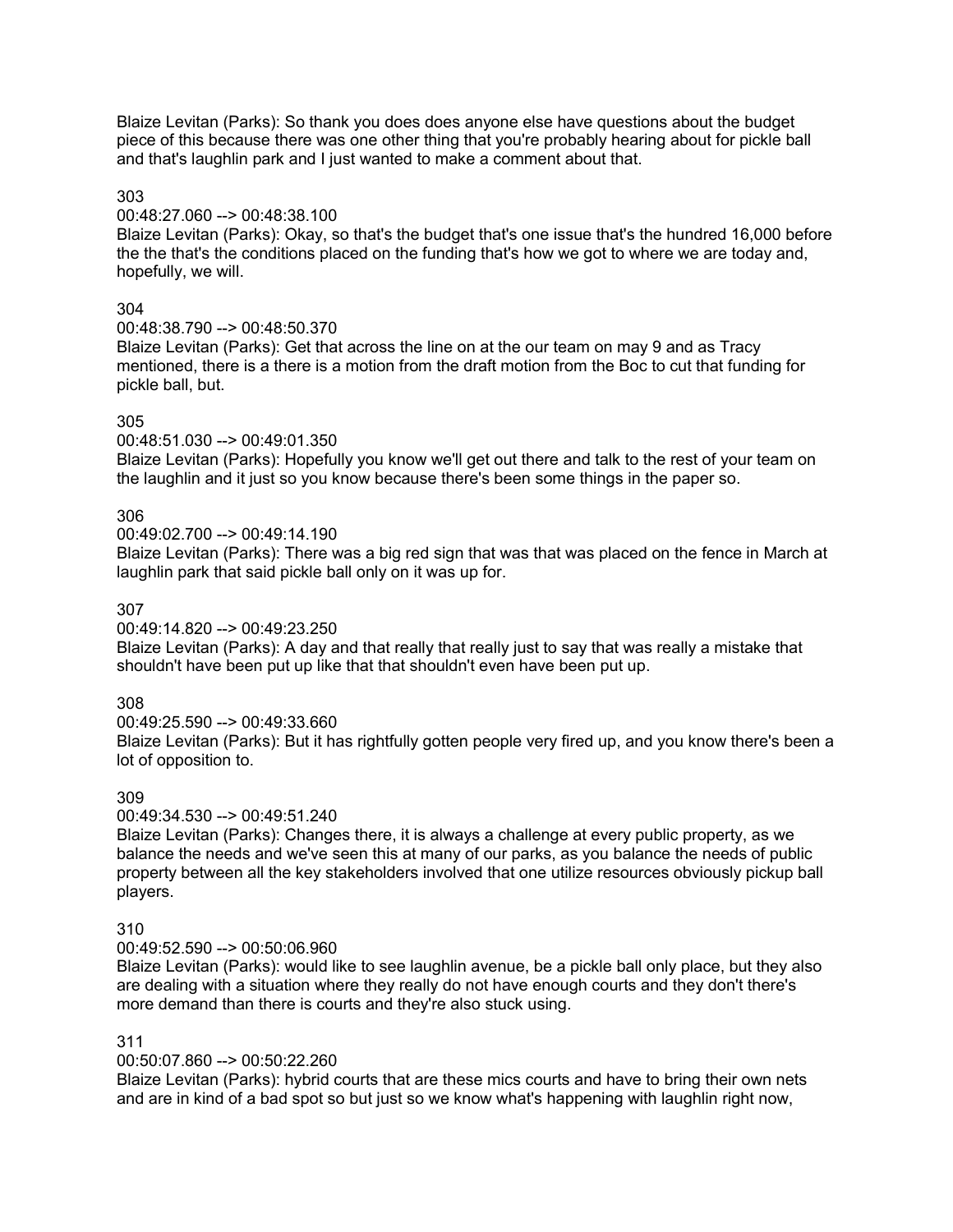because reservations go into effect on may 1 and Sue will correct me if i'm wrong, I see you're nodding your head.

312

00:50:23.760 --> 00:50:30.750

Blaize Levitan (Parks): reservations, you need your tennis card your resident tennis card to reserve courts and may 1 and.

## 313

00:50:32.010 --> 00:50:39.180

Blaize Levitan (Parks): Starting may 1 that it's going to be the same process that we've been using the same process that we've used last year.

# 314

00:50:40.800 --> 00:50:57.870

Blaize Levitan (Parks): We if we were going to if we're going to be removing and making any substantive changes like just banning tennis from a location as we've mentioned that would be something that we would want to engage the Community and engage some of the neighbors in.

## 315

00:50:59.130 --> 00:51:02.460 Blaize Levitan (Parks): And need some more conversation, and obviously.

# 316

00:51:03.060 --> 00:51:18.270

Blaize Levitan (Parks): lots of people talking about it, we do need to balance the needs of all of our public properties and it is, I will mention this, and I think soo Convention this from doing all of this programming, it is always a challenge to balance the needs of everybody and.

# 317

00:51:19.650 --> 00:51:30.450

Blaize Levitan (Parks): But may 1 you know, there is no banning of the tennis players from the property what we would like to do is once we get through the budget process.

318

00:51:31.050 --> 00:51:36.630

Blaize Levitan (Parks): Is bring in the key stakeholders from laughlin park neighborhood.

# 319

00:51:37.500 --> 00:51:45.870

Blaize Levitan (Parks): The tennis players and some pickle ballplayers and have kind of a Community conversation, so people can kind of talk about both sides where we're coming from.

## 320

00:51:46.320 --> 00:52:03.420

Blaize Levitan (Parks): And maybe map out a compromise, but there is nothing that will be you know forced down or changed upon anyone and nothing is being you know snuck through the cracks or you know anything like that so.

## 321

00:52:04.920 --> 00:52:11.160

Blaize Levitan (Parks): there's a lot going on there's a lot of cons I think there's a lot of confusion there's a lot of different pieces, this also happens to be happening at the same time as.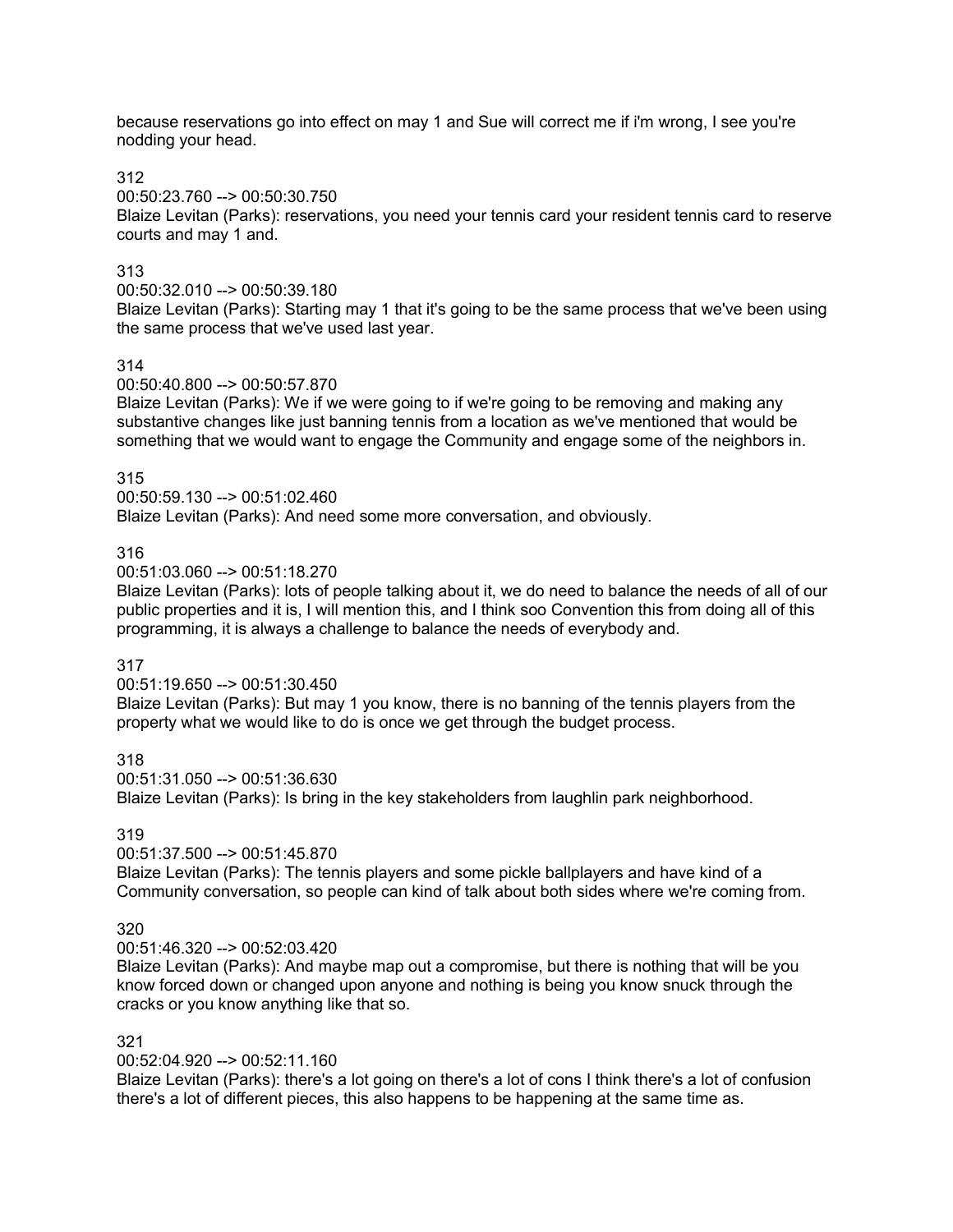00:52:11.790 --> 00:52:19.470

Blaize Levitan (Parks): The budget request so it's coming at everyone from a lot of different angles, but if you have any questions about laughlin that's what happened.

# 323

00:52:20.190 --> 00:52:33.090

Blaize Levitan (Parks): And that is where we're at I mean that really is the main, as you can see from the metrics that there's four there's four pickle ball courts there on that of a hybrid courts it's where a lot of the play happens.

324

00:52:34.740 --> 00:52:36.870

Blaize Levitan (Parks): pretty much all the play for the most part that's outside.

#### 325

00:52:38.370 --> 00:52:41.460

Blaize Levitan (Parks): cristiana because that's the only dedicated court so.

## 326

00:52:42.810 --> 00:52:48.210

Blaize Levitan (Parks): that's that's where we're at at the moment, so there's going to hopefully be some Community conversation surrounding that and.

#### 327

00:52:49.980 --> 00:52:57.660

Blaize Levitan (Parks): There are no changes in the system at the moment, the only changes with that we did fix the system where you couldn't reserve pickle ball.

#### 328

00:52:58.080 --> 00:53:08.970 Blaize Levitan (Parks): Last year, you could only reserve a tennis Court on the system and that blocked off, to pick a ball courts, but you can now reserve just one pickle ball court in.

## 329

00:53:09.780 --> 00:53:15.030 Blaize Levitan (Parks): In so you could actually reserve to pickle ball cords instead of just being able to reserve one.

## 330

00:53:15.750 --> 00:53:24.030 Blaize Levitan (Parks): tennis court, so you could actually only make to reservations there, but now if you're reserving it for pickup ball, which is good happened last year too, it is no change which.

## 331

00:53:24.600 --> 00:53:34.830

Blaize Levitan (Parks): You can actually just reserve one half of the tennis court and so that should hopefully at least improve the reservation system so it's actually accurate and.

332 00:53:35.970 --> 00:53:43.980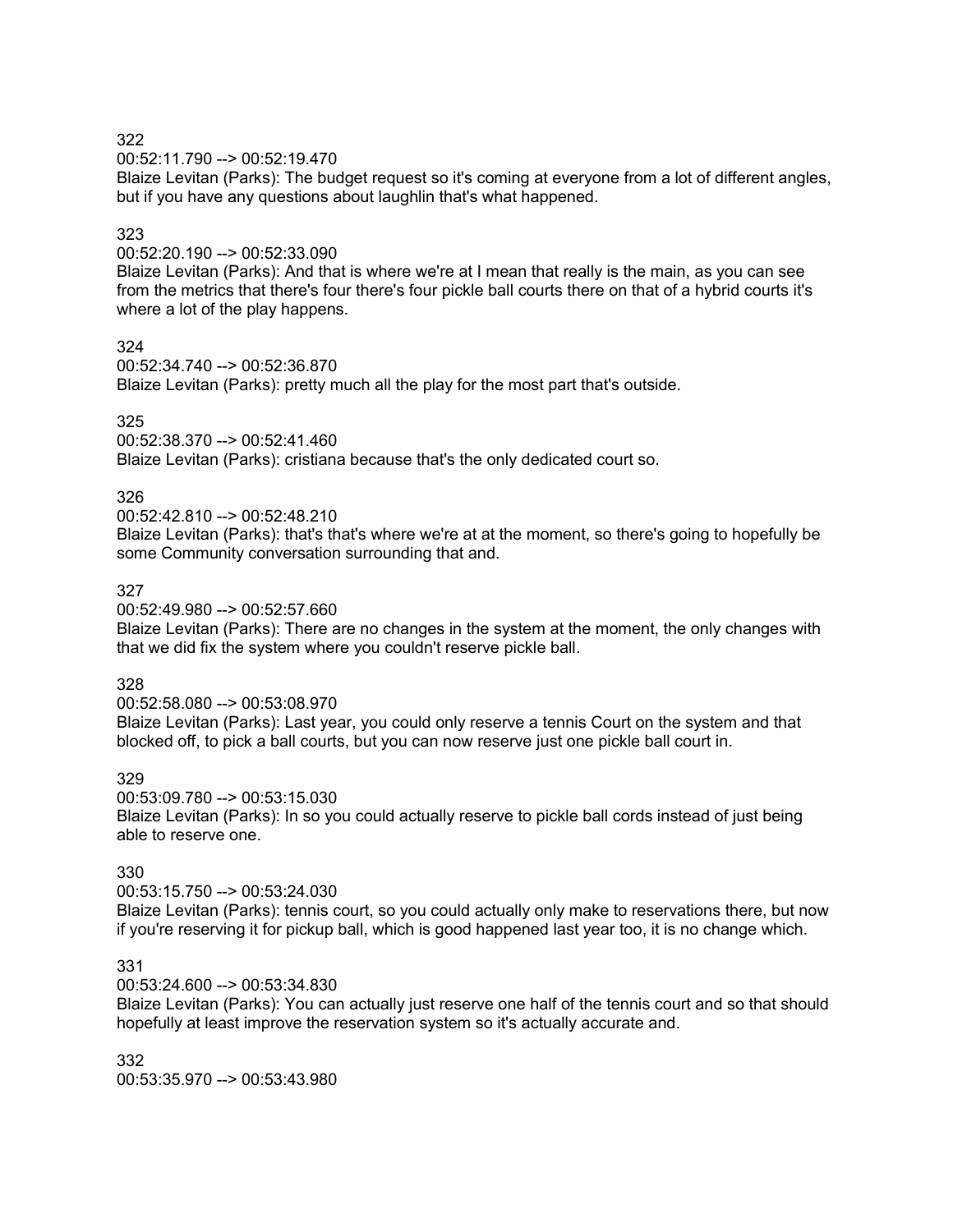Blaize Levitan (Parks): that's the only change that people will see on may 1 no changes to banning any anybody without a conversation in the Community.

333 00:53:45.360 --> 00:53:45.690 Tracy Freedman: and

334 00:53:46.860 --> 00:53:47.430 Tracy Freedman: i'm sorry.

#### 335

00:53:48.630 --> 00:53:56.940

Tracy Freedman: I just want to add one thing is what I think it's also important terms of education, which I actually didn't know until I read it in on.

#### 336

00:53:57.270 --> 00:54:08.340

Tracy Freedman: The fact sheet that just came out tonight before the meeting is I thought Oh well, that's a great solution, why can't we just take more of these tennis courts and and line them and I didn't realize that people had to bring their own net.

#### 337

00:54:10.410 --> 00:54:21.150

Tracy Freedman: And I think that makes a big difference in terms of like you know, really, you know needing dedicated spaces than having to expect people to come and show up with their own that's to play pick them all in our town.

#### 338

00:54:22.380 --> 00:54:30.960

Blaize Levitan (Parks): yeah I think we can share our spaces is kind of what we've been thinking as we can share some of our spaces, where it makes sense, but it can't be the only.

#### 339

00:54:31.560 --> 00:54:40.110

Blaize Levitan (Parks): Option because it just isn't fair for one two people that can't afford their own that and it's also just you need to have some dedicated facilities.

#### 340

00:54:42.660 --> 00:54:47.490 Scott R. Johnson: Put ballpark what what does it cost to build a new pickup ball core from start.

# 341

00:54:48.930 --> 00:54:59.760

Blaize Levitan (Parks): The pickle ball court from scratch the cost that we for one pickup ball court, so the quote, that we had gotten probably about 40,000 all in.

342 00:55:00.900 --> 00:55:01.410 Blaize Levitan (Parks): So.

343 00:55:02.700 --> 00:55:18.630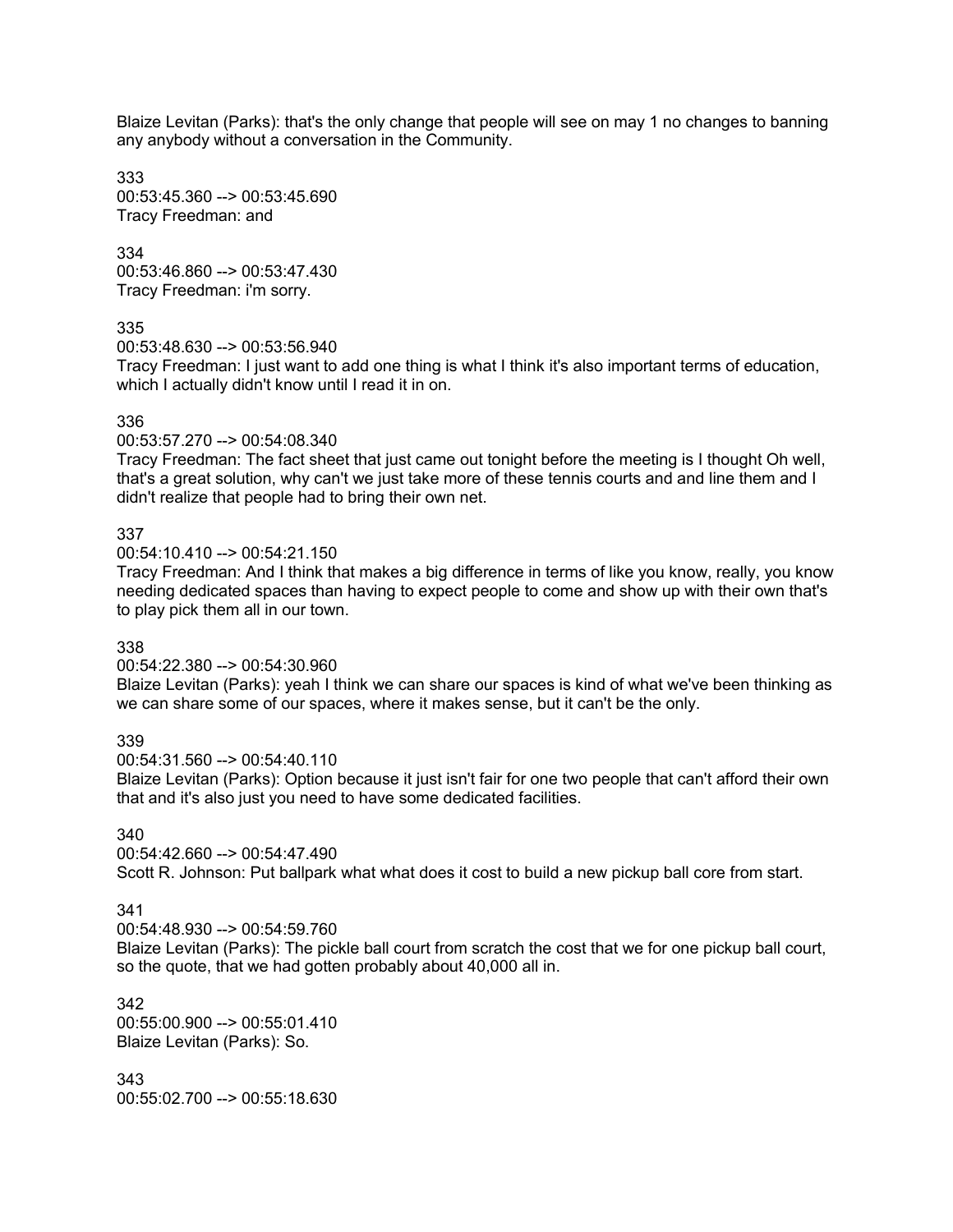Blaize Levitan (Parks): Now the stripe the existing courts, which is what we've been able to do it's it's like \$3,000 per Quart restraint that orientate including it up so that that's why we've been doing that and we've done that everywhere that we kind of can, and you can see from the reservation numbers.

#### 344

00:55:19.800 --> 00:55:33.420

Blaize Levitan (Parks): You know, like benny has 4000 hours of rest of active reservations, I mean there's no room to strike that for pickle ball and you know same thing at gramercy park it's these are highly US courts.

#### 345

00:55:34.350 --> 00:55:45.210

Blaize Levitan (Parks): So we're trying to we've we've been adding striping where it it kind of easily make sense and we're also trying to balance that striping geographically throughout town.

#### 346

00:55:46.560 --> 00:55:54.780

Blaize Levitan (Parks): But at some point there's got to be you know at least the programming see there's got to be some dedicated facility for people to play.

#### 347

00:55:56.790 --> 00:56:02.730 Nancy Chapin: i've just one quick question are they looking at the paddle tennis courts at all as a potential.

#### 348

00:56:03.810 --> 00:56:06.780 Nancy Chapin: Because use court.

#### 349

00:56:07.410 --> 00:56:18.000 Blaize Levitan (Parks): It is yep and people do play on it, we do use them, I would let Sue potentially answer this question better than I can they are used, however.

#### 350

00:56:18.750 --> 00:56:28.830

Blaize Levitan (Parks): The surface there's something to do with the surface, not being appropriate and people can get injured playing football and edible quarter to Maybe you can eat you.

## 351

00:56:29.220 --> 00:56:31.410 Nancy Chapin: Know it's a rough surface you'd have to do.

#### 352

00:56:31.470 --> 00:56:34.110

Nancy Chapin: you'd have to resurface for the summer I would assume.

#### 353

00:56:34.770 --> 00:56:56.460

Sue Snyder: yeah the platform tennis courts where we have paddle tennis played on that they are aluminum courts, and it is you know platform tennis has traditionally been a winter sport, we do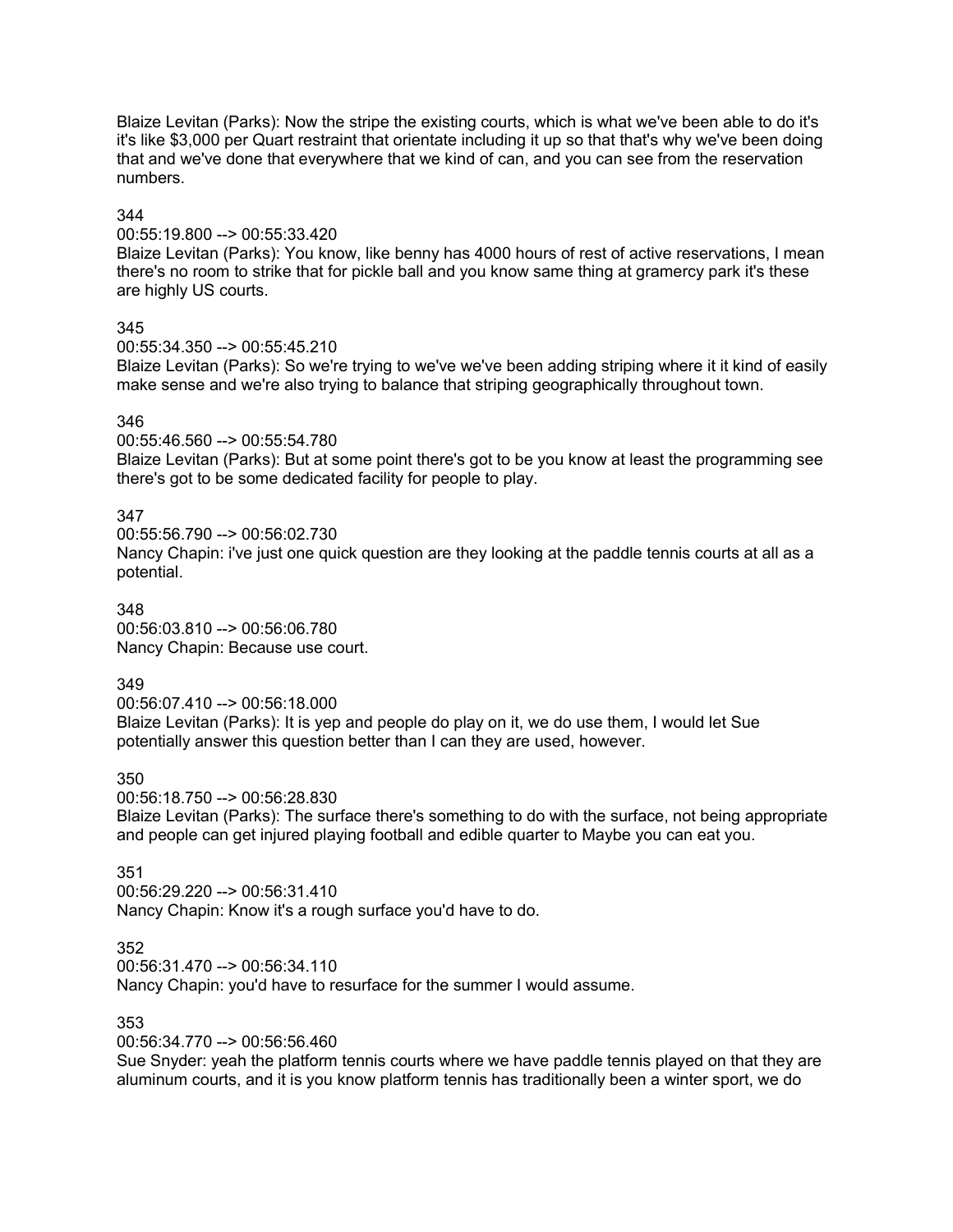have heaters so that's why we we sell a three month or six month membership over the winter, we did.

354

#### 00:56:57.780 --> 00:57:12.750

Sue Snyder: Several years ago we expanded and open up the courts in the summer for pickup ball play because we didn't even have lines on any pickup ball courts at that time and well, it was nice to have some somewhere for the piccolo players to play.

#### 355

#### 00:57:14.040 --> 00:57:34.800

Sue Snyder: The surface is not ideal and it's certainly it wasn't the right exact size court, but also the surface, was not good for the ball bounce and also it's not the safest surface like if someone were to let's say fall on the summer in shorts they could get.

#### 356

00:57:35.940 --> 00:57:48.570

Sue Snyder: You know abrasion a lot easier than if they were to fall on a regular tennis court in the summer in their shorts so it's it's not it's not ideal, but we, we do have there they're heavily used for paddle tennis.

357 00:57:53.700 --> 00:57:54.900 Scott R. Johnson: anybody else look no.

358 00:57:56.790 --> 00:57:57.480 Sue Bodson: question.

359

00:57:57.750 --> 00:58:07.080 Sue Bodson: So I have a question i'm looking on that chart on miscellaneous is that pen berwick what is the miscellaneous core.

360 00:58:08.970 --> 00:58:09.420 Blaize Levitan (Parks): Any.

## 361

00:58:10.680 --> 00:58:11.700 Blaize Levitan (Parks): Which one the fact sheet.

## 362

00:58:12.060 --> 00:58:20.250

Sue Bodson: yeah actually i'm sorry yes it's the miscellaneous I mean I don't see pember work on there is homework counted in this inventory.

## 363

00:58:22.140 --> 00:58:24.750 Blaize Levitan (Parks): Let me just pull it back up here and just put pages closer.

364 00:58:27.960 --> 00:58:28.200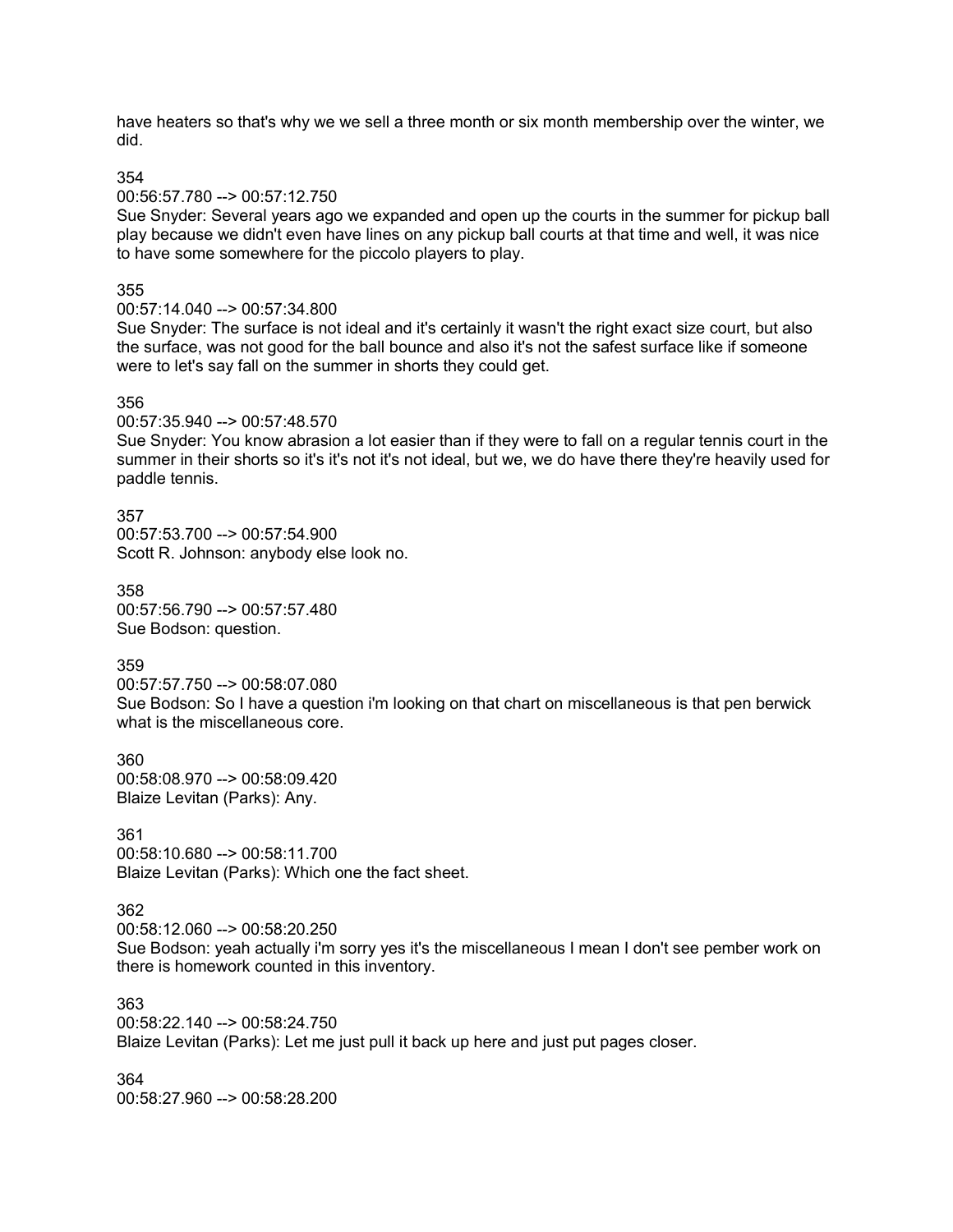Blaize Levitan (Parks): yep.

## 365

00:58:29.340 --> 00:58:43.470

Sue Bodson: So that alright so pembroke I mean pretty i'm not a tennis player sorry but it's a pretty big court um is there capacity there for both a pickle ball and tennis court.

# 366

00:58:46.530 --> 00:58:51.960 Blaize Levitan (Parks): That we will love that what I can't answer right off the top my head, maybe joking but.

## 367

00:58:52.230 --> 00:58:56.160 Joe Siciliano: You see there, there may be because there is a tennis court there but it don't forget it's also.

# 368

00:58:56.220 --> 00:58:58.140 Sue Bodson: A combination basketball basketball.

# 369

00:58:58.200 --> 00:59:01.530 Joe Siciliano: Yes, I think I think basketball gets played a lot more than.

# 370

00:59:01.590 --> 00:59:04.530 Sue Bodson: 10 is sit that location yeah yeah Okay, but.

# 371

00:59:04.740 --> 00:59:13.770

Joe Siciliano: You know we'll look at it, I mean maybe there's a way to get one in and still gave leave the basketball I don't I don't know, but this is what we're going to go through we're going to go through each location.

# 372

00:59:14.310 --> 00:59:23.790

Joe Siciliano: we're going to pump them up on a you know photograph you know aerial photographs and we're going to start to look at you know kind of the manipulation of what we can do, knowing that.

## 373

00:59:24.870 --> 00:59:29.700 Joe Siciliano: The Court said pembroke highly used for basketball, we know that so.

374 00:59:30.300 --> 00:59:30.450 and

## 375

00:59:31.470 --> 00:59:39.090

Blaize Levitan (Parks): The reason that we really need to go through a thoughtful approach like this, why I think you know we can have the funding in our department has really the best.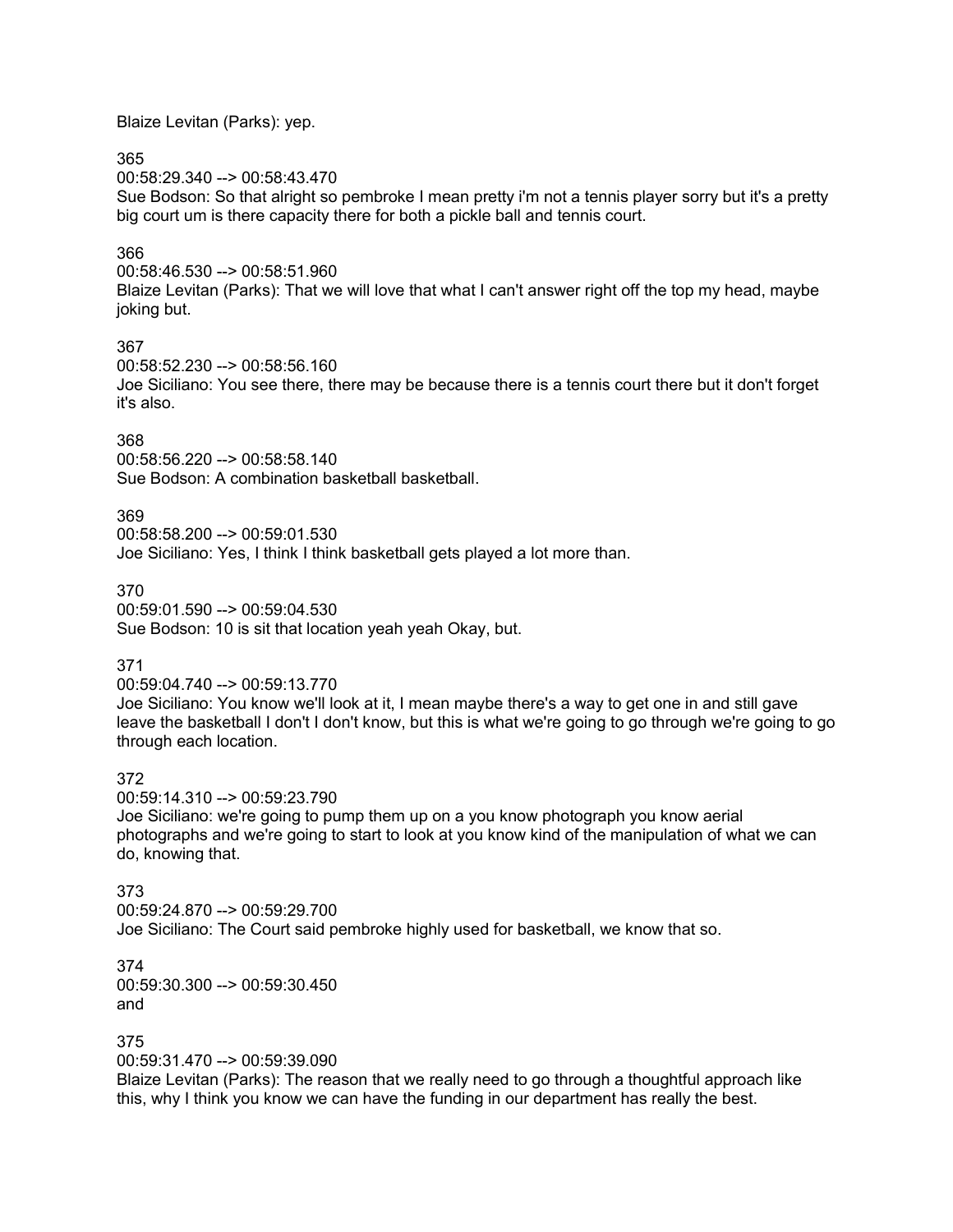### 00:59:39.840 --> 00:59:53.370

Blaize Levitan (Parks): Execution record on capital and out of all the town departments like an 89% execution within two fiscal years but we really need to go through, and also talk to the neighbors because we have everything that's programmed.

## 377

#### 00:59:54.540 --> 01:00:01.800

Blaize Levitan (Parks): You know, and all the hours that are made when you reserve a chord but as Joe mentioned, and also as as we are hearing from the folks at Bible street.

### 378

01:00:03.090 --> 01:00:11.760

Blaize Levitan (Parks): You know people also just show up and play, especially basketball, you know so that's why we really need to take this approach and why we don't.

### 379

01:00:12.510 --> 01:00:20.070

Blaize Levitan (Parks): Have a location, because we want to make sure we go through everything, piece by piece analytically take all the data we have, but then also talk to the neighbors.

### 380

01:00:21.240 --> 01:00:29.250

Blaize Levitan (Parks): So that we can you know, for example, like basketball so really good example for why we, we need to do that because basketball is often a sport that kids are just going to show up and.

### 381

01:00:30.630 --> 01:00:34.680

Blaize Levitan (Parks): and playing that no one's going to reserve there's no programming and just going to show up and play so.

### 382

01:00:40.170 --> 01:00:40.890 Scott R. Johnson: anybody else.

### 383

01:00:44.550 --> 01:00:48.840 Scott R. Johnson: Let me do three three COMP boring things mostly updates.

### 384

01:00:50.310 --> 01:00:57.600 Scott R. Johnson: In tune there is anticipated to be a meeting at harbor management, I believe, with.

### 385

01:00:59.370 --> 01:01:03.300

Scott R. Johnson: Representatives the board of selectmen to discuss.

## 386

01:01:04.710 --> 01:01:11.850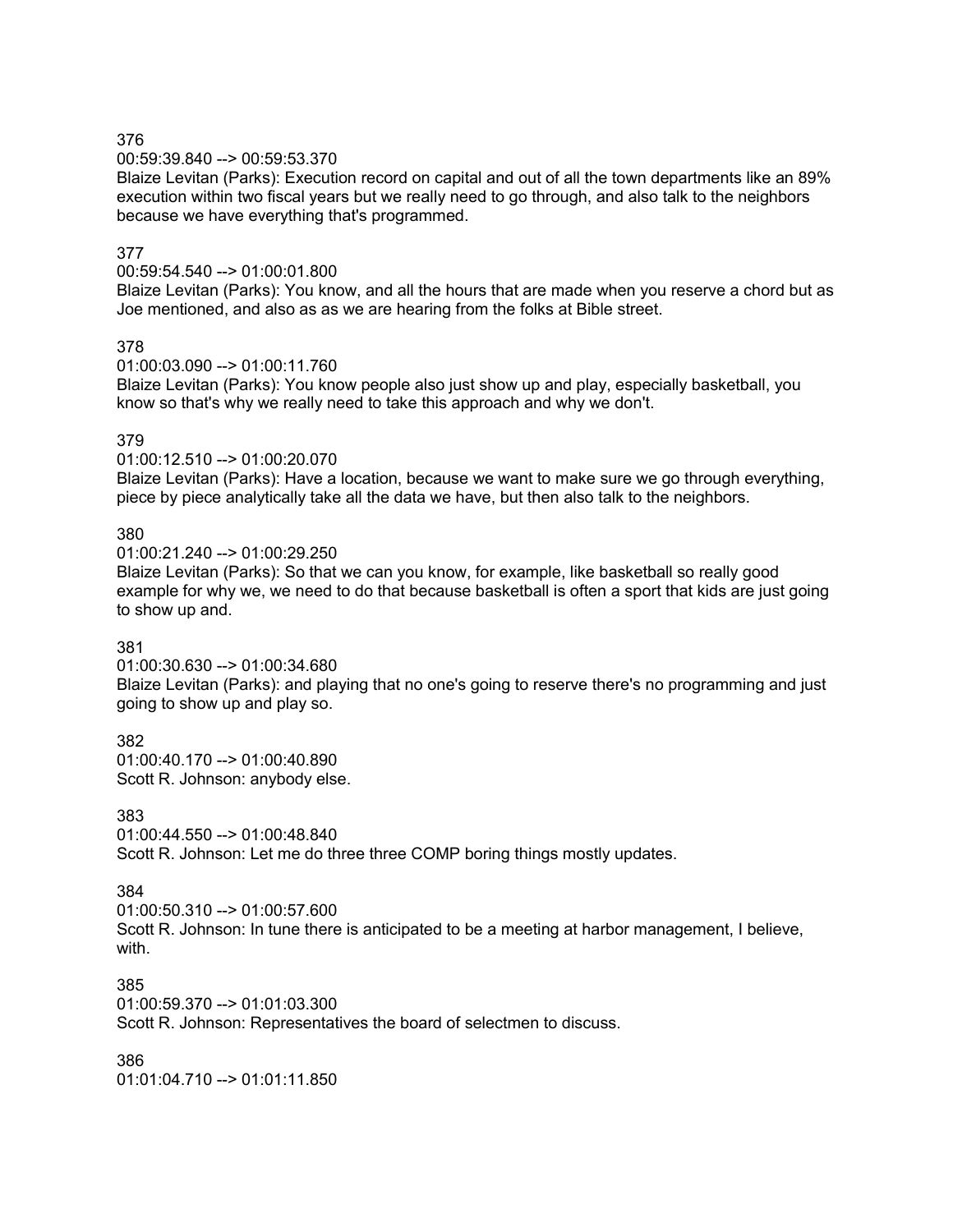Scott R. Johnson: Some of the updates on the harbor management proposal and suggestion on dredging.

### 387

01:01:12.870 --> 01:01:18.540

Scott R. Johnson: There was some discussion between our board and Harvard management, several months ago on.

## 388

01:01:20.040 --> 01:01:23.610

Scott R. Johnson: US requesting more information on the potential.

### 389

01:01:25.440 --> 01:01:32.700

Scott R. Johnson: additional conditions that the State wanted to put on our dredging permit and the short of it is that our.

## 390

01:01:33.810 --> 01:01:45.510

Scott R. Johnson: Marina facilities in the areas that we receive federal dredging money or State Treasury money or even dredging permit be open to all non residents.

## 391

01:01:46.170 --> 01:01:58.230

Scott R. Johnson: So there will be more on that later nothing's been decided on, but it's a topic that we, as a board and chillin particular said, we want to get a lot more information on that before.

## 392

01:01:59.130 --> 01:02:16.260

Scott R. Johnson: We can sign off on dredging permit from frequency chart so I was told today that there's going to be mean I believe the harbor management um we're going to discuss this further and discuss the wisdom of seeking more information on that.

393 01:02:17.340 --> 01:02:19.020 Scott R. Johnson: same kind of thing.

394 01:02:20.490 --> 01:02:22.200 Scott R. Johnson: And our last for meeting.

395

01:02:23.250 --> 01:02:42.630

Scott R. Johnson: Mike and others suggested that we try to be contact on in frustration on the lack of moving forward on remediation at Western So the idea came up, which is the same thing on the harbor management issue to contact some of our officials, namely.

## 396

01:02:43.980 --> 01:02:55.410

Scott R. Johnson: Familiar but also Jim himes and some of our state REPS to try to get information or somehow push some of the state agencies to respond to our questions.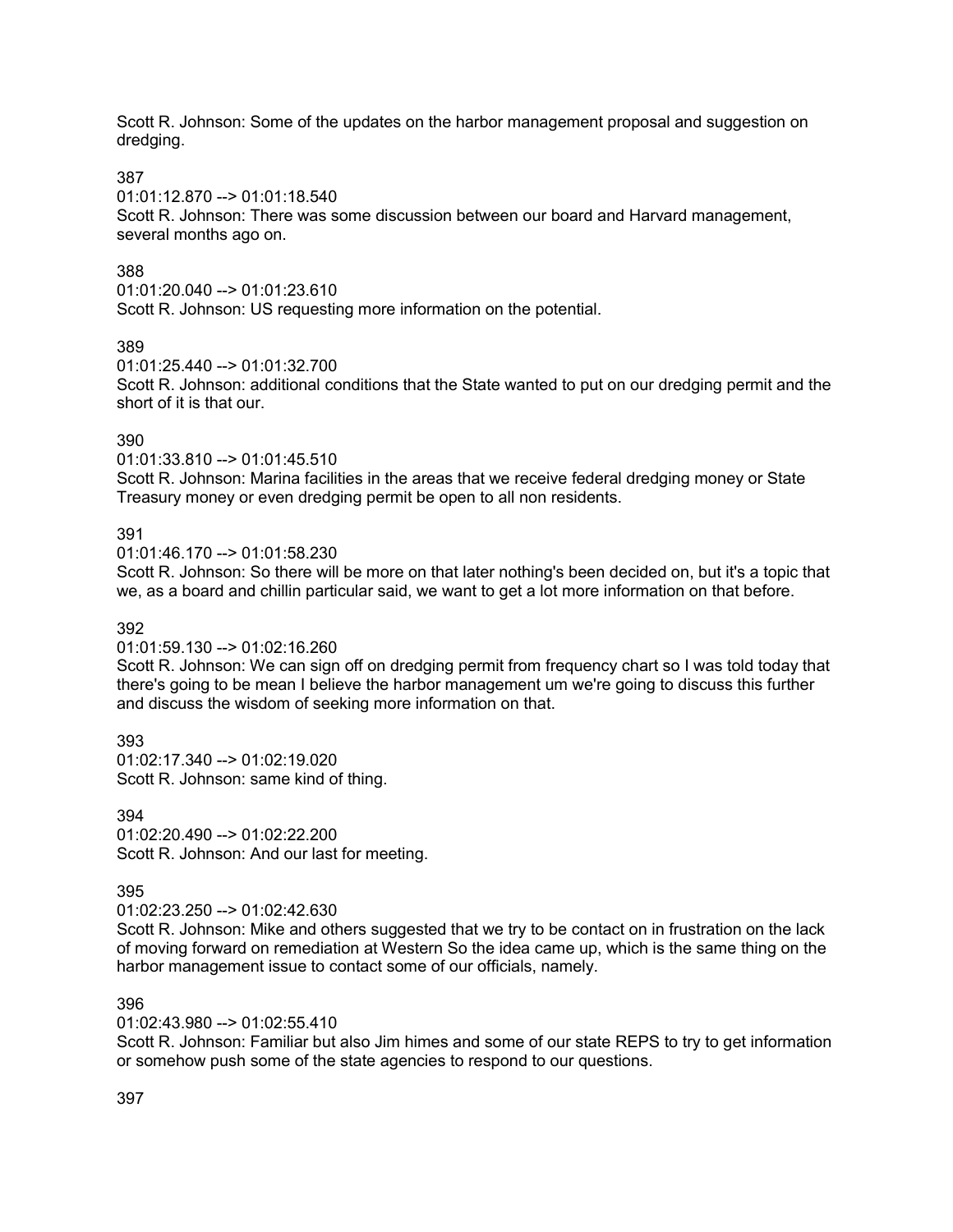## 01:02:55.830 --> 01:03:08.040

Scott R. Johnson: So Mike knows well the ones that he question middle school where we're not getting responses to our remediation requests so right now it's just again another year, where we just don't know.

## 398

01:03:09.780 --> 01:03:13.170 Scott R. Johnson: And then the other one is a lot harder management my suggestion was.

### 399

 $01:03:14.190 \rightarrow 01:03:19.170$ Scott R. Johnson: That, and this is just worked for me in the past that sometimes when the bureaucrats don't respond.

#### 400

01:03:19.980 --> 01:03:35.820

Scott R. Johnson: We go to the general counsel's office for that particular department in this case would be army corps and dp to say we're not getting answers to our questions in this case the example is.

#### 401

01:03:37.020 --> 01:03:39.510 Scott R. Johnson: where's the legislative.

### 402

01:03:41.400 --> 01:03:54.990

Scott R. Johnson: Right and wording that allows the army corps of engineer, for example, and the EP to requires to open up our arena facilities so we didn't get any responses to that.

### 403

01:03:55.710 --> 01:04:13.200

Scott R. Johnson: And I like I always do as a contact Amina who gets right back to me and says, I think we have to hold off on that type of question phone call and let it sit with the elected officials for a bit.

### 404

01:04:14.610 --> 01:04:31.290

Scott R. Johnson: I know that will frustrate the Western middle school people because we haven't really gotten much but that's something i'm going to continue to work on, I know I wrote to Steve masters and Fazio and I know that so we're select one of following up on that too, so that that's in the works.

### 405

 $01:04:32.310 - \ge 01:04:34.770$ Scott R. Johnson: i'm just briefly.

#### 406

01:04:37.050 --> 01:04:48.240

Scott R. Johnson: The newspaper published a approval of the naming policy on the board of selectmen um you can talk about this really with the foundational that with Sue.

#### 407

01:04:49.200 --> 01:05:01.470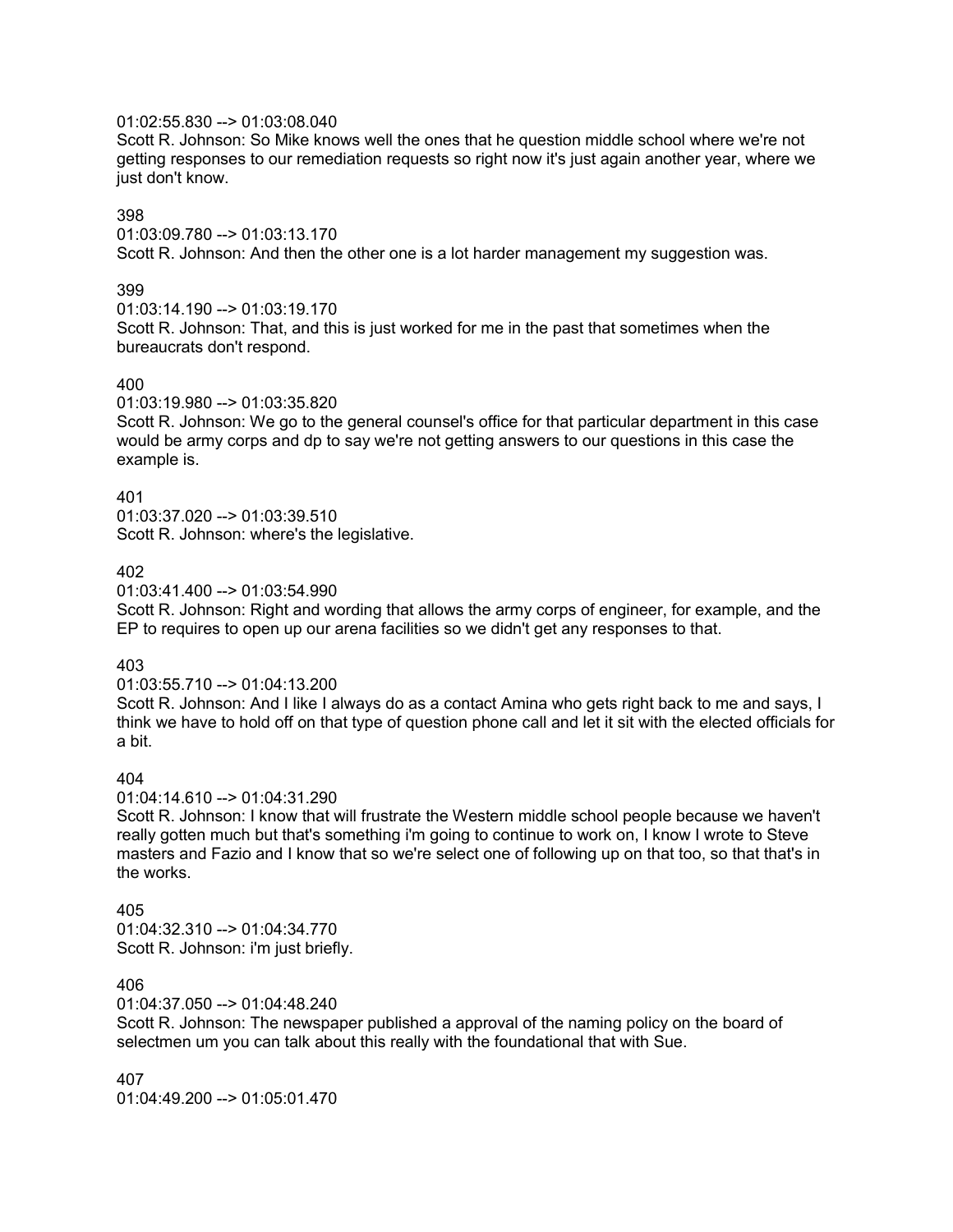Scott R. Johnson: But that's been important to us because we're going to take try do some fundraising issues on the on the interior of civic Center now that we have a naming rights there, but.

## 408

### 01:05:02.640 --> 01:05:21.330

Scott R. Johnson: Part of the discussion did say that it can affect small things, and there are things and they actually named interior rooms, so you know how the hospitals, will have the Josias liana room and various rules based on fundraising and actually some flax.

## 409

## 01:05:21.570 --> 01:05:38.850

Scott R. Johnson: Very commonly platform um and so that, technically, is going to be covered by this, so if you want more information on it, and I know we're going to be following carefully go to the packet that was distributed at last.

## 410

01:05:40.110 --> 01:05:54.030

Scott R. Johnson: week's for select the meeting on subject there's a flow chart that's helpful, so it starts with a submission to the first allotments office.

## 411

01:05:55.830 --> 01:06:10.740

Scott R. Johnson: That goes to some ministry review within that it goes to the first, a first or selectmen meeting after that meeting, it goes to our tm designated committees.

## 412

### 01:06:12.210 --> 01:06:22.590

Scott R. Johnson: So my guess on that would be legislation and rules and maybe our tm parks and REC seven get feedback from those guys and it goes back to the board of selectmen.

## 413

### 01:06:23.910 --> 01:06:38.220

Scott R. Johnson: For review and ultimately possible approval now what what's exempted from this is right now is tree memorials like Christmas tree conservancy.

## 414

01:06:39.240 --> 01:06:45.210 Scott R. Johnson: i'm part of education stuff because that's a separate see separate state controlled a busy.

### 415

01:06:46.740 --> 01:07:07.260

Scott R. Johnson: street names branch library, and then the bench memorial program that we have at parks and REC so I said to the selectmen when I spoke to them, I said, well, what about if we want to do a name for a.

## 416

### 01:07:08.430 --> 01:07:32.520

Scott R. Johnson: scoreboard in the new civic Center, for example, xyz medical group donated a scoreboard on it technically, we have to go through this process, what is not covered, which was my hope and maybe it's for future review is just minor gifs somebody gives \$8,000 to the parks and REC foundation.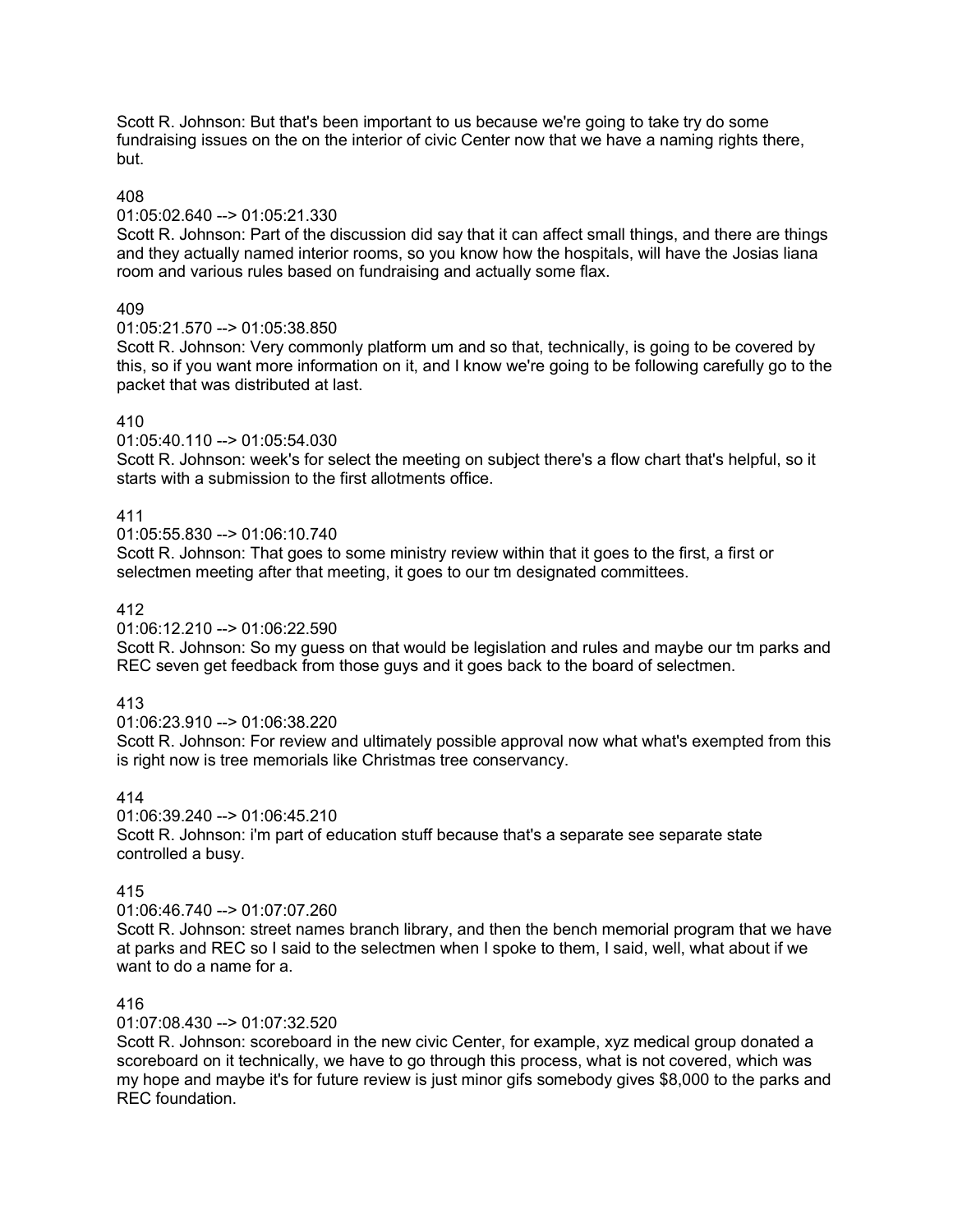01:07:33.570 --> 01:07:44.160

Scott R. Johnson: With no no naming situation at all that's still going to be covered by our existing policy which is basically under \$5,000 feel with you.

## 418

01:07:44.940 --> 01:07:55.980

Scott R. Johnson: In kind we don't review, because our tms tools they don't care awfully that when I see it, but anyway we're gonna we're gonna pursue this more, but the big things.

# 419

01:07:56.610 --> 01:08:07.410

Scott R. Johnson: So certainly Colin type gifts or the subject to these new regulations which will include a ethics clause for lack of a better description.

## 420

01:08:07.920 --> 01:08:22.200

Scott R. Johnson: saw that there's the ability to enter an agreement with the giver that says, if the name becomes a problem to the Community from a from an ethical or moral or political standpoint.

## 421

01:08:23.490 --> 01:08:24.840 Scott R. Johnson: We have the right to.

### 422

01:08:25.860 --> 01:08:32.460

Scott R. Johnson: to pull the neck ever seen that already happened that branch, but with sakoda give so over.

## 423

01:08:34.830 --> 01:08:53.940

Scott R. Johnson: Here it's there's also the word significant in there, so the gifts, have to be significant and we don't know what that is and maybe that's a good thing i'm not sure, but in any event, the our team is going to be involved so so we'll have more on that on that later on, so maybe.

## 424

01:08:55.800 --> 01:09:02.460

Scott R. Johnson: soupon let me segue into just a little bit of the Foundation, because I know you and I were talking about.

## 425

 $01:09:03.960 \rightarrow 01:09:10.530$ Scott R. Johnson: 22 initiative on so new fundraising including interior stuff, by the way.

## 426

01:09:12.840 --> 01:09:16.920 Scott R. Johnson: We have an approval for the customer success committee.

## 427

01:09:17.940 --> 01:09:23.100

Scott R. Johnson: To get involved in a very limited way on some of the Interior.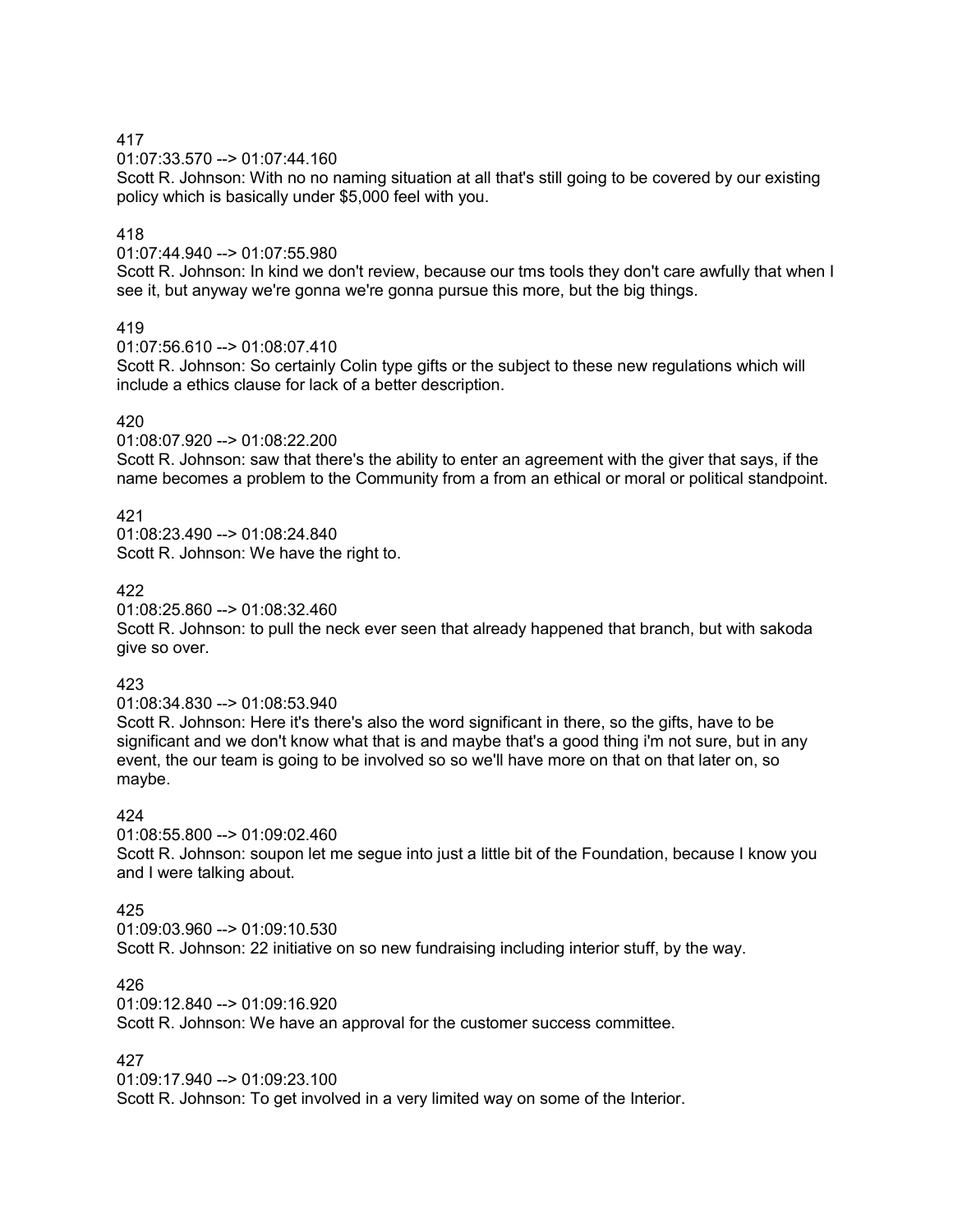01:09:24.810 --> 01:09:31.740

Scott R. Johnson: finishing Omega one day I don't see that being a big deal and we're not going to micromanage that but there could be situations.

## 429

01:09:32.190 --> 01:09:44.040

Scott R. Johnson: And what one of them was a gift that we were already proposed and that was for a really nice entrance table to be gifted to us from recycled wood.

### 430

01:09:44.790 --> 01:09:52.350

Scott R. Johnson: I saw I saw the proposal I saw the company and it's beautiful and they had won a country day if you haven't seen that.

### 431

01:09:53.070 --> 01:10:03.030

Scott R. Johnson: So that's an example of something i'd like to you know continue with i'd like it to be reviewed by at least this board and maybe student civic Center committee because.

## 432

01:10:03.750 --> 01:10:16.530

Scott R. Johnson: Right now, the interiors of wanting to cover it up today and that's normal, but I think you know we're going to maybe want to get involved in some of that stuff particularly relates to gifting.

### 433

01:10:17.550 --> 01:10:20.820

Scott R. Johnson: So, so we want to just touch touch on the Foundation, a little bit.

## 434

01:10:21.120 --> 01:10:34.470

Sue Bodson: Sure, and Scott, I wholly agree with you, I think we have a great opportunity to you know, like a like to say color within the lines see within the lines but but make it a little nicer.

## 435

01:10:35.070 --> 01:10:42.480 Sue Bodson: and give people the opportunity, support the project, so I totally agree with you on those interiors i'm.

## 436

01:10:43.440 --> 01:10:47.910 Sue Bodson: So Gentlemen, I spoke this afternoon as and Scott and I did as well about.

## 437

01:10:48.780 --> 01:11:01.770

Sue Bodson: The very popular commemorative bench program that we have in town and I know you're all familiar with seeing these these benches, as you walk around our parks in our on our beaches, is really popular Program.

438 01:11:02.190 --> 01:11:25.140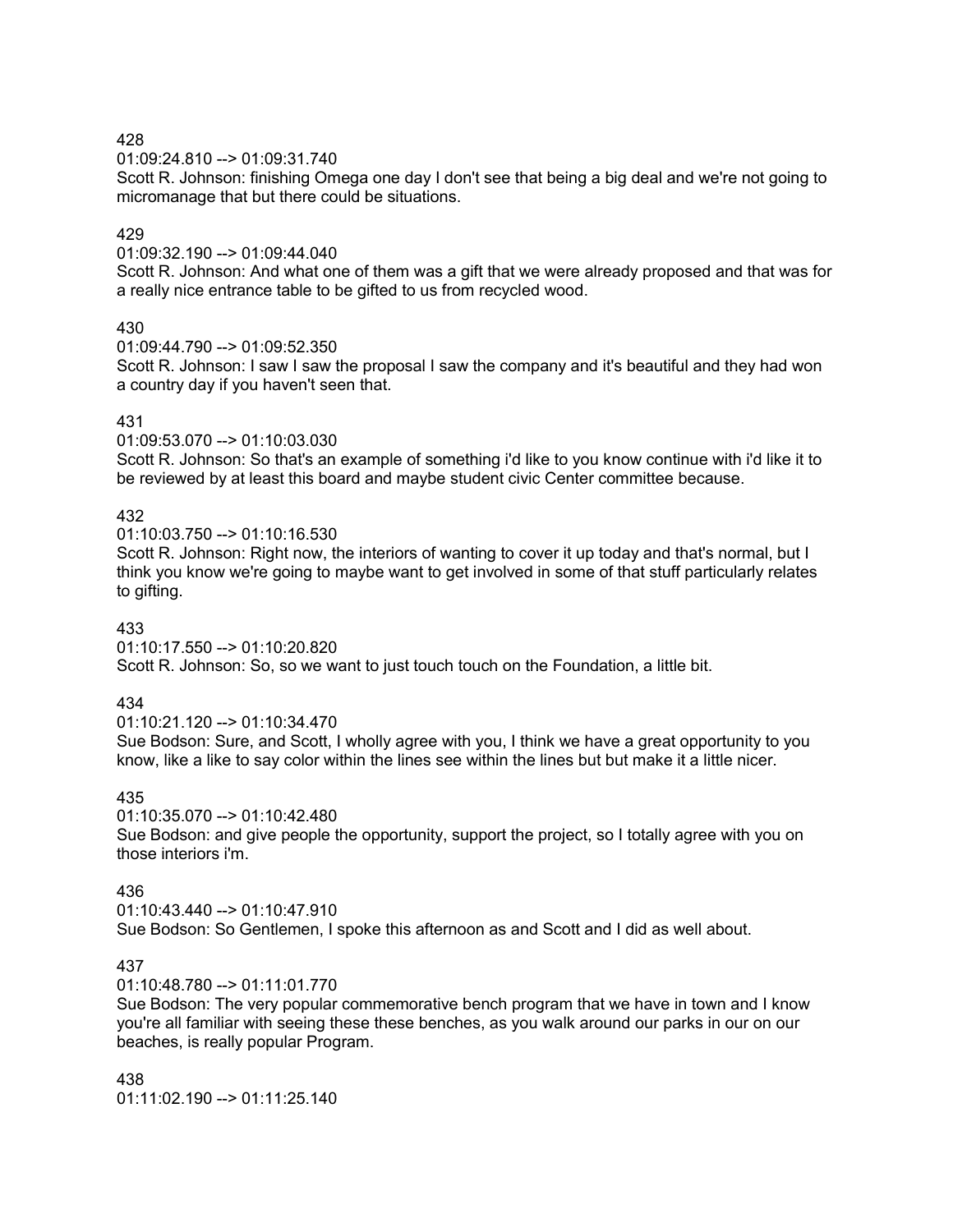Sue Bodson: And what Joe and I have discussed is that I am going to get together with Sue Schneider and lenore and we are going to develop a sustained bench program where we can provide opportunity to new donors, but establish a consistent quality amongst the benches so there's several bunches.

## 439

01:11:26.460 --> 01:11:33.510

Sue Bodson: We don't know how many up but there's many benches several benches that need upgrading they they just need to be it's time.

## 440

01:11:33.750 --> 01:11:44.460

Sue Bodson: For them to be upgraded and we can do that to the older benches, while again giving Community members and organizations, they have the ability and opportunity to recognize.

## 441

01:11:45.240 --> 01:11:59.940

Sue Bodson: loved ones and honor you know organizations, etc, so we will work on developing sort of an audit of the benches and how and develop a plan, and you know how we can go about.

## 442

01:12:00.750 --> 01:12:08.310 Sue Bodson: Providing this opportunity people, but again, keep that consistency, so that all the benches are platen and lovely and Nice.

## 443

01:12:08.790 --> 01:12:09.810 Sue Bodson: So yeah.

# 444

### 01:12:10.230 --> 01:12:21.450

Joe Siciliano: Just one, second, we had a lot of conversation today, this afternoon, see benches will come out of the parks department with me and so people from the parks department, the other program was with Sue Schneider oh no you're.

# 445

01:12:21.780 --> 01:12:22.230 Sue Bodson: Fine.

## 446

01:12:22.620 --> 01:12:24.180 Joe Siciliano: I know we have we have tons of conversation.

## 447

01:12:24.270 --> 01:12:42.090

Sue Bodson: So sorry, so the bench program i'm working with Joe on the the bang, for your buck fireworks and I, this is something that Sue has developed and it's a great program and what we are going, what I would like to do with you Sue is develop a parallel.

## 448

### $01:12:43.320 \rightarrow 01:12:55.440$

Sue Bodson: effort that will complement your the great work that you've set forward on it and and maybe you know hit some larger organizations and some corporations and some other.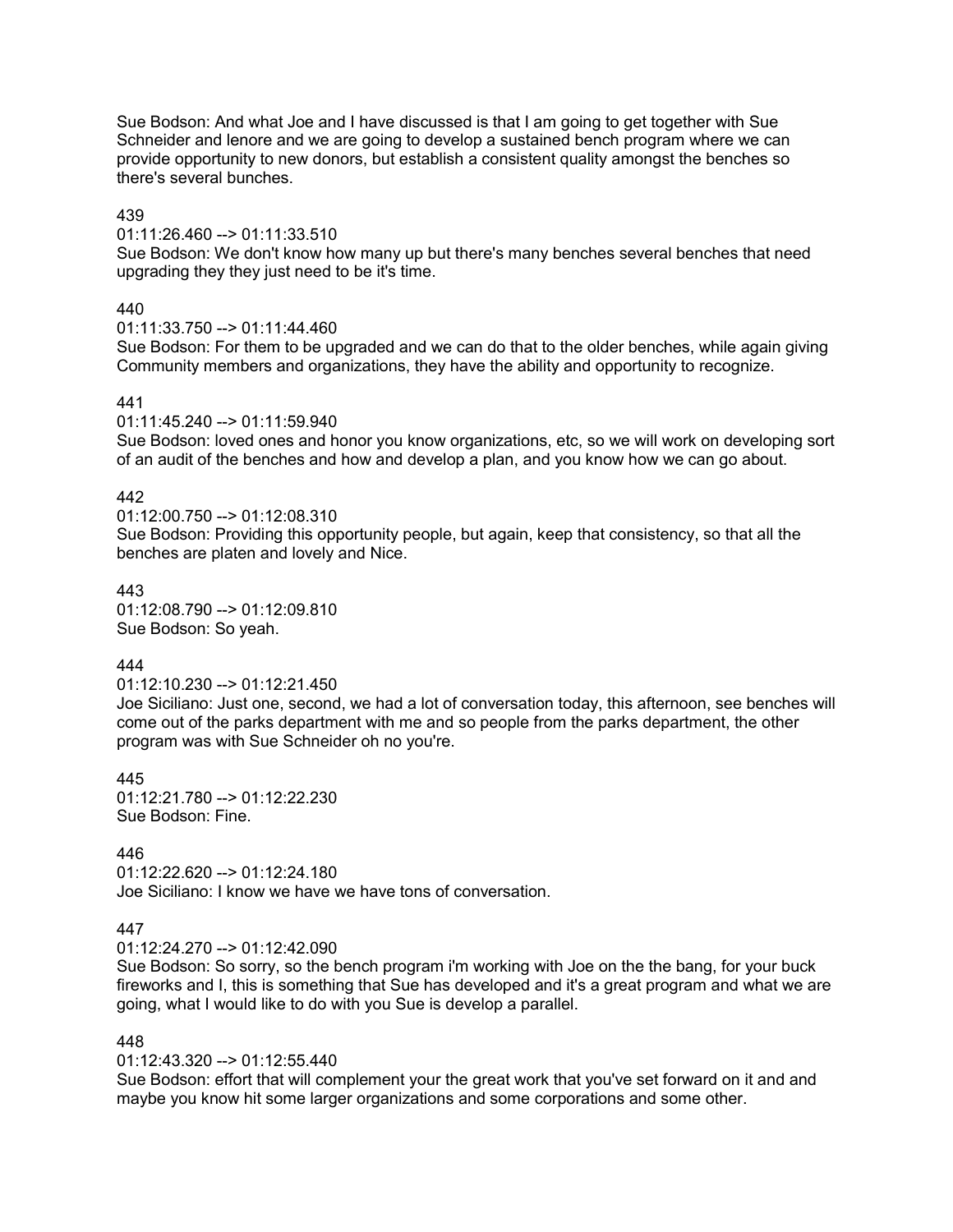01:12:55.920 --> 01:13:08.100

Sue Bodson: Bigger donors that maybe we want to get involved in support the bang for the buck firework program, so I think that's what we sorry Charlie got you're totally right totally got confused on.

## 450

01:13:08.130 --> 01:13:10.080 Sue Bodson: Twitter um it happens.

## 451

01:13:11.700 --> 01:13:29.130

Sue Bodson: So yeah so that's Those are the two things that I would like to do for the Foundation in the short term, but like Scott said, in the long term, you know the whole reason why we are we've done all this housekeeping for the Foundation is so that we can provide.

## 452

01:13:30.330 --> 01:13:38.340

Sue Bodson: Support to parks and REC through the Foundation so budgetary support raise awareness in the Community.

## 453

01:13:39.210 --> 01:13:48.570

Sue Bodson: You know just listening to the conversations about the knuckleball community and the pickup ball courts and i've been getting a bunch of texts and emails from people.

## 454

01:13:48.840 --> 01:13:55.410

Sue Bodson: You know, again my mean my head is spinning here there's I think there's a great opportunity for the Foundation going forward so.

# 455

01:13:56.910 --> 01:14:03.990 Scott R. Johnson: that's it, so I want to again we can't we're not going to open up to public comment until the end, so I want to give.

## 456

01:14:05.220 --> 01:14:10.620

Scott R. Johnson: I want to go to Nancy if that's okay with you because you've been patiently waiting now for two or three meetings to.

# 457

 $01:14:11.640 \rightarrow 01:14:15.810$ 

Scott R. Johnson: To talk about some of your things that are going on, so so is that okay to do it now where you.

# 458

01:14:16.110 --> 01:14:20.550 Nancy Chapin: Are at that time, and it is a long agenda i'll be brief.

459

 $01:14:21.780 \rightarrow 01:14:24.780$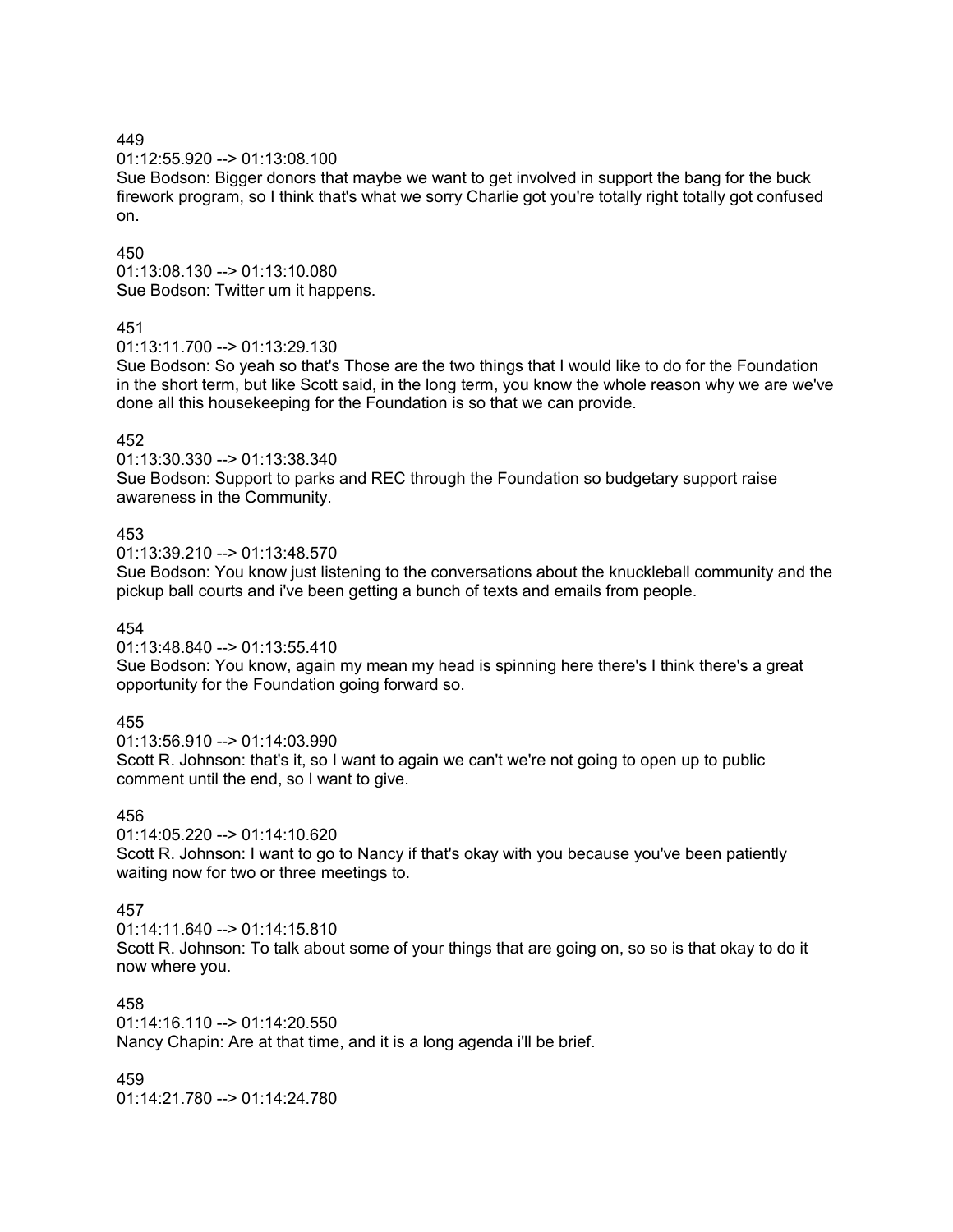Nancy Chapin: First i'm going to mute my husband.

460 01:14:26.040 --> 01:14:27.840 Nancy Chapin: So sorry about that.

## 461

01:14:29.340 --> 01:14:44.910

Nancy Chapin: But I first want to just thank everyone who made the beauty budget item for the minimum plan possible blaze was huge Miriam our liaison can't say enough positive things because I think she really did a strong advocacy for us.

462

01:14:46.650 --> 01:14:50.460 Nancy Chapin: And i'll just talk briefly on the parks, that you know.

## 463

01:14:51.780 --> 01:14:54.300 Nancy Chapin: Darren has organized the.

## 464

01:14:55.590 --> 01:15:00.600

Nancy Chapin: Group on arbor day April 29 there's going to be over 100 brunswick kids so it's.

## 465

01:15:00.870 --> 01:15:09.630

Nancy Chapin: it's both recreation i'd like to share that you know our passive parks are providing great recreation you've got 100 brunswick kids coming working in three different parks and they're doing.

## 466

01:15:10.410 --> 01:15:20.160

Nancy Chapin: plantings basic work, so I just always think it's great to point that out, I see that pete Yuri has been added to a panelist so i'm going to jump right in because I think.

## 467

01:15:20.490 --> 01:15:28.170

Nancy Chapin: I won't spend a lot of time talking about parks and trees, but really what we wanted to get before the board tonight to talk about.

## 468

01:15:28.770 --> 01:15:37.440

Nancy Chapin: The launching of these two friends groups, we had a great meeting with Joe, thank you for that and Dr Greg Kramer as well and.

## 469

01:15:38.040 --> 01:15:56.430

Nancy Chapin: just talking about how really the goal of these friends groups is to be supportive of the parks department, we feel the timing is right and i'm going to let pete kind of take over on this because he's been working a lot with.

470 01:15:57.480 --> 01:16:06.510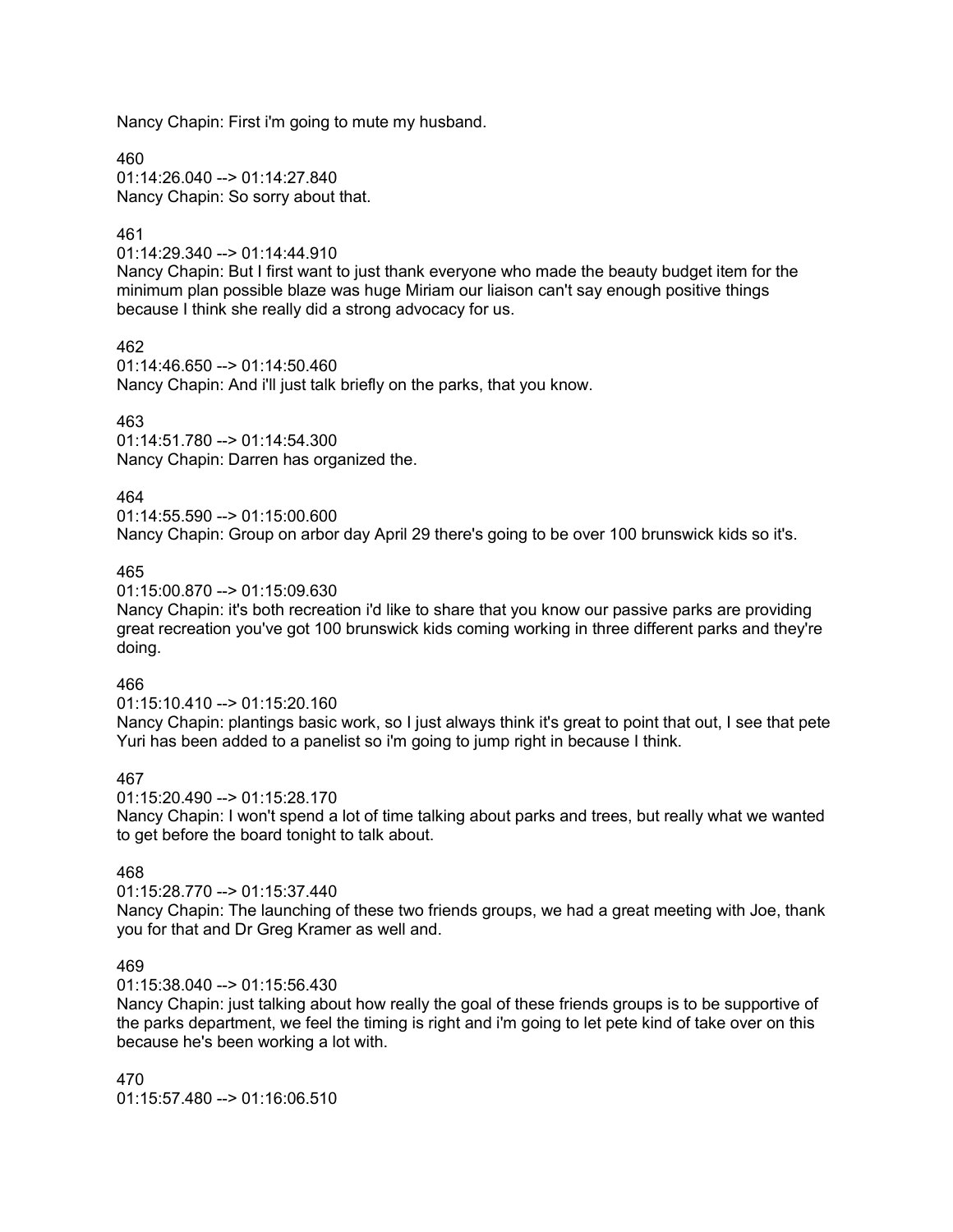Nancy Chapin: benny we were together on that vinnie park Advisory Committee and the logical next step, there was to launch your friends group.

### 471

01:16:07.230 --> 01:16:09.900 Scott R. Johnson: But natural before we get to that they're.

## 472

01:16:11.220 --> 01:16:13.290 Scott R. Johnson: going to propose your friends group for.

## 473

01:16:14.040 --> 01:16:25.950

Nancy Chapin: four parts will be there's a few friends groups that were proposing, which is one for the pomerance tuchman and pineal and we have this group that's been working.

### 474

01:16:27.180 --> 01:16:40.890

Nancy Chapin: and doing a lot of onto your products, we really need to expand get more representation without the town and just really I mean a friends group is just there to advocate.

## 475

01:16:41.490 --> 01:16:50.760

Nancy Chapin: To again why a master plan is so important because we have all these people who are energized now you know the park is getting so much use after.

### 476

01:16:51.300 --> 01:17:02.580

Nancy Chapin: Have it with a pandemic and the master plan will help focus this energy, and I think it's really important that that goes through.

## 477

01:17:03.180 --> 01:17:13.830

Nancy Chapin: Our team Member Tracy freeman I talked to her today she's going to be my great ally and helping me navigate the are tm For those of you are thinking about budget items.

## 478

01:17:14.640 --> 01:17:23.490

Nancy Chapin: When you serve in the air tm often by the time you meet that may meaning you're being know how the boats going to go, so if anyone's thinking about.

### 479

01:17:23.880 --> 01:17:31.110

Nancy Chapin: kind of advocate for any of the budget items hit those committees, you know, trying to attend committee meetings attend district meetings.

### 480

01:17:31.590 --> 01:17:40.680

Nancy Chapin: hear their concerns and start advocating at that level which I intend to do, I can't attend the VOC meeting, but on this Thursday.

481 01:17:41.100 --> 01:17:57.420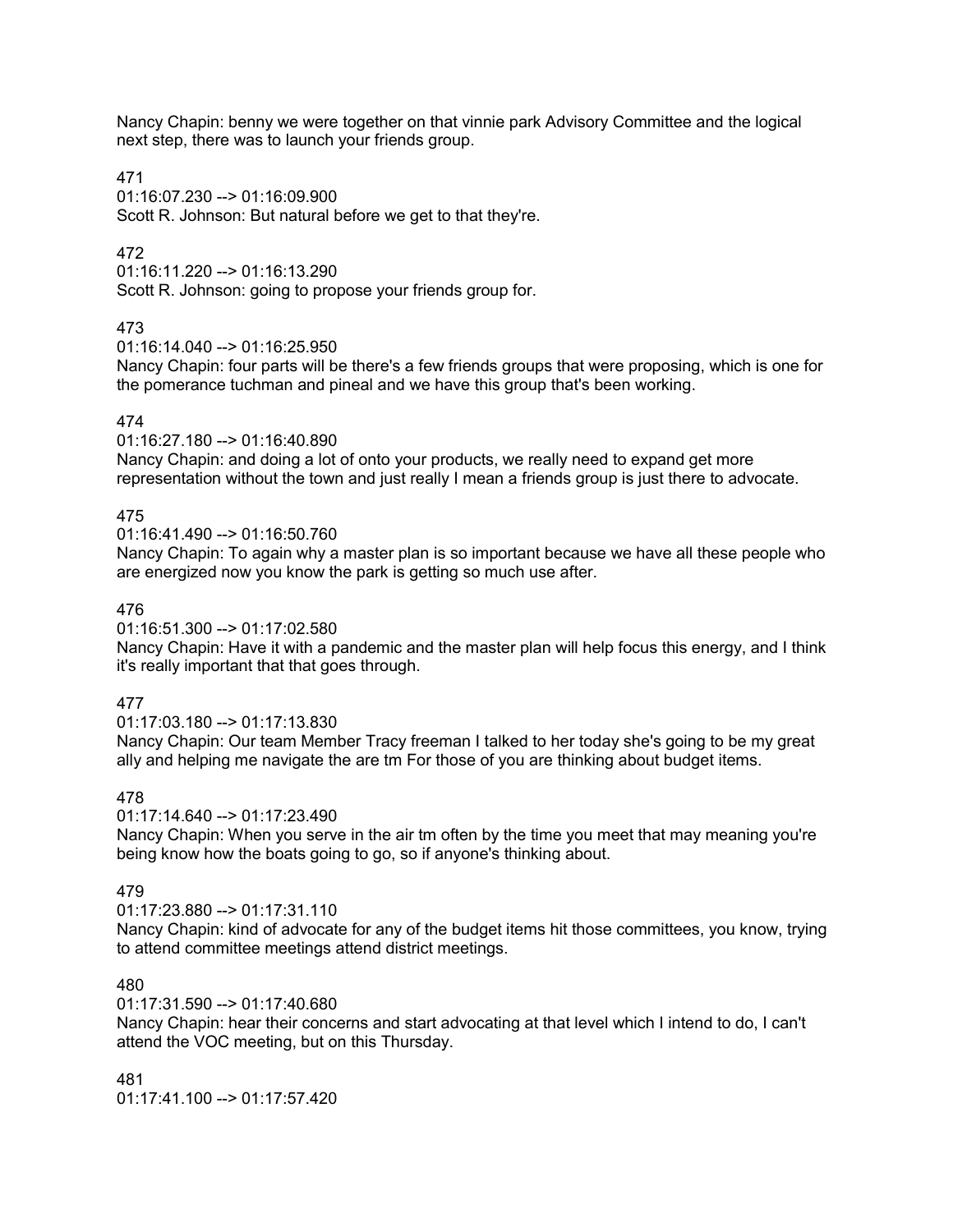Nancy Chapin: But that will be telling us to what items they're proposing to cut and Tracy I she was so helpful, so thank you for that today So yes, so Scott, just to be clear, we have two friends groups Yuri is part of both so not just benny but.

### 482

01:17:58.830 --> 01:18:09.030

Nancy Chapin: The piney them pomerance tuchman as well, so we did talk to Joe explain what the goals were what the mission is you know, our hope is.

## 483

### 01:18:09.570 --> 01:18:23.970

Nancy Chapin: And I talked to Scott, as well, that was recommended as the next step and pete did as well to say you know how, how do we get before the board and just make them get them to understand what what we're looking to do you.

## 484

01:18:24.900 --> 01:18:31.110 Scott R. Johnson: Are you going to submit to us um any documentation, or you to keep it informal.

## 485

01:18:31.920 --> 01:18:32.880 Scott R. Johnson: or formal.

### 486

 $01:18:33.660 \rightarrow 01:18:37.470$ Nancy Chapin: You know, really, what the board, would like to see, I mean.

## 487

01:18:38.820 --> 01:18:46.320

Nancy Chapin: You know, with Joe just saying you know this is there's other friends groups forming and you know we have models to follow the Greenwich.

## 488

01:18:47.280 --> 01:18:53.850

Nancy Chapin: Friends a garage point is a great model that we're following they and people talk more because he's really reached out to them and.

## 489

01:18:54.270 --> 01:19:11.400

Nancy Chapin: we've looked at their bylaws, and so I guess I would leave it to this board how formal do you want us to be in our presentation to you, if I understand it, that we just really just want to make you aware, and if people want to get involved in these groups.

## 490

01:19:12.690 --> 01:19:22.260

Nancy Chapin: Please let us know you know, the more the more people involved, the better and also just we're looking to be transparent and.

## 491

01:19:23.760 --> 01:19:40.680

Nancy Chapin: Make it, you know we could you know, obviously a friends group doesn't need board approval it's just a separate entity but we it's really important to us that we kind of are aligned with the park staff this board in our direction and what we're doing.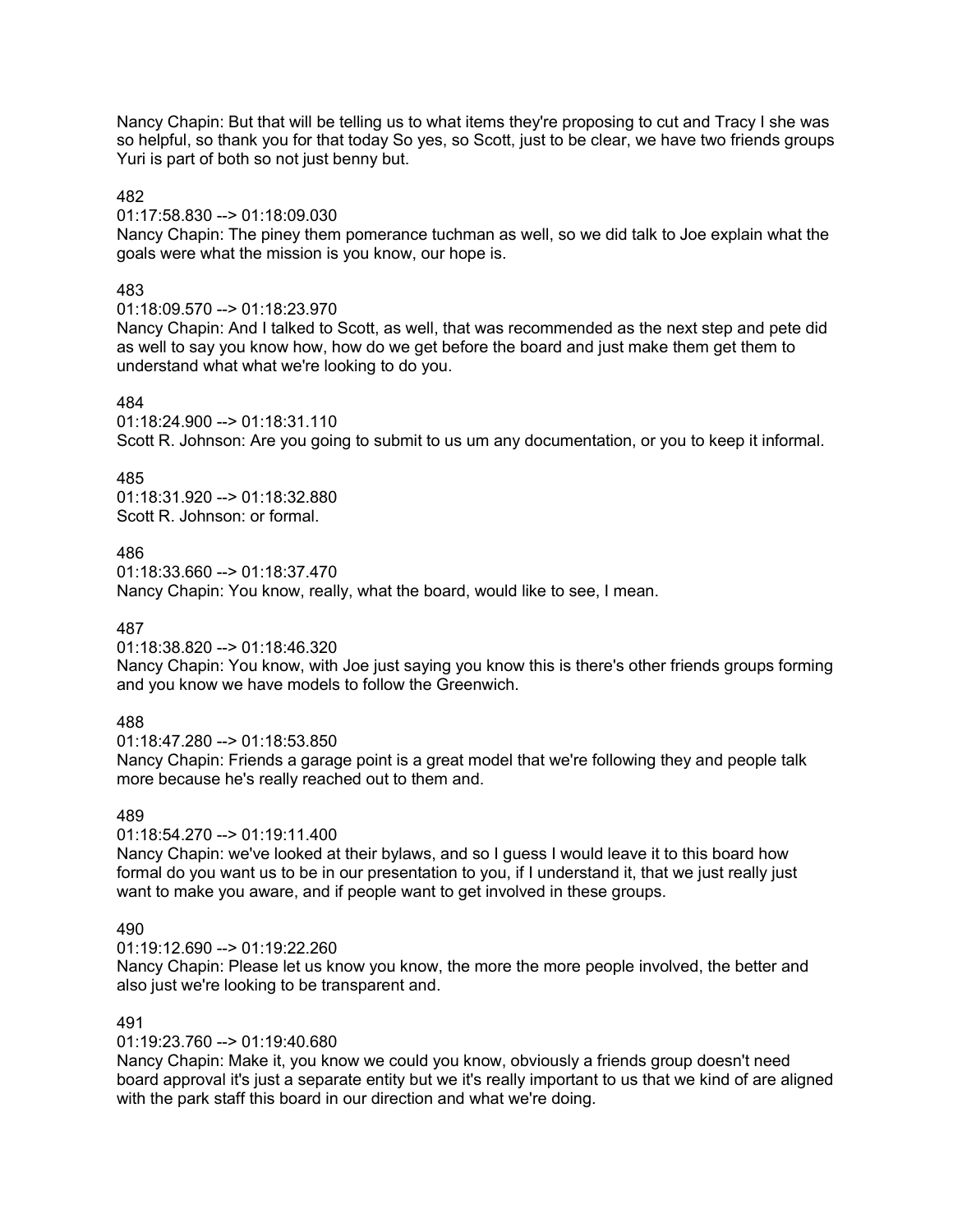01:19:41.910 --> 01:19:50.700

Nancy Chapin: We think because pete and I have been working with staff, I certainly have learned a lot on how best to work with staff.

## 493

01:19:52.050 --> 01:19:56.880

Nancy Chapin: That it's important to come before you and just be be transparent.

## 494

01:19:58.650 --> 01:20:10.650

Scott R. Johnson: Try like and I added to you and empty how you could talk to utilize the Foundation i'm again there are limits, in other words, it could.

## 495

01:20:11.310 --> 01:20:20.340

Scott R. Johnson: Possibly find itself in some documentation, so what we want to avoid is just money being gifted to the Foundation.

## 496

01:20:20.970 --> 01:20:30.870

Scott R. Johnson: Without a specific earmark for a project that we know, has been approved so just to play the word game, we don't want to accept.

## 497

01:20:31.680 --> 01:20:43.740

Scott R. Johnson: A gift for friends of group to do you know, an amusement park in in topic so that's that's that's good yeah we do have to kind of a balancing between the energy.

## 498

01:20:44.250 --> 01:20:57.660 Scott R. Johnson: And the legal requirements, the foundation because, again, too, so everyone knows once a gift is made if it's not utilized because it's not approved let's just say by town approval for its purpose.

## 499

01:20:58.740 --> 01:21:06.240 Scott R. Johnson: That money if it goes back to the donor it's treated as ordinary income, so we don't want to run into that situation.

## 500

01:21:06.720 --> 01:21:08.880 Nancy Chapin: So i'm going to give a couple of great examples.

## 501

01:21:09.960 --> 01:21:20.130

Nancy Chapin: That may be helpful, is so for benny it's easier there's a master plan so not all the items in the master plan were completed.

502 01:21:21.210 --> 01:21:39.120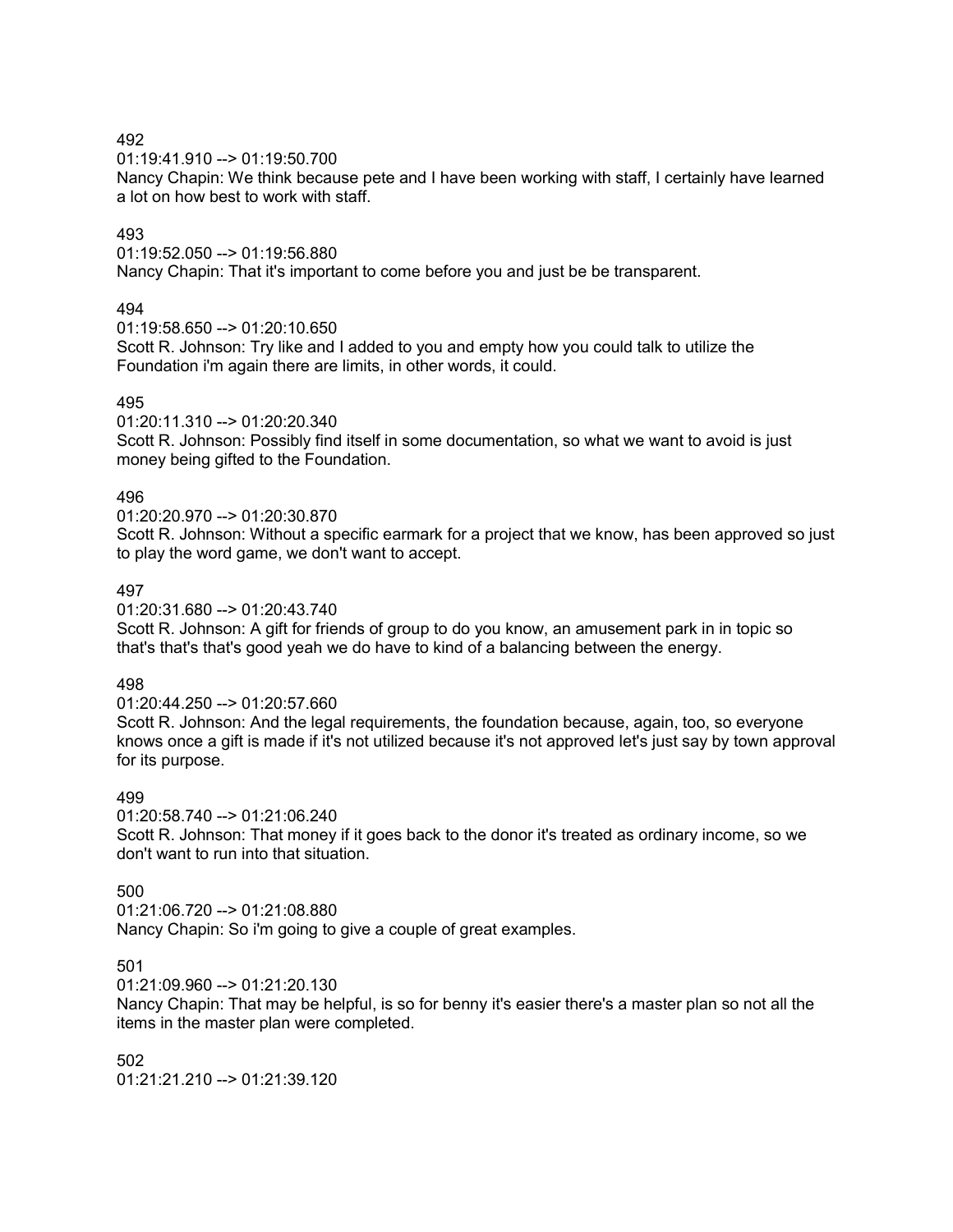Nancy Chapin: But if a friends group could maybe raise funds and, obviously, anything that would be not aligned with parks, it would be you know it has to go through the parks department anything we would do right it, you know the parks department is the ultimate governance for these properties so.

503

01:21:41.100 --> 01:21:48.060

Nancy Chapin: i'll use a better example, maybe for pomerance you know we have this sunken garden that's really fallen into disrepair.

## 504

01:21:48.690 --> 01:22:00.870

Nancy Chapin: We would go through the park let's say we would say all right, we would like, as a friends group to try to raise funds to restore this garden, it would come first, we would work with Greg.

## 505

01:22:01.860 --> 01:22:10.860

Nancy Chapin: Kramer I would get go through the approval process, the other work that we do I mean there's a system that's working really well are getting permits through.

## 506

01:22:12.150 --> 01:22:15.510 Nancy Chapin: Aaron so we have something that we want to work through we.

## 507

01:22:15.510 --> 01:22:22.140

Nancy Chapin: present here, and he puts together a work permit, so I think, maybe that helps clarify a little bit.

## 508

01:22:23.220 --> 01:22:35.460

Scott R. Johnson: yeah and then you know you're gonna you're gonna call found it the Foundation people, whatever that is that's a time and say this is something we're thinking about doesn't make sense, so so you know we've had that discussion that's good.

## 509

01:22:36.510 --> 01:22:43.050 Scott R. Johnson: i'm not overly worried about it so so you are Peter do you want to continue with your.

### 510 01:22:44.070 --> 01:22:45.030 Scott R. Johnson: component of this.

511 01:22:45.480 --> 01:22:46.290 Peter Uhry: Are you sure.

512 01:22:46.560 --> 01:22:47.520 Peter Uhry: Can you hear me.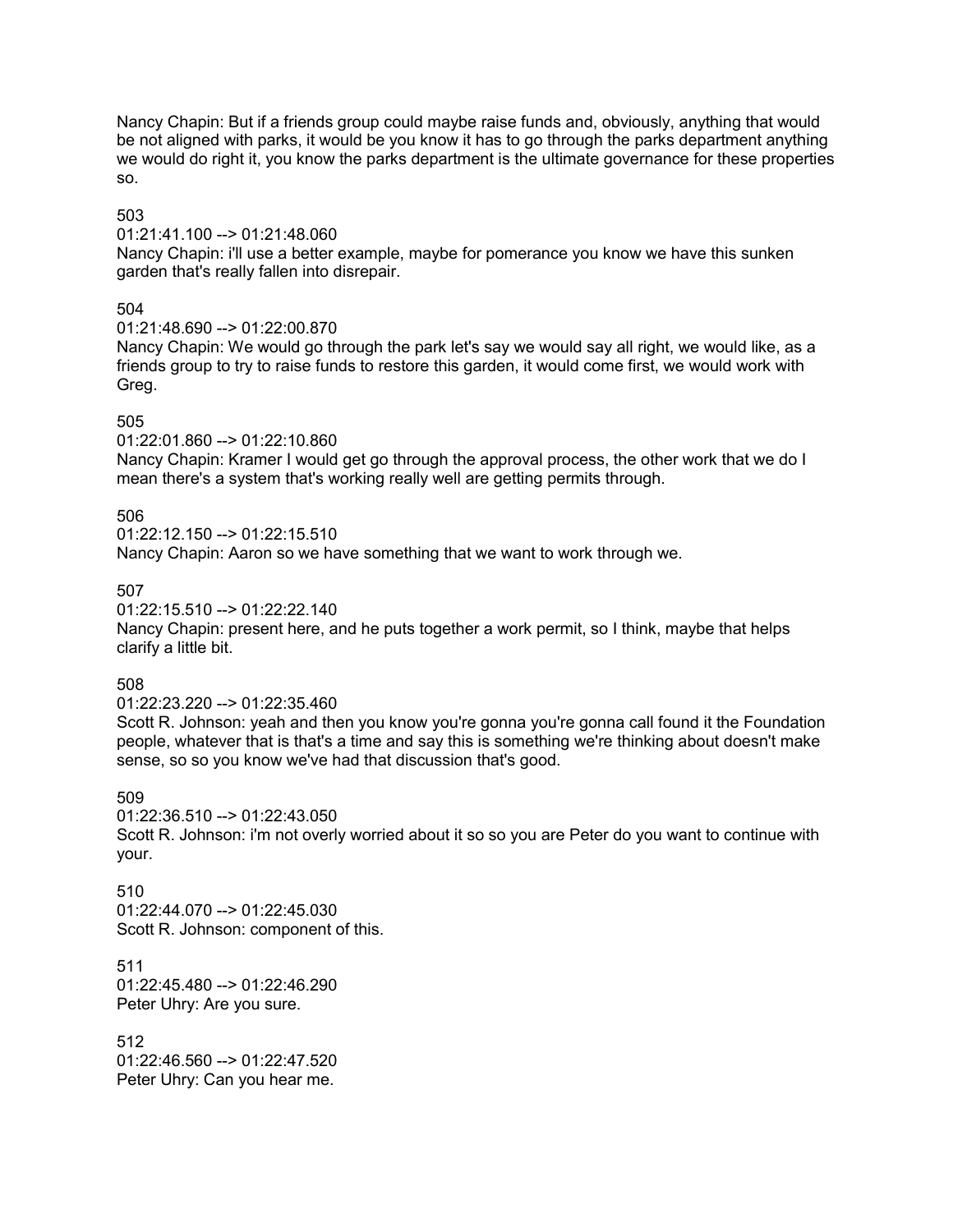513  $01:22:48.000 \rightarrow 01:22:48.540$ Yes.

514 01:22:50.310 --> 01:22:51.570 Scott R. Johnson: i'm muta.

515 01:22:52.590 --> 01:22:52.950 Peter Uhry: Okay.

516 01:22:56.010 --> 01:22:58.050 Peter Uhry: Nancy said at all and.

517 01:22:59.490 --> 01:23:01.530 Peter Uhry: So let's talk pick a ball smart now.

518 01:23:03.870 --> 01:23:05.670 Peter Uhry: The answer is.

## 519

01:23:06.990 --> 01:23:28.140

Peter Uhry: I had a very good conversation with Scott and he made it very clear and I think set a marvelous guideline that if there is something of significance that will benefit the parks, then the Foundation can come to play, but, in this day and age, where most of us are not doing.

520 01:23:28.680 --> 01:23:30.390 Peter Uhry: A good job deductions on our.

521  $01:23:30.390 \rightarrow 01:23:31.440$ Joe Siciliano: taxes for.

### 522

01:23:31.920 --> 01:23:47.940 Peter Uhry: Small contributions like \$25 to audubon or or Red Cross, or whatever you might be dying, then there should be a separate functioning entity and that entity can be.

## 523

01:23:49.290 --> 01:23:55.050 Peter Uhry: A separate sort of management kind of account so.

## 524

01:23:56.310 --> 01:24:17.310

Peter Uhry: But i'm ahead of myself, let me retreat and say my purpose and and i'm speaking for Nancy to is that we work together on vinnie park and we came to understand that parks are hardly a static situation that they're constantly in evolution they're constantly changing.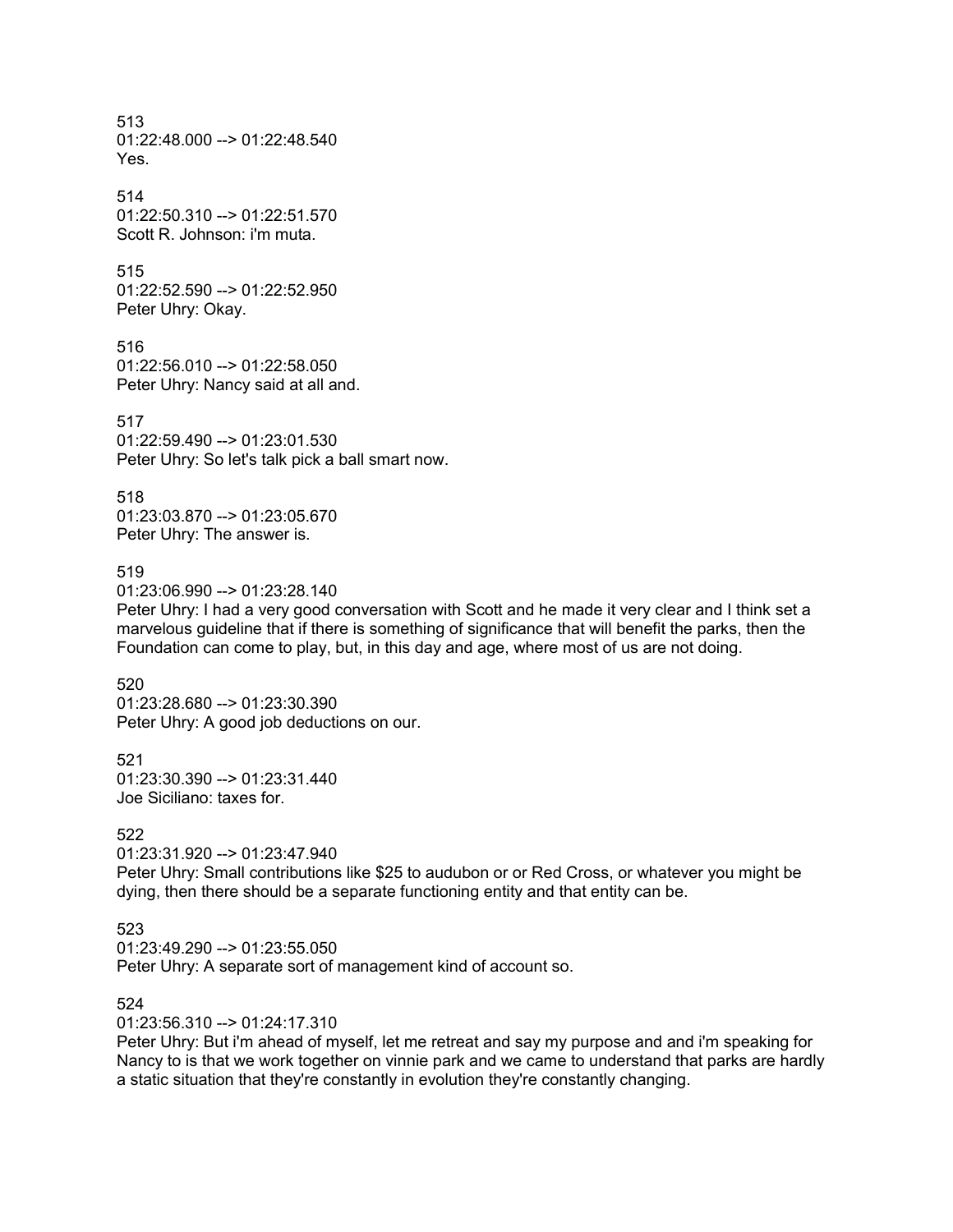01:24:18.330 --> 01:24:24.180

Peter Uhry: Land know the banks upon or roading trees are falling down over storm.

526

01:24:25.500 --> 01:24:26.760 Peter Uhry: Plants die.

## 527

01:24:28.170 --> 01:24:37.170

Peter Uhry: All sorts of things are happening and we recognize soon that the idea of having a friends group.

## 528

01:24:38.250 --> 01:24:47.280

Peter Uhry: To help improve the parks would be important to have it's not a new concept benny part kind of friends group back in the 1980s.

## 529

01:24:48.420 --> 01:24:54.570 Peter Uhry: Beginning park at a friends group Nancy kaplan, who is the leader of your.

## 530

01:24:55.770 --> 01:25:06.540

Peter Uhry: Committee and board at one time also had a friends group organizing and working so what we want to do is to.

## 531

01:25:07.740 --> 01:25:18.660

Peter Uhry: let you know that we are forming a friends group for the park and we want to form one for pomerance to the conference by needham tuchman group.

## 532

01:25:19.680 --> 01:25:22.620 Peter Uhry: There, a different levels of development.

533 01:25:23.910 --> 01:25:24.960 Peter Uhry: benny itself.

# 534

01:25:26.070 --> 01:25:31.860 Peter Uhry: is much further along in terms of having a master plan we've executed, a lot of the.

## 535

01:25:33.030 --> 01:25:44.640

Peter Uhry: ideas are in the Mexico Max masterplan there are other elements that yet need to be executed so that's one thing conferences, yet to be formed Nancy has been very.

536 01:25:45.330 --> 01:26:00.030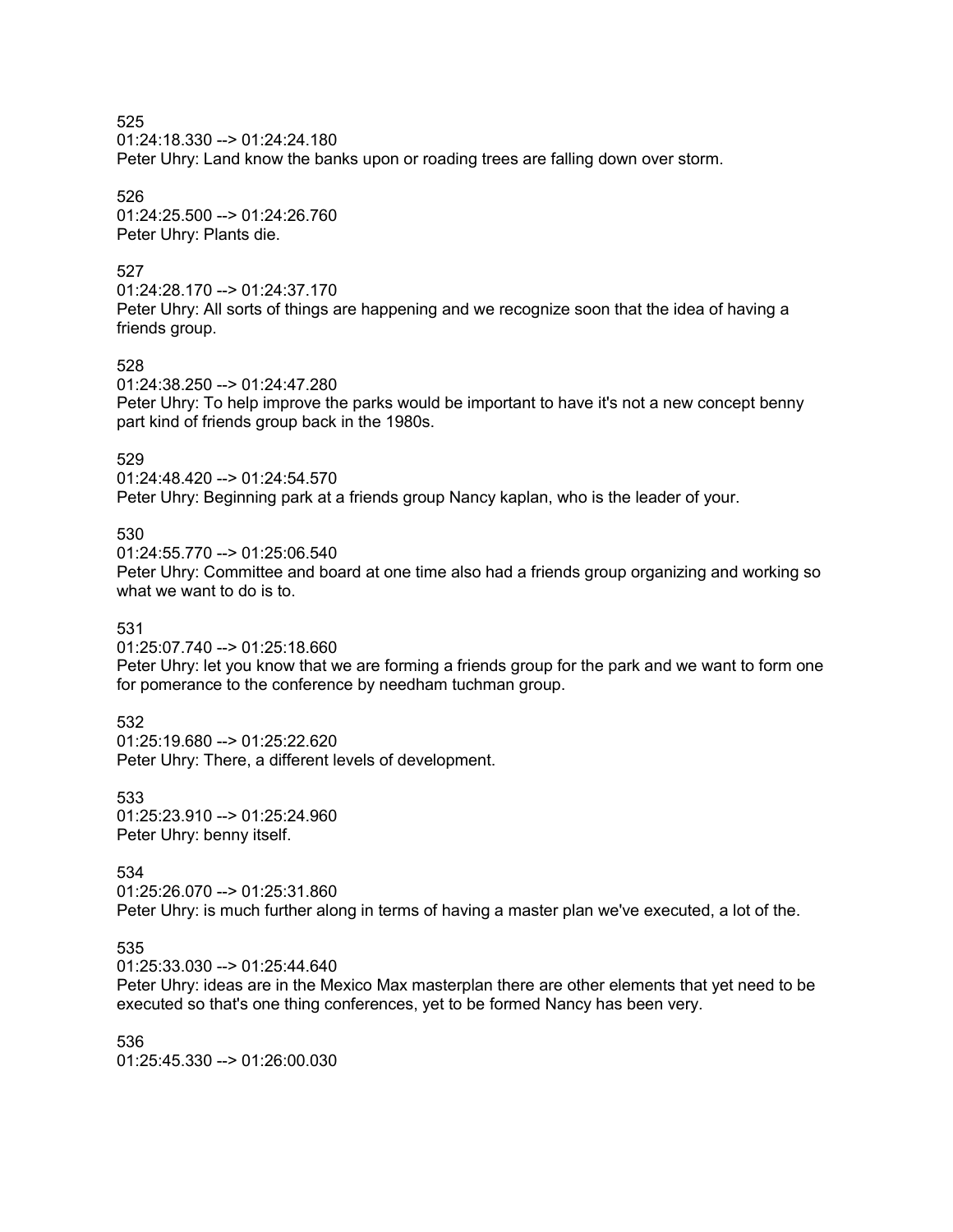Peter Uhry: diligent and trying to get monies dedicated to the idea of creating a master plan so we're in different stages, but the concepts are the same and it happens that in both areas we have some.

## 537

01:26:00.690 --> 01:26:13.170

Peter Uhry: very dedicated volunteers interested in improving the parks, so the time is terrific for doing this, so what we went to do is we talk to.

## 538

01:26:15.480 --> 01:26:17.100 Peter Uhry: Do great Kramer about.

### 539

01:26:18.300 --> 01:26:28.590

Peter Uhry: One idea of what might we use as a model for for me and friends group and we simply found in the friends of Greenwich point something that.

## 540

01:26:29.160 --> 01:26:41.880

Peter Uhry: was a charter by laws and we somewhat plagiarize that modified it a little bit for for been a we haven't really served done that for pomerance yet, is what I was saying before.

## 541

 $01:26:42.180 \rightarrow 01:26:50.670$ 

Peter Uhry: we're different stages of the game and in terms of doing that so we're at a point where we're going to go ahead and form.

## 542

### 01:26:52.200 --> 01:27:06.810

Peter Uhry: A group of friends group for vinnie Park, we hope that what it will do is provide information for the staff of the parks department let's recognize that what a friends group should do is to be advocates.

## 543

01:27:07.410 --> 01:27:13.350

Peter Uhry: For improvement on the other hand, we recognize and it's important to recognize her friends group.

## 544

## 01:27:14.640 --> 01:27:38.070

Peter Uhry: really is there to throw ideas out if volunteers can legitimately be involved in the process of helping at work, I think that's Darren wigglesworth uses a great word, he says that's part of ownership and and let people feel like they own their part and that's a good thing to do so.

## 545

### 01:27:39.300 --> 01:27:54.120

Peter Uhry: The long and short of this is we just want you to be aware that friends groups are going to develop and i'll stop there and say that's where we're going and and welcome your input and ideas to support.

546 01:27:55.170 --> 01:27:56.280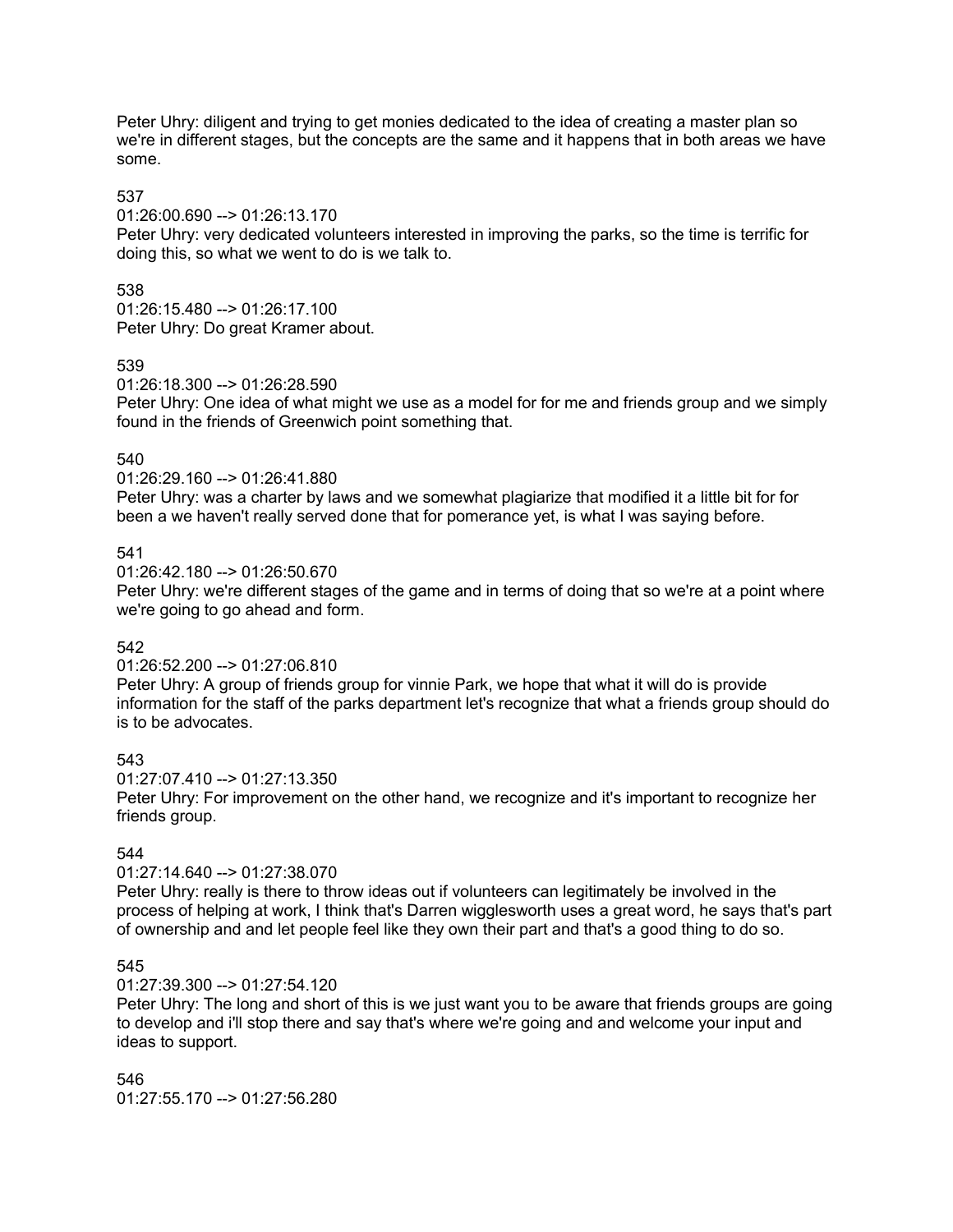Scott R. Johnson: Your historically.

## 547

 $01:27:57.420$  -->  $01:27:59.280$ Scott R. Johnson: The first step is a mission statement.

## 548

01:28:00.540 --> 01:28:17.250

Scott R. Johnson: yeah and then ultimately this is up to you guys but winds up being relevant is bylaws those how how how you govern or not they're really matter, but if you're your own 501 C three, as you know, it's a whole set of different things i'm.

## 549

 $01:28:18.660 \rightarrow 01:28:26.790$ 

Scott R. Johnson: Question point conservancy and friends of course point had been around for a long time, there are no, they have a very formal set of documents.

## 550

01:28:27.480 --> 01:28:44.670

Scott R. Johnson: So we encourage friends friends of groups strongly and I can say we've really been living with one for me for a number of years, it may not be formal but it works tremendously well, in fact, the Foundation, you know gave not insignificant money.

## 551

 $01:28:45.930 \rightarrow 01:28:55.320$ 

Scott R. Johnson: To help further its purpose so just send us the documents I mean I we encourage it tremendously I don't think we've ever discouraged of Friends of group.

## 552

### 01:28:56.640 --> 01:29:12.900

Scott R. Johnson: However, very recently, I will tell you two examples one, so you are involved with me a little bit on in Glenville improvement quotes Association and the other one was for the improvement of the.

## 553

01:29:14.010 --> 01:29:24.870

Scott R. Johnson: poster on quarter and if they just never happened in wasn't wasn't formalized and it was for projects ultimately that were never even proposed or approved.

## 554

## 01:29:25.560 --> 01:29:38.940

Scott R. Johnson: So, but with your ideas and your focus i'm not particularly worried, I mean, these are things that nancy's been working on for quite some time and I know you were at the end so.

## 555

01:29:39.600 --> 01:29:48.780

Scott R. Johnson: My personal recommendation is to develop a mission, a mission statement and, ultimately, whatever documents you want to do it is good to see.

## 556

01:29:50.730 --> 01:29:52.320 Scott R. Johnson: You know, see the basics.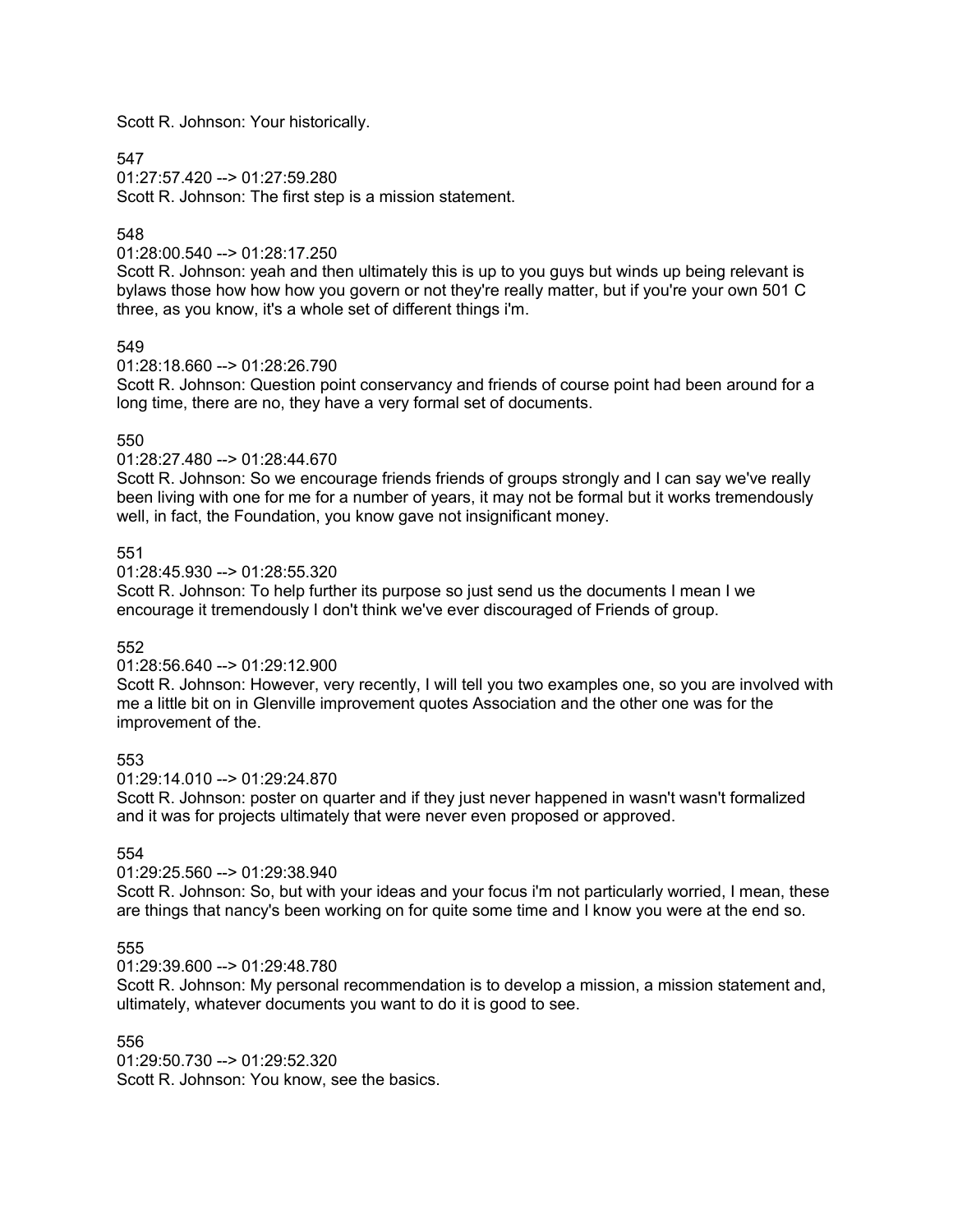01:29:54.780 --> 01:30:03.570

Peter Uhry: Finally, as far as i'm concerned to to share anything we put together, so you all are informed but what's going on.

## 558

01:30:04.890 --> 01:30:09.150

Peter Uhry: The more you understand what we're trying to do.

## 559

## 01:30:10.590 --> 01:30:21.360

Peter Uhry: It just develops the relationship, I have to tell you that we would never have achieved as much as we did in benny park had it not been for the.

## 560

01:30:22.050 --> 01:30:33.540

Peter Uhry: spirited cooperation, we got from the parks department staff they're really terrific from the get go and we are able to achieve one heck of a lot.

## 561

01:30:35.220 --> 01:30:43.380

Peter Uhry: In a period of about a year and a half, and I think we're beginning to see some of that same cooperation at work done in pomerance.

## 562

01:30:43.920 --> 01:30:57.780

Peter Uhry: And so friends groups, the use of volunteers at augments where it's possible and we have as Nancy said they're like 75 brunswick kids who are volunteering doing a community service day on Friday.

## 563

01:30:58.950 --> 01:31:08.070

Peter Uhry: We have all sorts of volunteer opportunities and neat and if you have some time and a view and want to spend.

# 564

01:31:09.300 --> 01:31:20.400

Peter Uhry: Some time out in the parks and I welcome you to do that and we can find I ever did I stood up in front of the rma retirements association this morning.

# 565

## 01:31:20.880 --> 01:31:34.200

Peter Uhry: And I call for woodland warriors and said i'd like to know at have a source in the in the room, and I said, you know you guys need to get out and and help us do some.

## 566

## 01:31:35.280 --> 01:31:52.290

Peter Uhry: clearing of trails and to take care of some wet areas or in some of our town parks and we have an opportunity to help, and I said you're all looking very lazy sitting out there, looking at me and so why not just sort of get going and sort of.

567 01:31:53.640 --> 01:31:54.330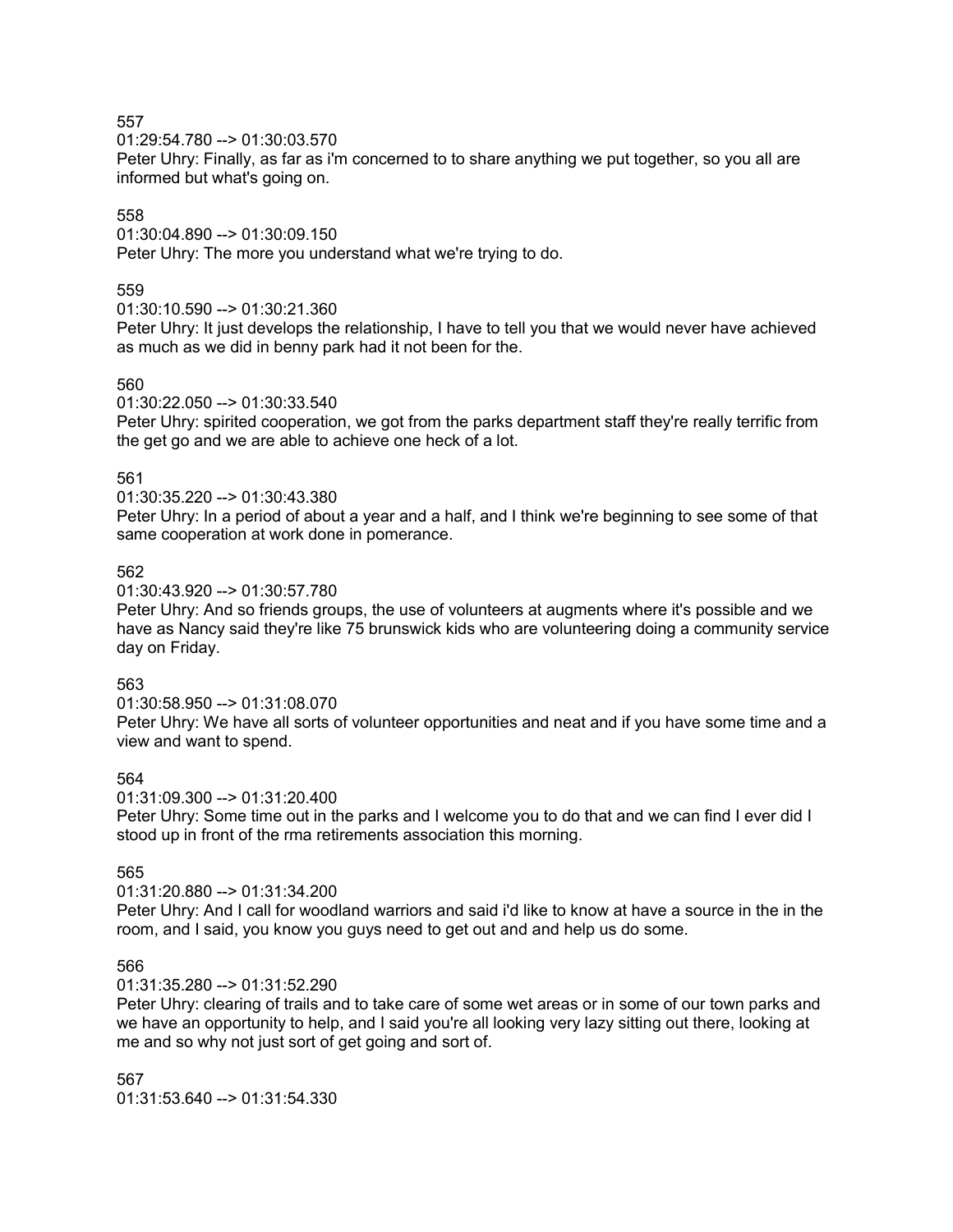Peter Uhry: Come and help.

568

 $01:31:55.500 \rightarrow 01:32:02.190$ Peter Uhry: People want to help people love our parks or darn lucky to have them, so this is what a friends group does.

## 569

01:32:03.090 --> 01:32:09.810 Scott R. Johnson: Well, thanks, thank you, Peter, as I know, I know you've already done a lot um any questions on this from.

570 01:32:11.310 --> 01:32:12.900 Scott R. Johnson: panelists to Nancy or appear.

### 571

01:32:15.900 --> 01:32:16.830 Scott R. Johnson: might do you want to.

572

01:32:17.130 --> 01:32:17.580 Peter Uhry: get to make.

### 573

01:32:17.610 --> 01:32:27.420

Peter Uhry: more cynical and then make one pickle ball observation which I to actually that there I think are important one, Google us pick a ball.

574

01:32:27.990 --> 01:32:41.520

Peter Uhry: And look at some of the videos and you'll get an immediate sense of what the game is which Mike was talking about, and had the experience in Florida, and the second thing is the importance of laughlin i'm a PIC of all enthusiastic, by the way.

575 01:32:41.580 --> 01:32:42.210 Scott R. Johnson: Why not.

576 01:32:43.620 --> 01:32:44.160 Nancy Chapin: yeah.

577 01:32:44.430 --> 01:32:45.360 Scott R. Johnson: you're jumping.

578

01:32:46.500 --> 01:32:56.580

Scott R. Johnson: On us we've got 46 people on our attendee list, I want to talk about pickle blog so let's let's finish our regular agenda, first, I appreciate your energy.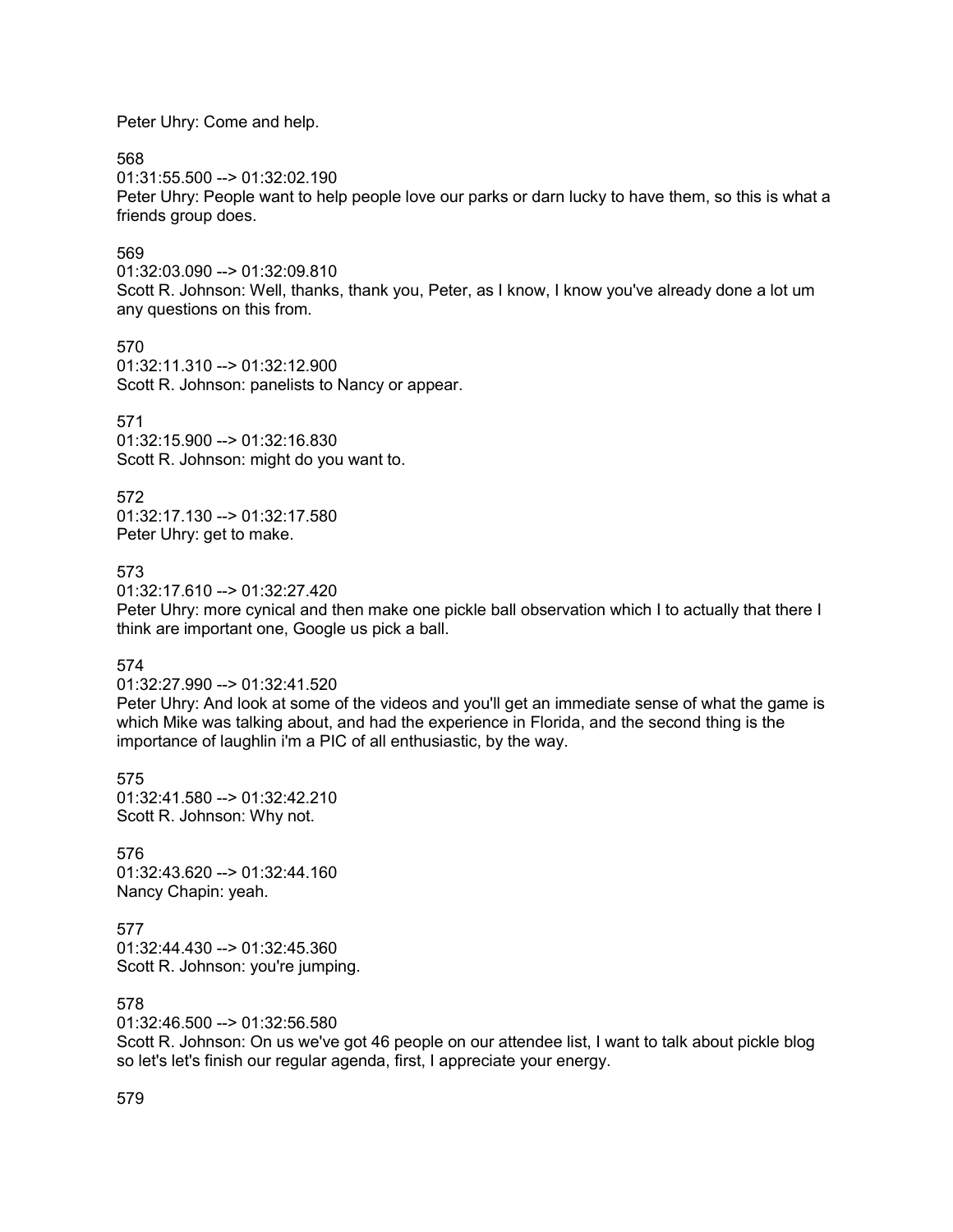01:32:58.140 --> 01:33:00.270 Scott R. Johnson: My pitino do you I know there's not much on the.

580 01:33:00.270 --> 01:33:00.900 hybrid.

## 581

01:33:01.980 --> 01:33:04.260 Scott R. Johnson: Just I hit that one quickly.

## 582

01:33:05.730 --> 01:33:10.380

Michael Bocchino: Sure um there really isn't much movement right now, except that the.

## 583

01:33:12.180 --> 01:33:16.980

Michael Bocchino: ETA to prove some some funds for us to move forward with.

## 584

01:33:18.420 --> 01:33:27.840

Michael Bocchino: Some other you know designs, as far as an alternative rank basically right now what we're doing is they're looking at alternative sites.

## 585

01:33:28.860 --> 01:33:42.270

Michael Bocchino: We are vetting those they will be vetted and decided upon we're also looking at the existing site there's really not much to discuss right now, as far as the rank, unfortunately.

## 586

01:33:43.170 --> 01:33:56.100

Michael Bocchino: But I will say that the committee is very, very much in tune with what's being presented in front of us, and the fact that we need to move forward.

## 587

01:33:56.460 --> 01:34:13.590

Michael Bocchino: Whether it is dependent upon a an alternative temporary skating rink or the existing skating rink needs to be determined so there's been some miss information that's been put out there.

# 588

### 01:34:14.610 --> 01:34:29.490

Michael Bocchino: But we're we're on top of everything on working with the selectmen his office to make sure that when we pull the trigger this thing will be done in a timely fashion and that's, the best thing that we can offer.

## 589

01:34:30.390 --> 01:34:41.100

Michael Bocchino: For the town of grant and for the skating community, and we need to also understand that it's not only the skating Community the baseball community and neighborhood community.

### 590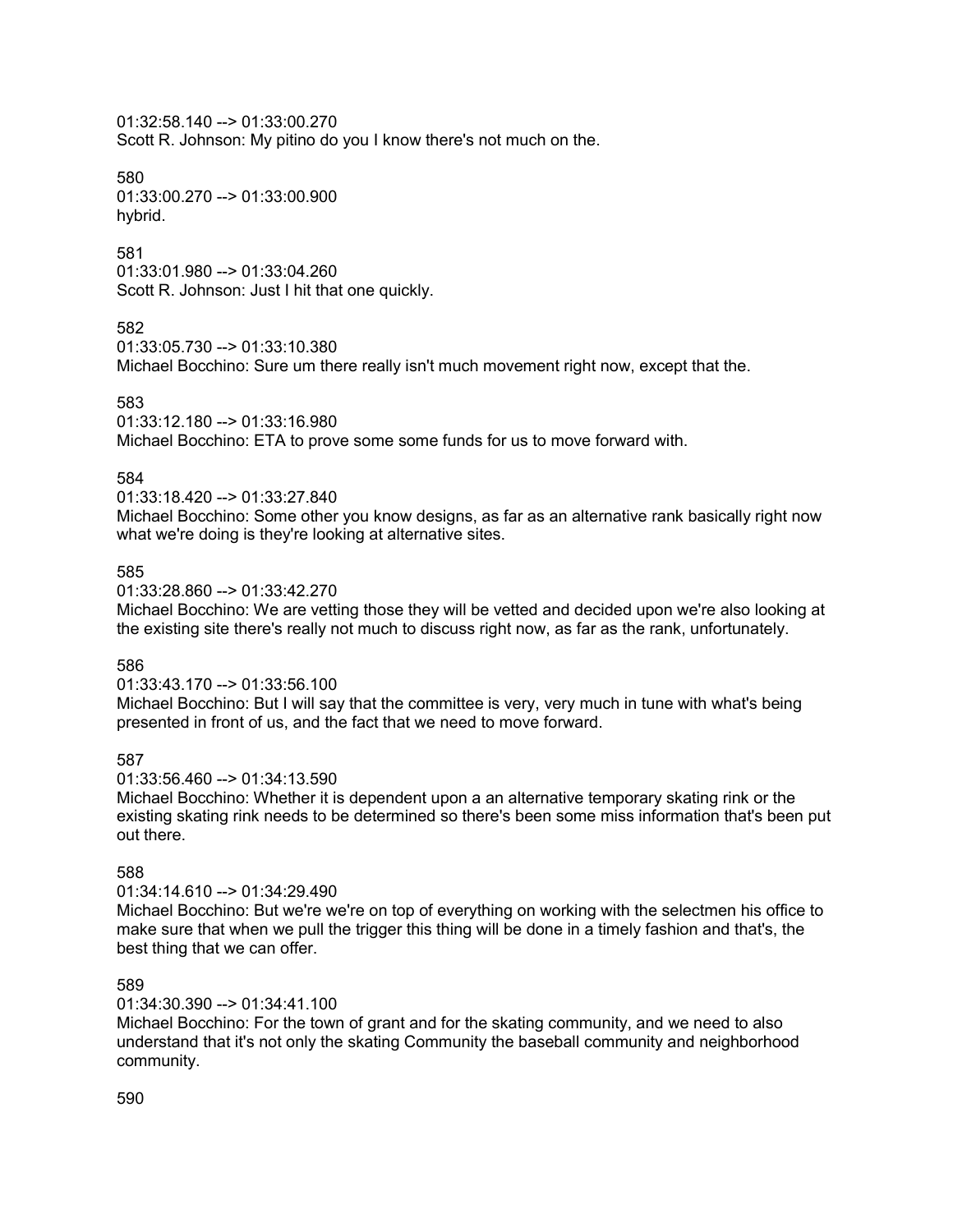01:34:41.550 --> 01:34:45.360

Michael Bocchino: Everybody that's involved in this so we're doing our due diligence and making.

591

01:34:45.360 --> 01:34:52.020

Michael Bocchino: sure that we have the right answers for everyone right now we're in that kind of limbo.

### 592

01:34:53.070 --> 01:34:56.070

Michael Bocchino: Where we're just waiting to get the feedback.

### 593

01:34:57.090 --> 01:35:04.770

Michael Bocchino: And look at some alternative sites that have been presented to us so at that point there's really nothing left left to be discussed.

## 594

01:35:06.570 --> 01:35:17.490

Scott R. Johnson: I like, so I think we should open it up let's let's let's open up with the easy stuff first if to public comment, which basically is.

## 595

01:35:18.000 --> 01:35:35.400

Scott R. Johnson: on any attendees you can raise your hand let's start with our non pickup artist tennis court questions and then we'll go to those so, are there any caster attendee questions on something other than a football.

### 596

01:35:36.060 --> 01:35:36.870 Scott R. Johnson: or tennis courts.

## 597

01:35:39.000 --> 01:35:44.040 Scott R. Johnson: Which which is fine, I just i'm just trying to focus on the energy here.

598 01:35:45.990 --> 01:35:46.800 Scott R. Johnson: um.

## 599

01:35:50.130 --> 01:35:57.810 Scott R. Johnson: i'm not going to know what their questions are so let's let's I guess let's just for sake of simplicity let's just open it up to.

600 01:35:59.760 --> 01:36:03.570 Scott R. Johnson: To the public and i've seen.

## 601

01:36:05.640 --> 01:36:17.730

Scott R. Johnson: Christine o'brian i've seen star for Sue baker so let's start with your since you're a liaison soon, can you recognize so she's a liaison so can we recognize her right now.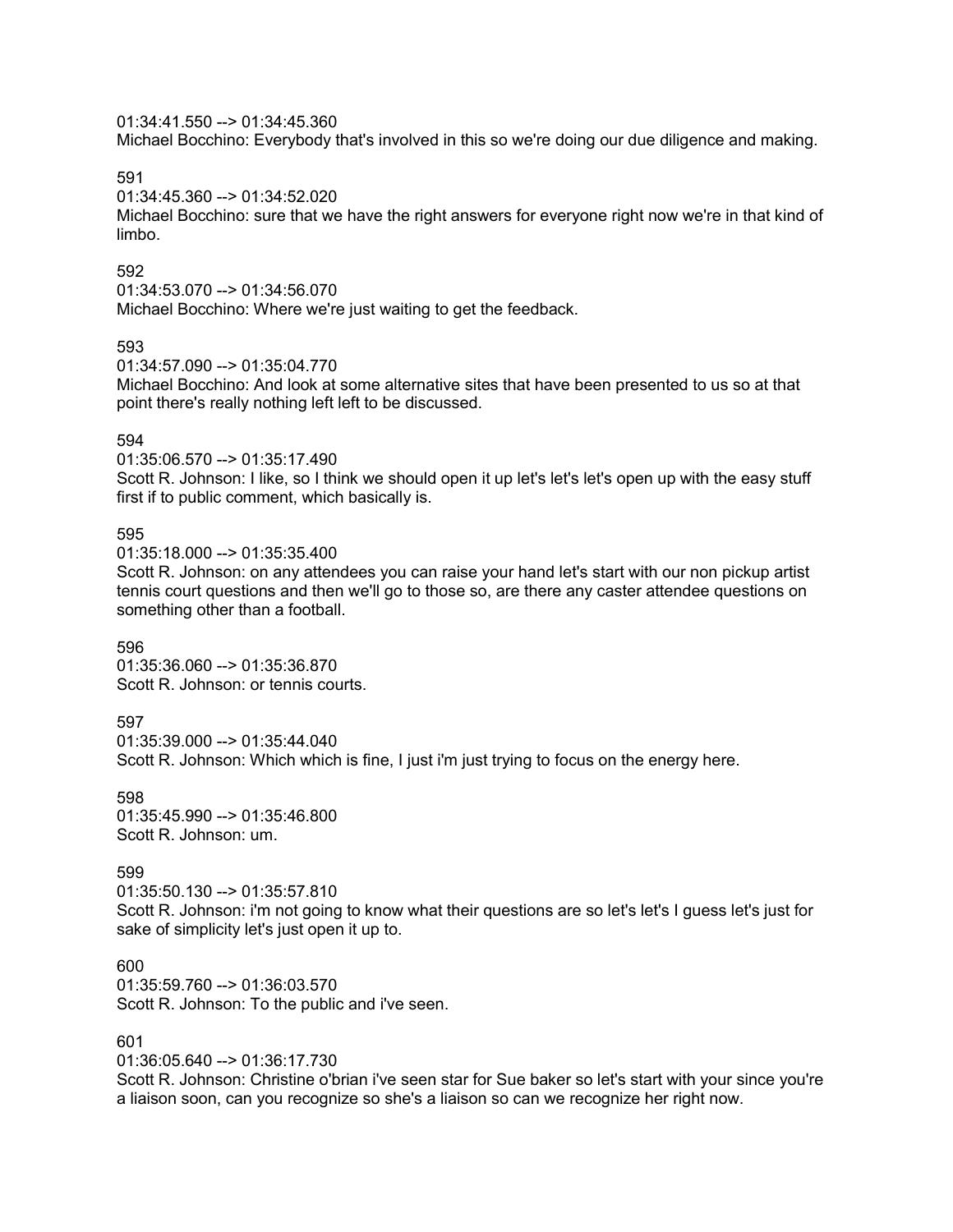01:36:21.420 --> 01:36:25.140

Sue Baker: hi thanks got a couple of things up for the good of the order.

## 603

### 01:36:25.770 --> 01:36:37.530

Sue Baker: Remember, we were going to invite pet Tesco, to present the open space committee report for the conservation Commission and she said she's happy to do that anytime after June.

## 604

01:36:38.010 --> 01:36:45.480

Sue Baker: And it would be really effective, it could it could be an in person meeting and she does have some.

### 605

01:36:46.380 --> 01:36:58.650

Sue Baker: electronics, you know things that she could post and show, and I was thinking last year in June, we met and bending maybe we could meet at the cottage and then she could use the big screen in that so you might want to.

## 606

01:36:59.220 --> 01:37:05.490

Sue Baker: She and I were talking about it this week and Nancy and I could follow up with her that was that was one thing that I wanted.

### 607

01:37:05.790 --> 01:37:12.900

Sue Baker: us to think about going forward anytime after June, ideally, if it could be in person The other thing I was going to say.

## 608

01:37:13.500 --> 01:37:22.140

Sue Baker: You know, ironically adele title and I were the Co presidents of the Friends of Greenwich point when we became incorporated as a not for profit.

## 609

01:37:22.500 --> 01:37:42.120

Sue Baker: Prior to that, and Joe will remember, because we were on it together, it was called the branch point committee at that grandma kitchell put together advisory to the first selectman and when we became a not for profit, we did our own fundraising through membership through donations.

## 610

01:37:43.170 --> 01:37:54.660

Sue Baker: years and that was in the 90s, I do remember at the time the selectmen said yeah like I need another friends group, but that turned out not to be true, they did and it's as Peter said.

### 611

01:37:54.960 --> 01:38:17.250

Sue Baker: Our our diagram diagrams and our paradigm to follow is really a good one, as a not for profit and our fundraising was through membership and gifts and we got one really big gift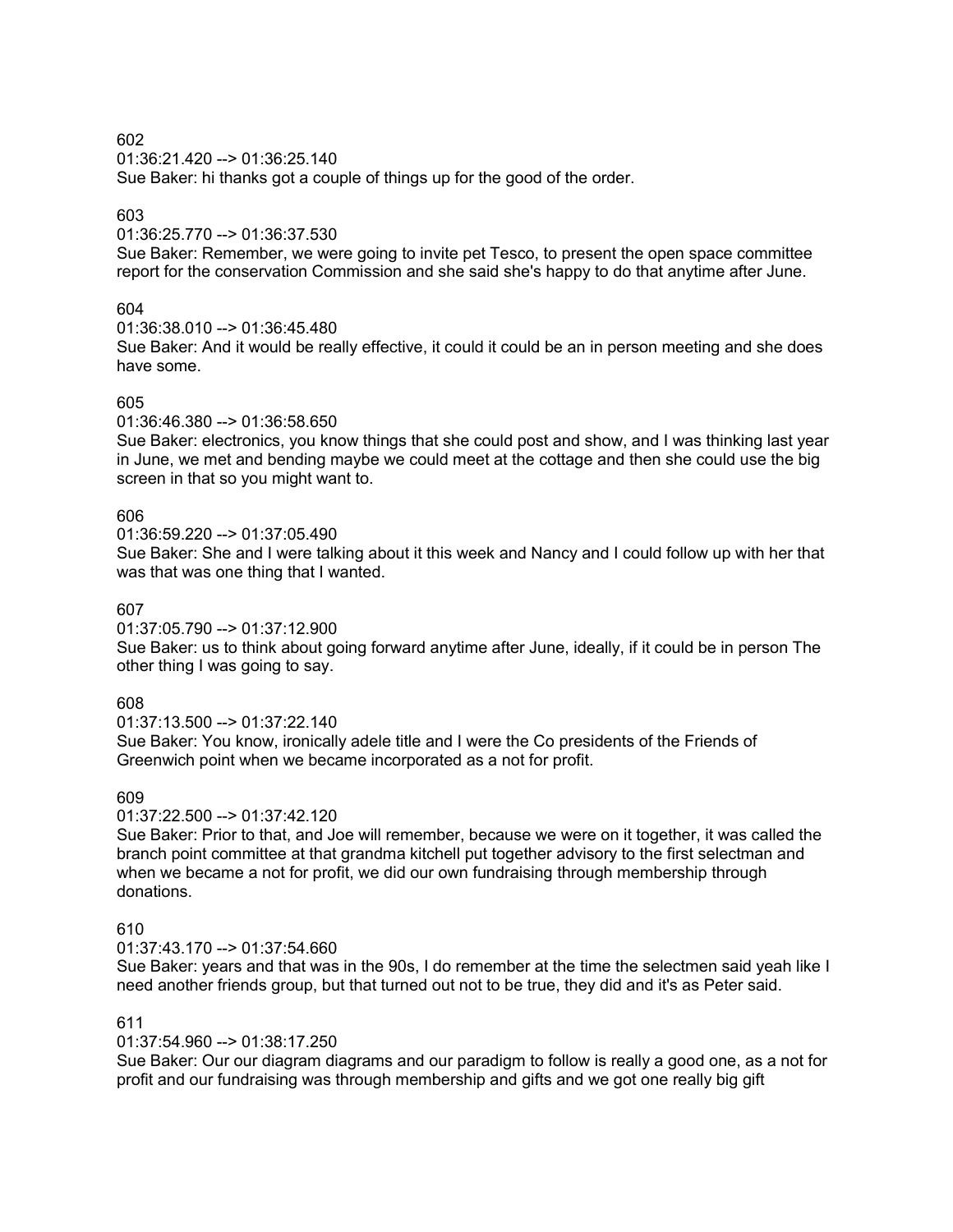restricted, and it was like 280 \$3,000 and that has generated enough money for us all these years to in properly.

612

01:38:17.280 --> 01:38:27.930

Sue Baker: invested the answers tense enabled us to go forward so that's a good good thing to look and nothing to do with the Foundation, we never put our money in the Foundation and get it back out that way.

613

01:38:28.440 --> 01:38:30.510 Sue Baker: um The other thing I was.

614

01:38:30.720 --> 01:38:33.000 Sue Baker: going to kind of mention.

615 01:38:35.670 --> 01:38:36.480 Sue Baker: I keep getting.

## 616

01:38:37.830 --> 01:38:48.210

Sue Baker: Inquiries about the difficulty, people are having with their beach passes online that need his voice message is about.

## 617

01:38:51.570 --> 01:38:58.620

Sue Baker: And it isn't for me, because then you know i'm so damn old that gentleman and need to just start automatically renew me because they know I couldn't do online.

# 618

01:38:58.950 --> 01:39:04.770 Sue Baker: But the other thing is that people say when they upload what they requested there's no feedback.

# 619

01:39:05.160 --> 01:39:14.340 Sue Baker: So you have no knowledge if you've done it accurately or, if you have everything that you need so i'm just wondering if that's worth looking into when you all are in the office.

## 620

01:39:14.700 --> 01:39:22.830

Sue Baker: tomorrow and then wonder the same laughingly Joe laughed about pickup ball and he said something about the next trend sport.

## 621

01:39:23.370 --> 01:39:41.970

Sue Baker: And then It reminded me of how much we went through a few years ago, just like with bit football for what football not not the extent but oh my God what an ordeal anyhow thanks guys again for a good meeting thanks for covering so much that is my foot pet Tesco bug the beach pass.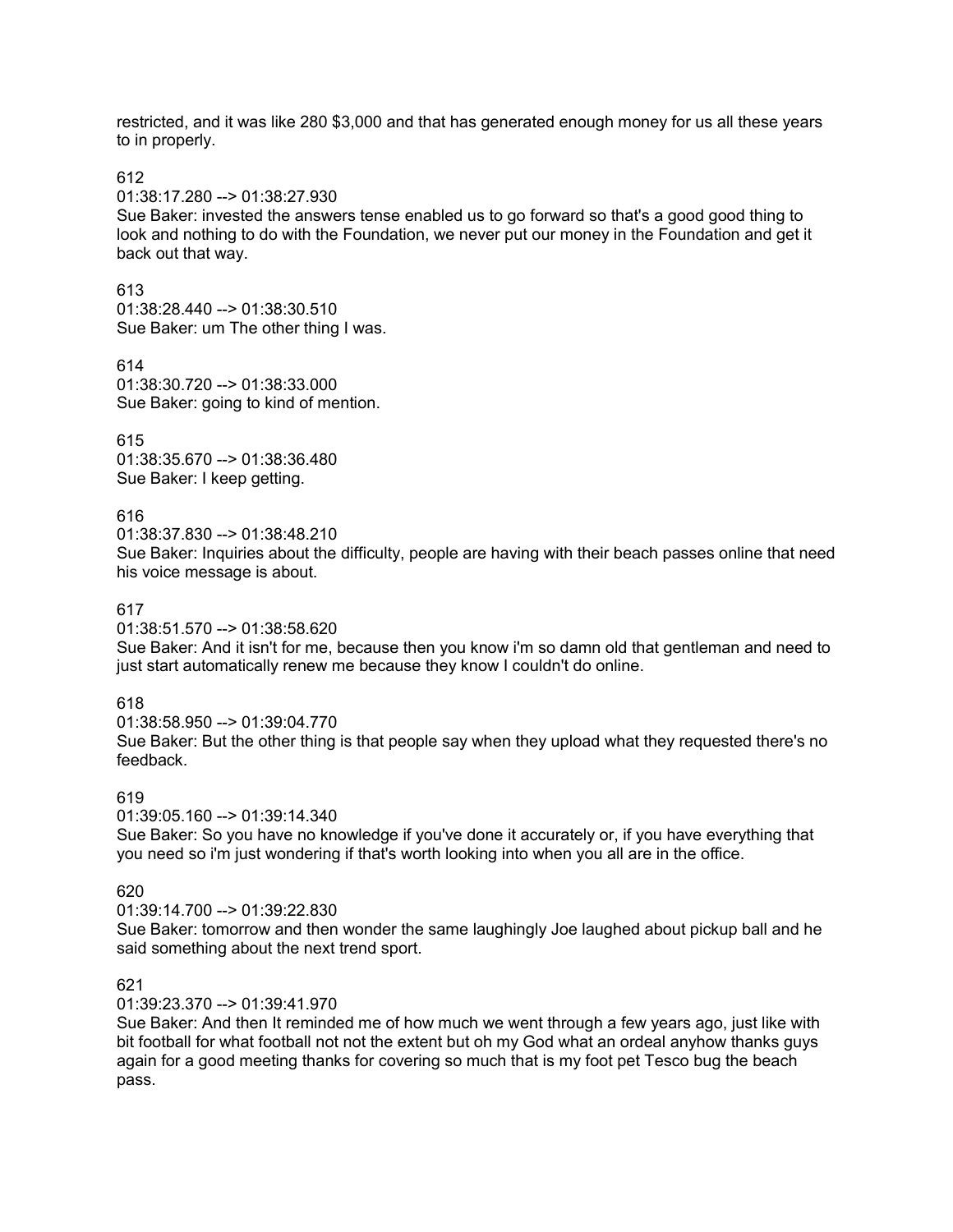01:39:42.540 --> 01:39:43.920 Sue Baker: that's awesome so so.

623

01:39:44.640 --> 01:39:46.950 Scott R. Johnson: i'd like to do that, and I also like to do.

624

01:39:48.360 --> 01:39:53.820 Scott R. Johnson: A real live meeting at the cottage so maybe maybe our June me.

625

01:39:55.260 --> 01:39:59.220

Scott R. Johnson: I do have to ask you one question open a shop clubs sent out.

### 626

01:40:00.570 --> 01:40:20.280

Scott R. Johnson: memos to its Members want encouraging the dredging the Doc which is fine, but the other one was to encourage i'm just curious if you know the history on this briefly encouraging breaching the causeway to allow natural inflow and outflow out by the.

### 627

01:40:20.550 --> 01:40:21.570 Sue Baker: next meet point.

628

01:40:23.250 --> 01:40:25.470 Scott R. Johnson: Oh me I saw that you were they were talking about.

629

01:40:25.590 --> 01:40:26.430 Scott R. Johnson: Had todd's point.

630

01:40:26.790 --> 01:40:29.220

Sue Baker: No, they don't meet point in the new construction.

631 01:40:29.220 --> 01:40:30.180 Scott R. Johnson: soccer OK.

## 632

01:40:31.080 --> 01:40:37.800

Sue Baker: OK, I can tell you all about that offline it just this okay okay take care, and thanks.

633

01:40:37.950 --> 01:40:41.040 Sue Baker: Thank you me and i'll stay on to hear what else.

## 634

01:40:41.040 --> 01:40:43.020 Scott R. Johnson: happens, we always acknowledge you Thank you.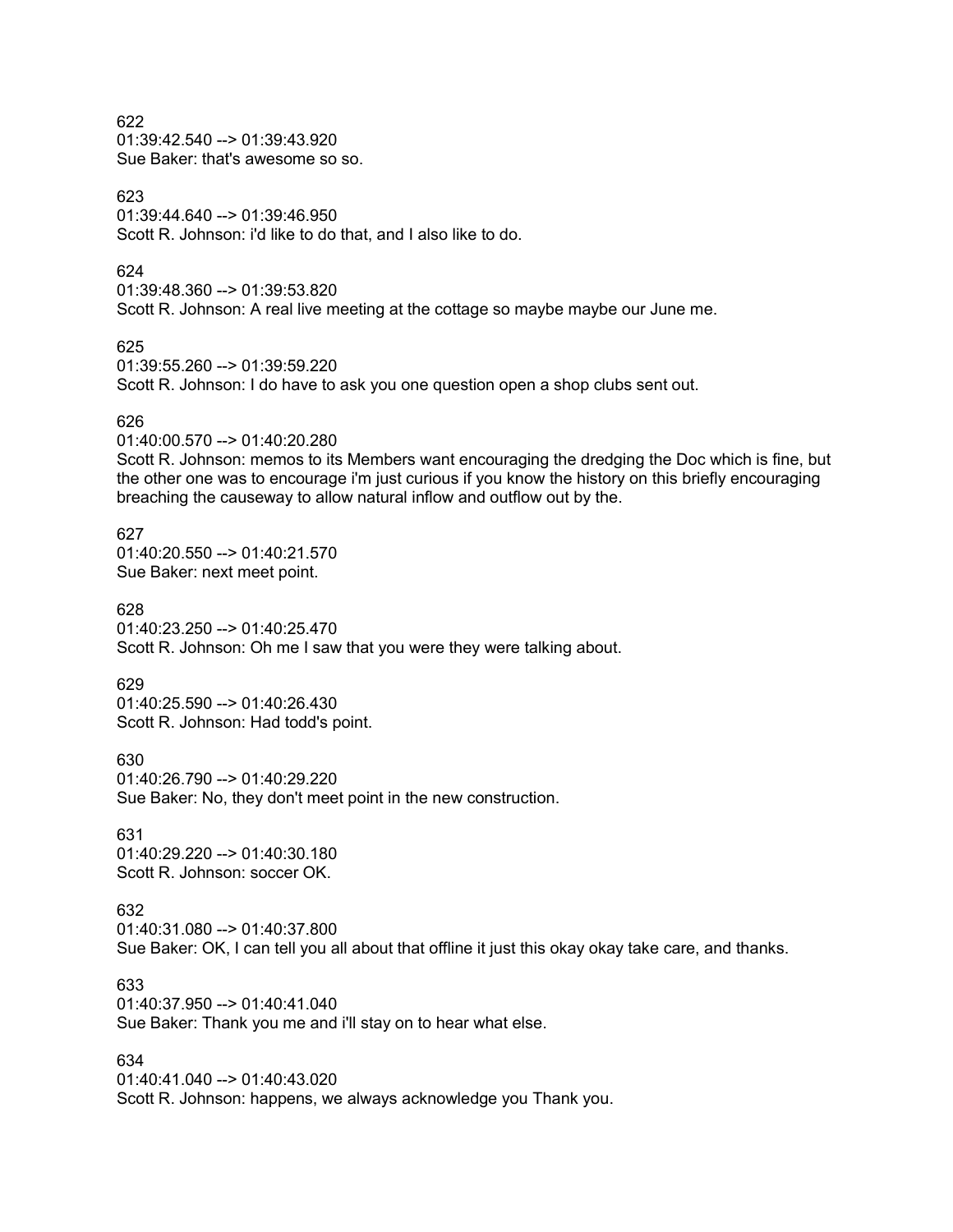635 01:40:43.230 --> 01:40:44.130 Sue Baker: Thank you, thanks guys.

## 636

01:40:44.190 --> 01:40:48.570 Scott R. Johnson: um so I see I see I just put down the order here.

### 637

01:40:50.040 --> 01:40:52.500 Scott R. Johnson: Christina o'brian or Christina Brian you want.

### 638

01:40:54.060 --> 01:40:55.080 Scott R. Johnson: To you want to.

### 639

01:40:58.410 --> 01:41:03.420 Scott R. Johnson: Do you want to recognize her okay christy are you sound like you're legit and ready to go.

# 640

01:41:04.980 --> 01:41:06.390 Scott R. Johnson: So go ahead, Chris down.

## 641

01:41:06.840 --> 01:41:19.020

christinobrien: hey i'm I am a laughlin avenue resident, and I was interested to hear earlier when you talked about how you were going to reach out to everyone, about these projects.

## 642

01:41:19.380 --> 01:41:30.900

christinobrien: Because it feels like this is the second time in two and a half years that we've had an issue with parks and REC trying to do something in the park that there's been no outreach to the people that live in the neighborhood.

## 643

01:41:32.790 --> 01:41:40.170 christinobrien: That parks and REC wants to use our space to generate revenue, but isn't interested in what the neighbors have to think i'm.

## 644

 $01:41:42:180 \rightarrow 01:41:45.300$ 

christinobrien: The paddle I don't think it's necessary to take away tennis.

## 645

01:41:46.380 --> 01:41:52.800

christinobrien: From the neighborhood I don't understand why it's not possible to do continue the way it's going.

646 01:41:53.190 --> 01:42:04.020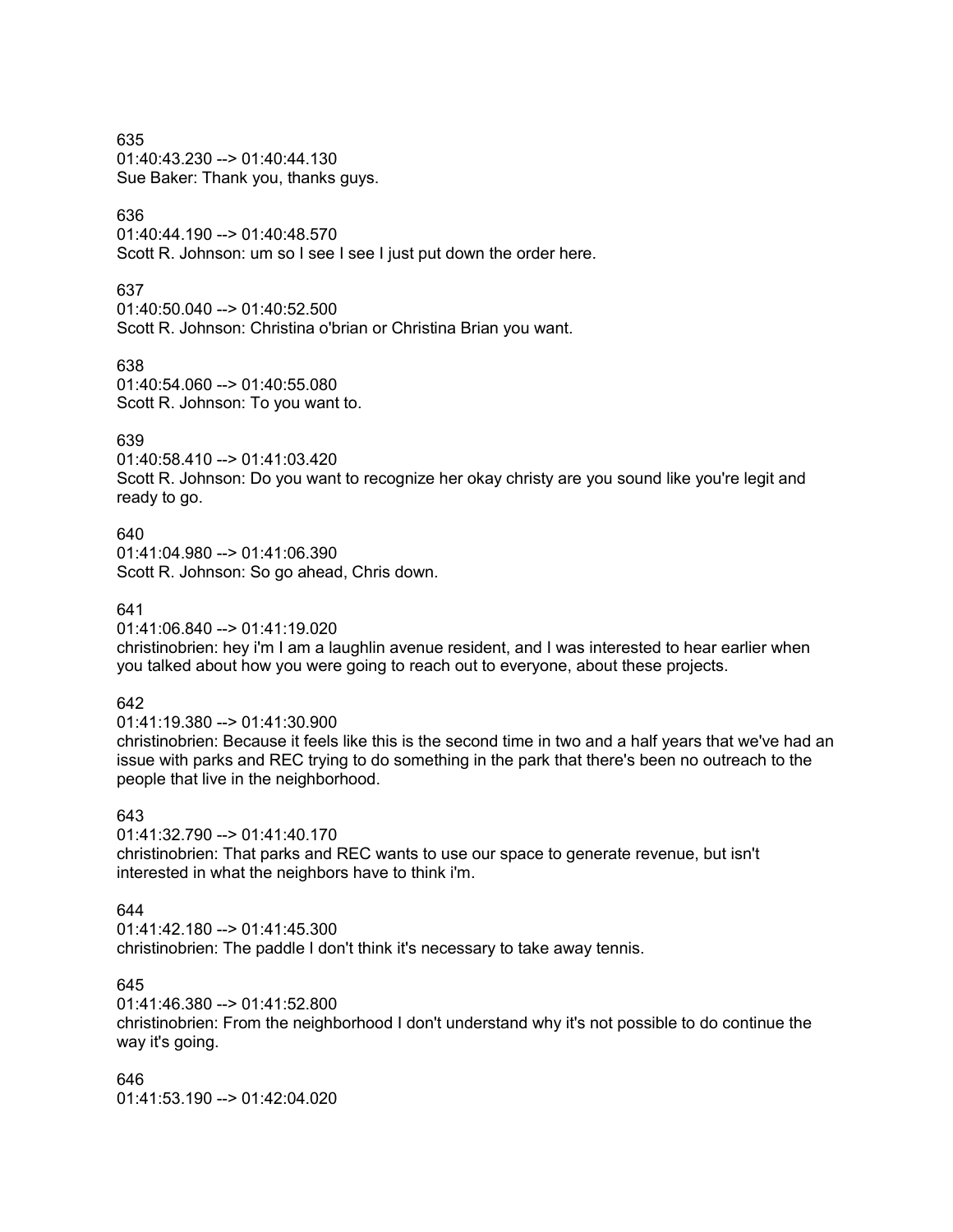christinobrien: And I understand today that people have to bring their own nets, we have that little green shed if you lock the power courts I don't understand why can't lock the shed and put something in the shed maybe.

### 647

### 01:42:05.550 --> 01:42:18.210

christinobrien: And I haven't heard anything about using anything in the eastern side of town to put pickle ball over there, except for the civic Center which is now going to be closed for God knows how long.

## 648

01:42:19.980 --> 01:42:22.770 christinobrien: So I don't think it's necessary to take away our tennis courts.

## 649

01:42:24.750 --> 01:42:25.680 christinobrien: that's what I have to say.

### 650

01:42:27.060 --> 01:42:27.840 Scott R. Johnson: Okay, so I see.

### 651

01:42:29.010 --> 01:42:30.090 Scott R. Johnson: My name stauffer.

652

01:42:37.500 --> 01:42:39.720 Scott R. Johnson: Think if you're on mute yourself three oh.

### 653

01:42:41.430 --> 01:42:41.910 Scott R. Johnson: Here we go.

### 654

01:42:42.330 --> 01:42:49.110

stauffer: hi i'm Valerie stauffer i'm the selectmen nominating committee liaison with you so i'm watching in.

## 655

01:42:49.620 --> 01:42:58.770 stauffer: I was interested in your discussion about setting up friends groups which sounds terrific I just want to point out and i'm sure some of you must know.

## 656

01:42:59.760 --> 01:43:17.460

stauffer: The situation because, as you know, gifts over \$5,000 must go through the rpm and I think the rationale is just so that it's spent the way the town wants it spent but i'm not quite sure how you actually.

## 657

01:43:18.870 --> 01:43:22.560 stauffer: work this out when you do have friends groups with donations.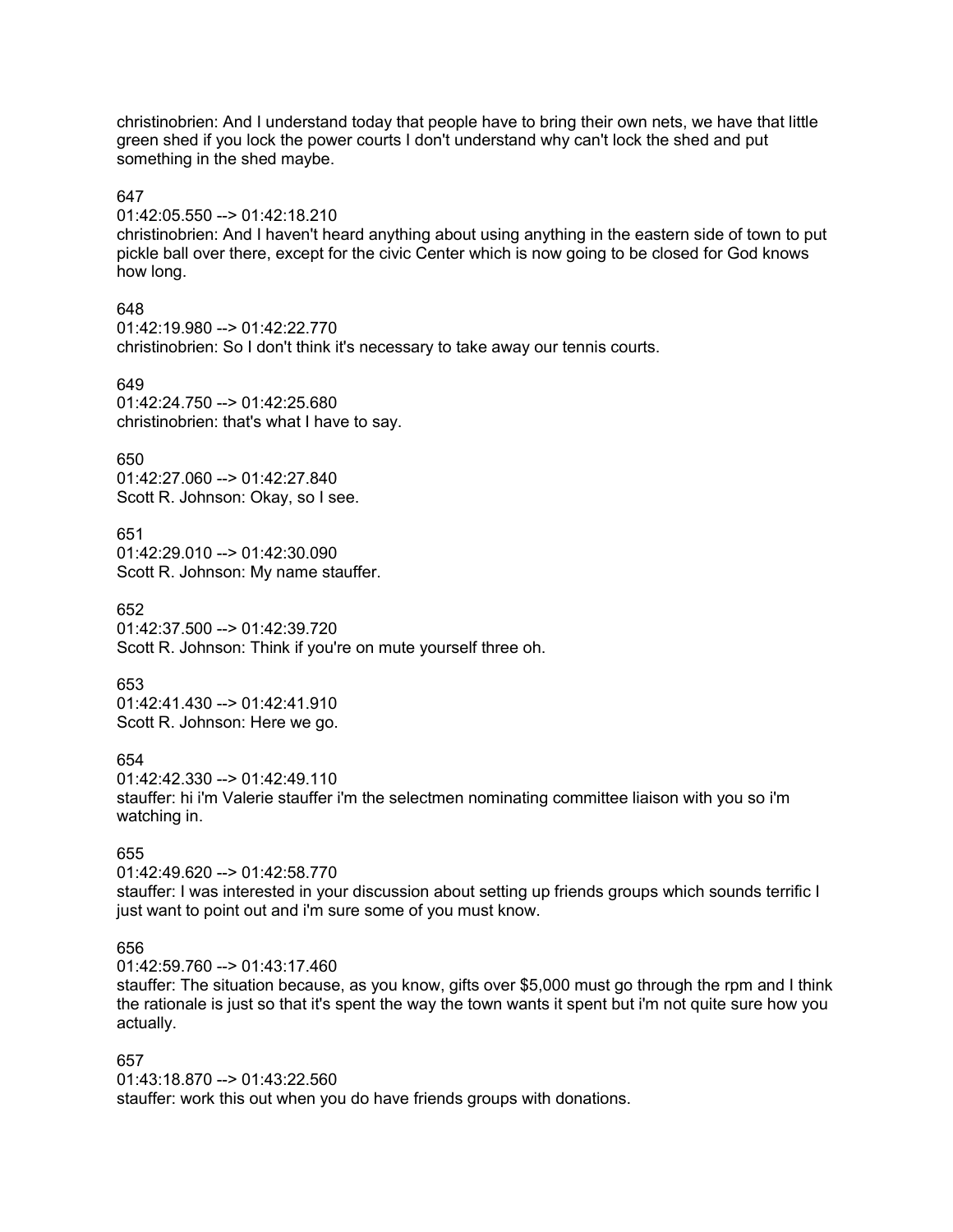658 01:43:24.450 --> 01:43:26.190 Joe Siciliano: So Scott, I can talk, talk about this.

### 659

01:43:27.570 --> 01:43:38.160

Joe Siciliano: When when when when we reach the amount we go to the ATM for gift acceptance, so when we reach the limit we put together a resolution and we go to your damn i've done hundreds of.

## 660

01:43:38.850 --> 01:43:56.310

Joe Siciliano: trees benches boost park buying park gifts swimming pool you know those types of things, so it depends on the structure, but we know what the limitations are and we would take that gift through the rts gift acceptance process right.

### 661

01:43:56.520 --> 01:43:58.260 stauffer: yeah just want to point that out.

662  $01:43:59.640 \rightarrow 01:44:00.150$ stauffer: Thank you.

663 01:44:01.170 --> 01:44:01.830 Scott R. Johnson: Thanks sorry.

664 01:44:03.510 --> 01:44:04.170 Scott R. Johnson: i'm.

665 01:44:05.850 --> 01:44:08.850 Scott R. Johnson: looks like Ernest schirmer.

666 01:44:11.700 --> 01:44:12.480 Scott R. Johnson: grass.

667  $01:44:13:110 \rightarrow 01:44:16:410$ Ernst Schirmer: I think I should be unmuted so first of all.

668

01:44:17.220 --> 01:44:28.050

Ernst Schirmer: I would like to really express my appreciation to the board and parks and recs in general, because if somebody is willing to take a 20 3040 year view.

669 01:44:28.380 --> 01:44:41.040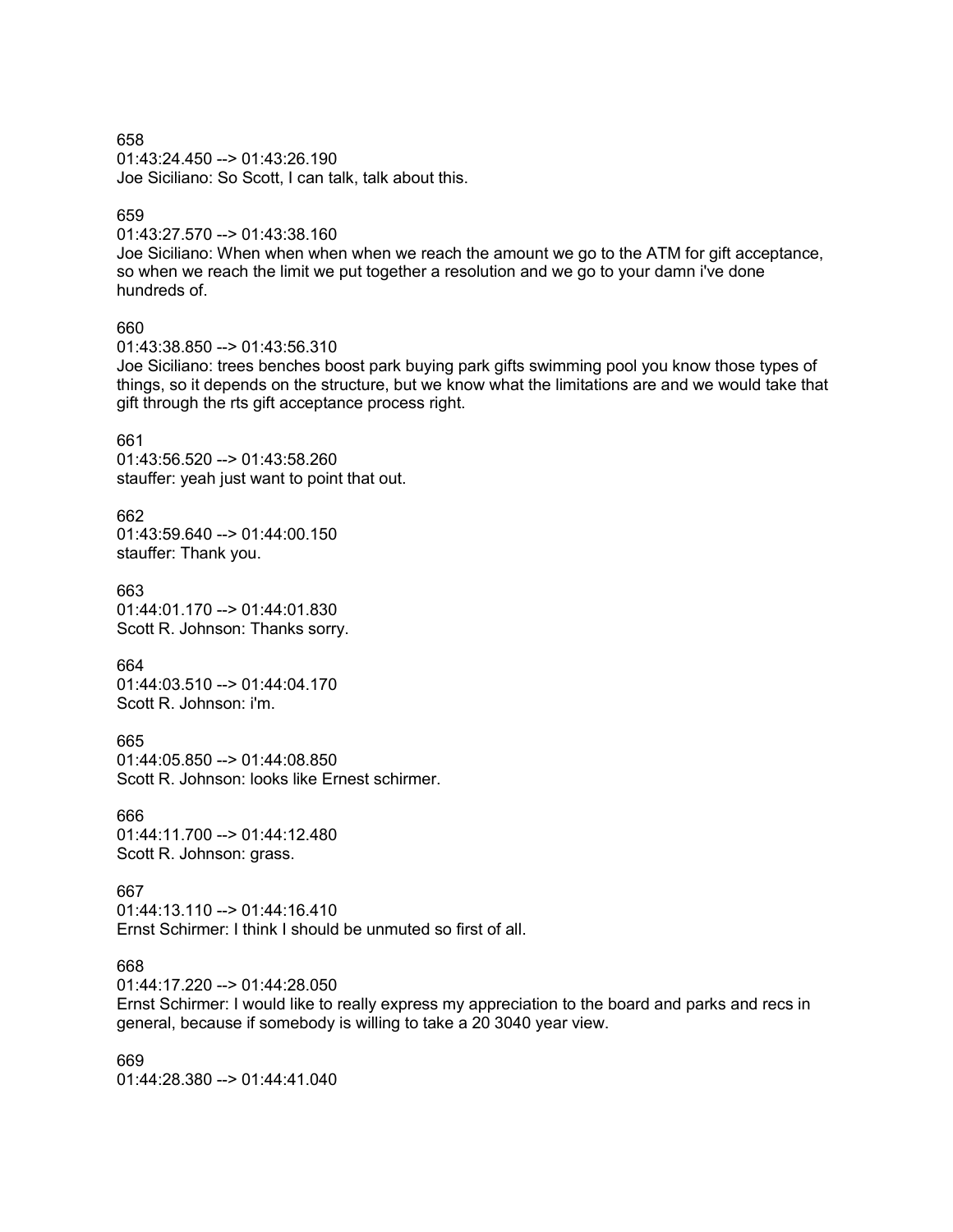Ernst Schirmer: of what is happening in our parks and recreation in Greenwich it's really amazing every time I have an out of town visitor it's almost impossible not to show them one of our parks, so I want to express my gratitude.

## 670

## 01:44:41.760 --> 01:44:47.910

Ernst Schirmer: also want to point out because maybe Joe would have forgotten about this, to make a commercial.

## 671

## 01:44:48.360 --> 01:44:58.110

Ernst Schirmer: from me one arm they're going to have for the first time ever ride a bicycle Beak it's affordable proclamation and the idea is to encourage the public.

## 672

### 01:44:58.380 --> 01:45:06.330

Ernst Schirmer: To think of alternative ways to get around town for short distances so ride the bicycle week is really intended for everyone.

## 673

## 01:45:06.540 --> 01:45:16.530

Ernst Schirmer: And I could not only think of a better place to take a bike ride or do like a family picnic and to use one of our parks going forward my wish to the board.

## 674

01:45:16.890 --> 01:45:20.940

Ernst Schirmer: Including shows is liana is on the bicycle Task Force committee as well.

## 675

## 01:45:21.420 --> 01:45:31.290

Ernst Schirmer: bicycling pedestrian safety to get into the parks and within the parks, is something that we need to talk more about because we have some deficits there.

## 676

## 01:45:31.530 --> 01:45:45.930

Ernst Schirmer: And we can improve on these type of things because, clearly, this will be exciting and moving forward on that front as well whoopee appreciate it, I would like to speak about pickup ball as well, but i'll wait for your sign Scott, thank you.

## 677

## 01:45:49.500 --> 01:46:07.200

Scott R. Johnson: Thank you, I actually I do have a question show you know the answer this you know, years ago, there was a big initiative to prove bicycle paths in Greenwich and that's kind of that's kind of fallen flat a bit is that is that anywhere to be found.

## 678

## 01:46:08.100 --> 01:46:19.140

Joe Siciliano: Scott, the years and years ago there was a bike route document that went from own grannies to buyer taking various roads, it was signed.

679 01:46:19.590 --> 01:46:37.560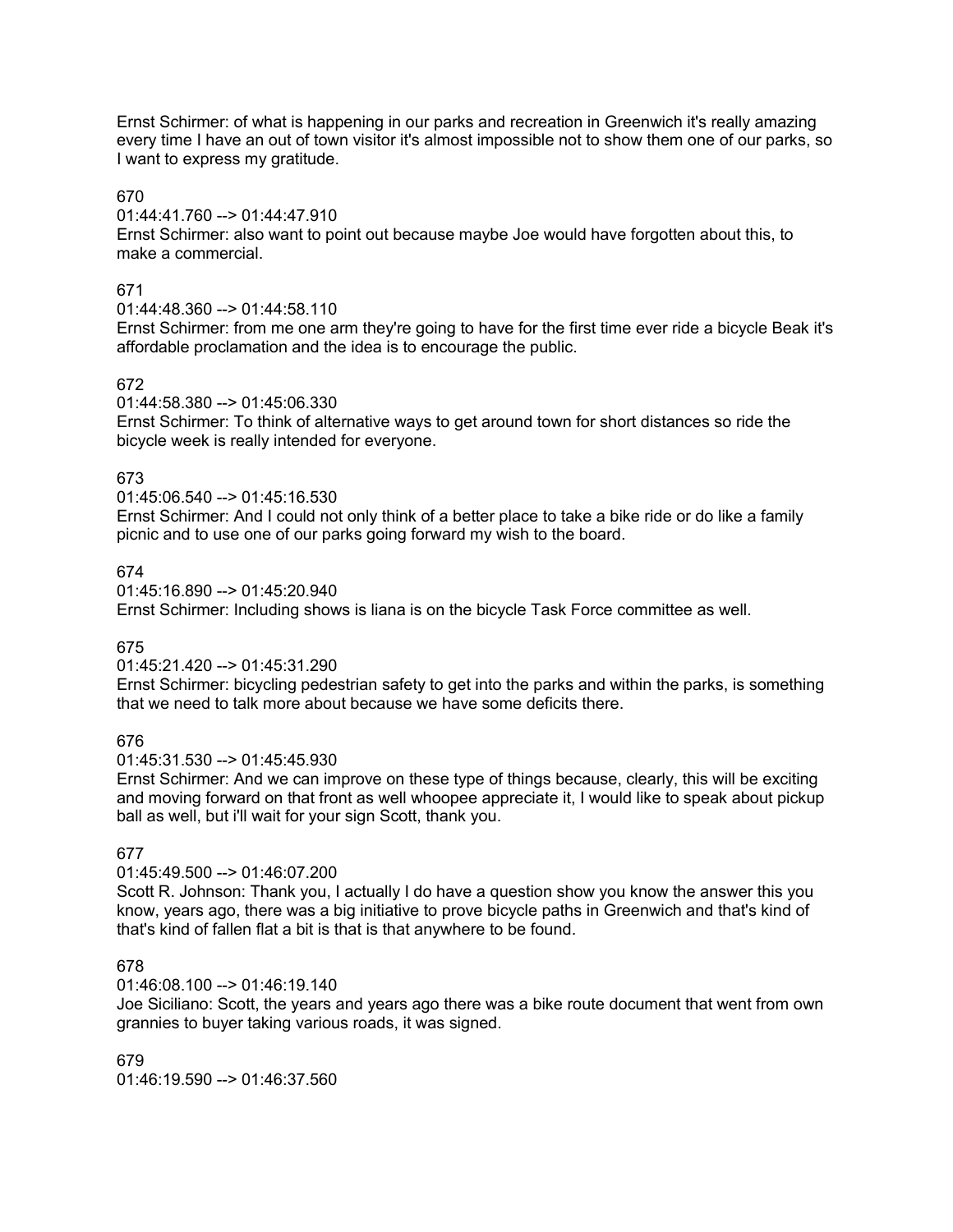Joe Siciliano: There were no street markings there was just street signs that directed people on various various way to come from oh granted riverside through river road through our through our street end up environment, the document is antiquated and maybe under today's.

### 680

01:46:39.090 --> 01:46:40.920 Joe Siciliano: terms, probably outdated.

## 681

01:46:42.300 --> 01:46:50.310

Joe Siciliano: The bike Committee, I know, is it has been with this committee and i've been part of some of those conversations working heavily with Kim michaels to look at.

## 682

01:46:50.790 --> 01:47:00.150

Joe Siciliano: possibilities of road markings and better signage and looking at opportunities to create bag routes, I know that there was one in the.

## 683

01:47:01.380 --> 01:47:02.460 Joe Siciliano: Fire me slash.

## 684

01:47:03.480 --> 01:47:12.450

Joe Siciliano: who lives school area that was explored extensively there's something being you know there's been talks about it, you know something going East you know to me.

## 685

01:47:12.960 --> 01:47:21.180

Joe Siciliano: east, west kind of between the various burrows between you know downtown Greenwich coskata we recital grants, you know.

# 686

01:47:21.870 --> 01:47:33.420

Joe Siciliano: And, of course, you know when we get into some of the park areas it is pretty natural to want to ride in some of the parks those those should be part of that conversation but continuous you know kind of.

## 687

01:47:33.960 --> 01:47:42.300

Joe Siciliano: bike looper bike opportunity, so it just doesn't end at the outskirts of the park that it actually goes through the park and becomes part of the.

## 688

01:47:42.930 --> 01:47:56.970

Joe Siciliano: The circuit for people to travel enter and enjoy so you know there's a lot more work that needs to be done on this, but the road markings, and some of the signage really lies with dp w we've been part of the conversation.

## 689

## 01:47:57.900 --> 01:48:07.140

Joe Siciliano: Ernst and his committee has done a great job of kind of keeping keeping the forward momentum going, and you know, we look forward to more opportunity, so I mean I you know it.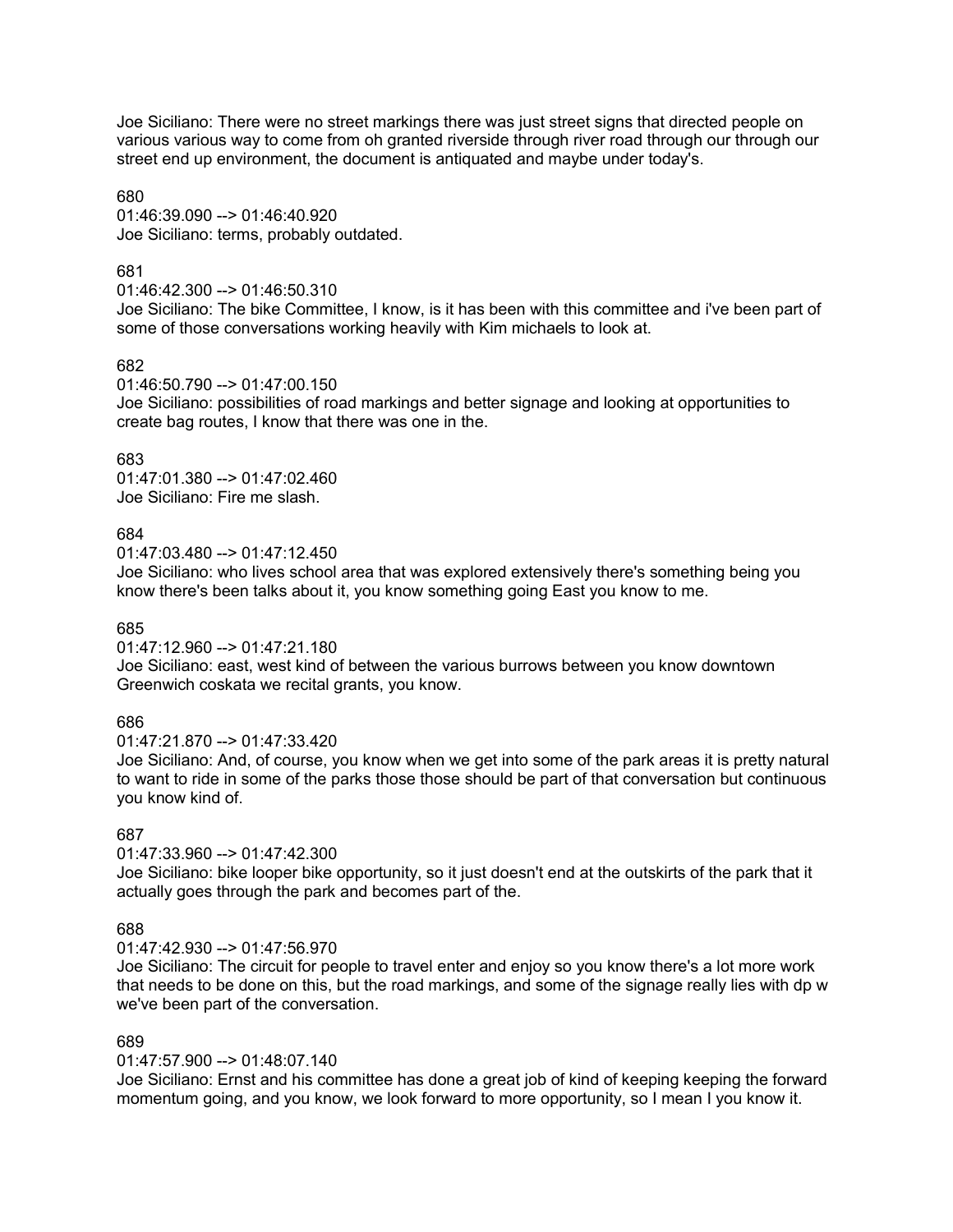01:48:07.890 --> 01:48:15.360

Joe Siciliano: You know it's just kind of even though biking is not a new thing the whole opportunity to kind of move this initiative forward.

## 691

01:48:15.750 --> 01:48:28.050

Joe Siciliano: there's only really been in a band, or you know in some active conversation, maybe, about a year of formal you know informal it's been going on for a long time so hopefully we can we can make some progress.

692

01:48:30.240 --> 01:48:32.460

Scott R. Johnson: Your hand is still up here, did you have a final question.

### 693

01:48:38.160 --> 01:48:43.200

Scott R. Johnson: I guess not so I see our parents, did you have a follow up question.

## 694

01:48:44.850 --> 01:48:49.260 Ernst Schirmer: Actually, on my screen it said I had lowered the hand, so I will wait for pickup ball till you get.

## 695

01:48:49.290 --> 01:48:51.960 Scott R. Johnson: us to sign to speak about you can.

## 696

01:48:52.320 --> 01:48:54.750 Scott R. Johnson: we're up to a common, are you good good.

697 01:48:55.170 --> 01:48:55.590 Okay.

## 698

01:48:56.940 --> 01:49:07.140 Ernst Schirmer: Disclosure i'm a long term tennis player and I admire pickle ball and I see them have fun and so on it's a great sport.

## 699

 $01:49:07.620 - \geq 01:49:15.960$ Ernst Schirmer: As a tennis player, I do need to point out the following, however, no conversation was solved with us that's not fair.

## 700

01:49:16.500 --> 01:49:23.400 Ernst Schirmer: Number two hybrid courts, and I would like to have a more detailed conversation with plays about that.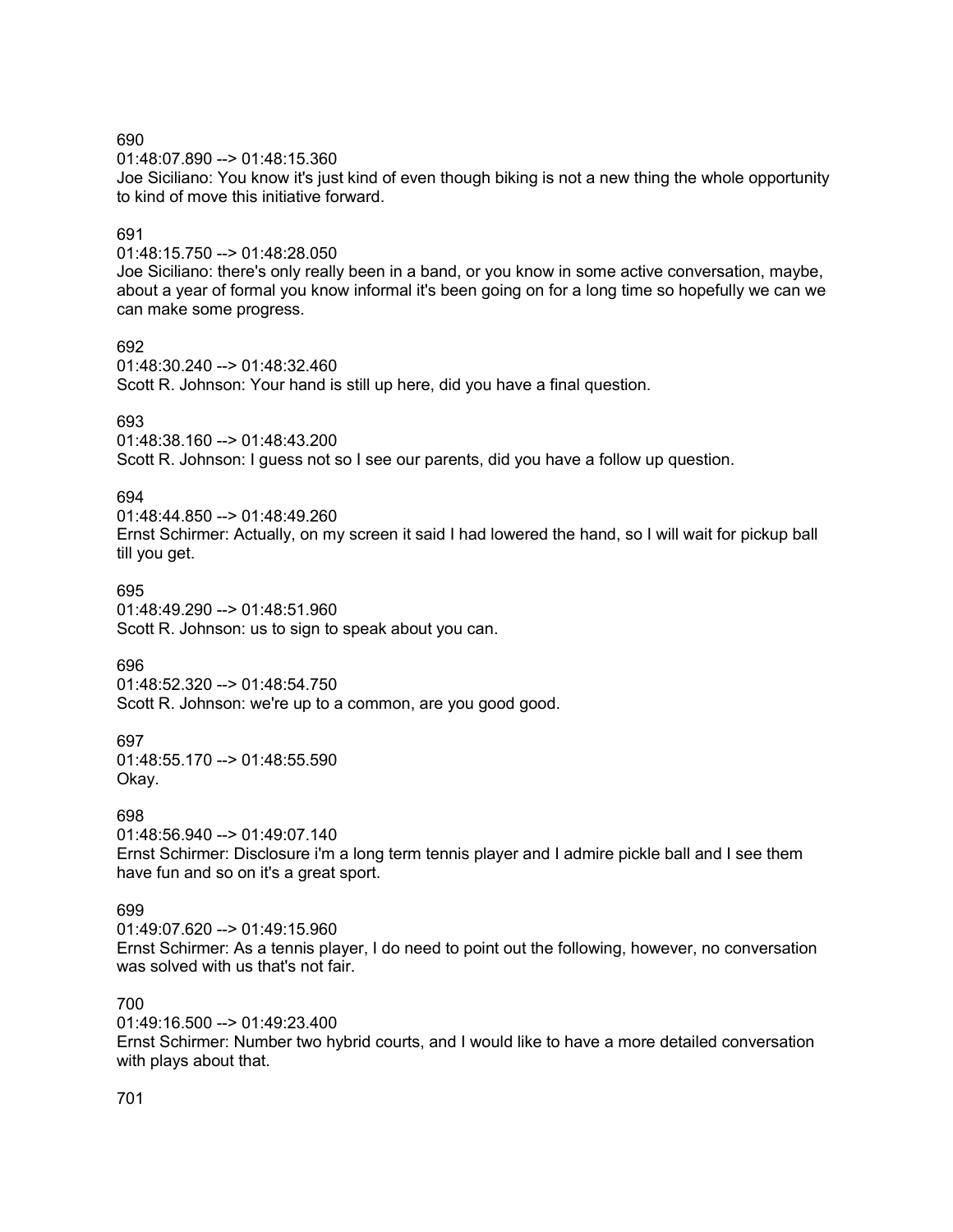## 01:49:23.790 --> 01:49:34.020

Ernst Schirmer: hybrid courts do not work out for tennis players, the extra lines are irritating it's hard to see where your surf lands or where the baseline is and so on.

## 702

## 01:49:34.320 --> 01:49:41.400

Ernst Schirmer: So I would respectfully ask very becomes unavoidable and some additional striping is needed.

## 703

### 01:49:41.850 --> 01:49:55.560

Ernst Schirmer: That, at least in a place like Bruce spark one or two tennis courts remain pure tennis courts and not that all tennis courts will be striped because this is really against the tennis players.

### 704

### 01:49:55.890 --> 01:50:02.250

Ernst Schirmer: i'm also saying that because i'd be willing to have that debate with blaze because I believe.

## 705

### 01:50:02.730 --> 01:50:14.580

Ernst Schirmer: I acknowledge the growth and pickled ball that we have 349 players, I think we have a lot more tennis players in town, so therefore again the tennis players should be part of the conversation.

### 706

### 01:50:15.480 --> 01:50:30.450

Ernst Schirmer: I do not understand, I understand that a lot of neighbors do have issues, but I think evening lights, because we have space limitations evening lights can be done in much smarter way much less interfering with neighborhoods than in the past, and so on.

## 707

01:50:31.290 --> 01:50:41.640

Ernst Schirmer: We should really also bring into the conversation, how can we expand the hours for everyone pickle ball and tennis so evening likes to be a compensation item as well.

## 708

### 01:50:42.210 --> 01:50:50.520

Ernst Schirmer: But if respect to the reservation system, my apologies, Joe and I would say to sue as well, it is a very antiquated system.

## 709

 $01:50:50.790 \rightarrow 01:51:00.660$ 

Ernst Schirmer: And as a tennis player, I would like to know if I need to make a reservation on a tennis court, whether the tennis court is stripe or it's a pure tennis court.

## 710

### 01:51:01.020 --> 01:51:09.510

Ernst Schirmer: Otherwise I just don't think it's fair so in terms of real data real analytics I have not yet heard.

## 711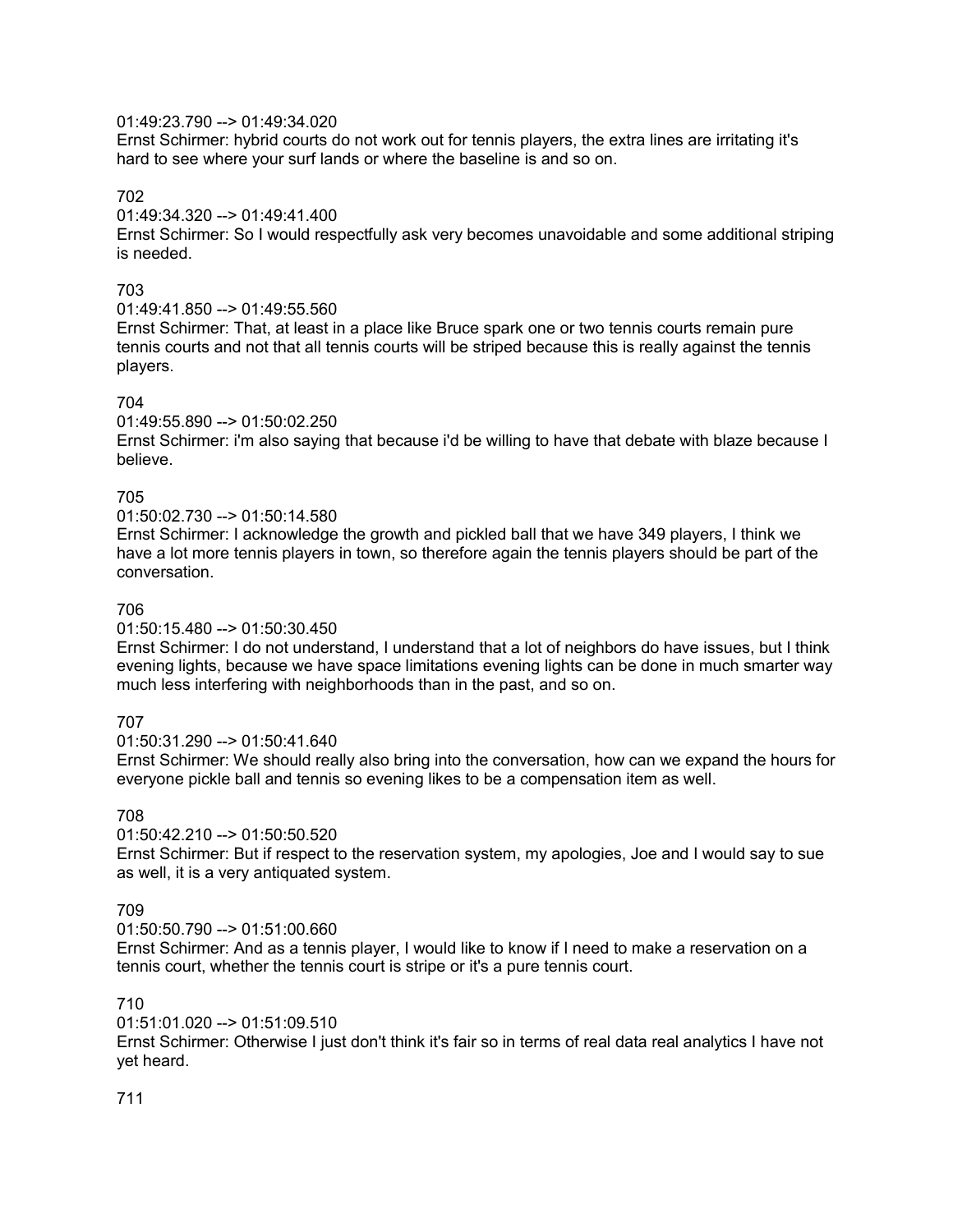## 01:51:10.110 --> 01:51:19.350

Ernst Schirmer: And I stayed from the initial conversation and I listened to every sentence very, very carefully, I don't think the town has good enough analytics to.

712

01:51:19.770 --> 01:51:23.670

Ernst Schirmer: really make decisions, yet I think more conversation is needed.

## 713

01:51:24.090 --> 01:51:37.710

Ernst Schirmer: And I would like to go back to places promise that there is a Community conversation and the respective parties are properly invited so that everybody has a chance to express themselves, please, I appreciate that Thank you so much.

714 01:51:39.750 --> 01:51:40.050 Scott R. Johnson: Thank you.

715

01:51:42.150 --> 01:51:43.320 Scott R. Johnson: Okay, so i've seen.

716 01:51:46.080 --> 01:51:49.590 Scott R. Johnson: In the live i've seen procon pisani.

717 01:51:54.150 --> 01:51:54.780 Scott R. Johnson: There you go.

## 718

01:51:56.070 --> 01:52:05.490 Pragati Soni: i'm lining is Jia Sharma I am a third grader at costco school I live on cross lane right next to laughlin park.

## 719

01:52:06.090 --> 01:52:13.050 Pragati Soni: The other day, my mom told me that I wouldn't be able to play in the tent in our neighborhood court, this has made me very sad.

## 720

01:52:13.740 --> 01:52:24.210 Pragati Soni: I got to the Granite racquet club at river road twice a week to get 10 lessons with my sisters that we we practice it lawful in tennis courts after coming from there.

## 721

01:52:24.810 --> 01:52:31.890

Pragati Soni: Once was there is nice I play tennis with my friends Emerson and Piper my mom books, the tennis court and NICO there ourselves and play.

722 01:52:32.490 --> 01:52:44.610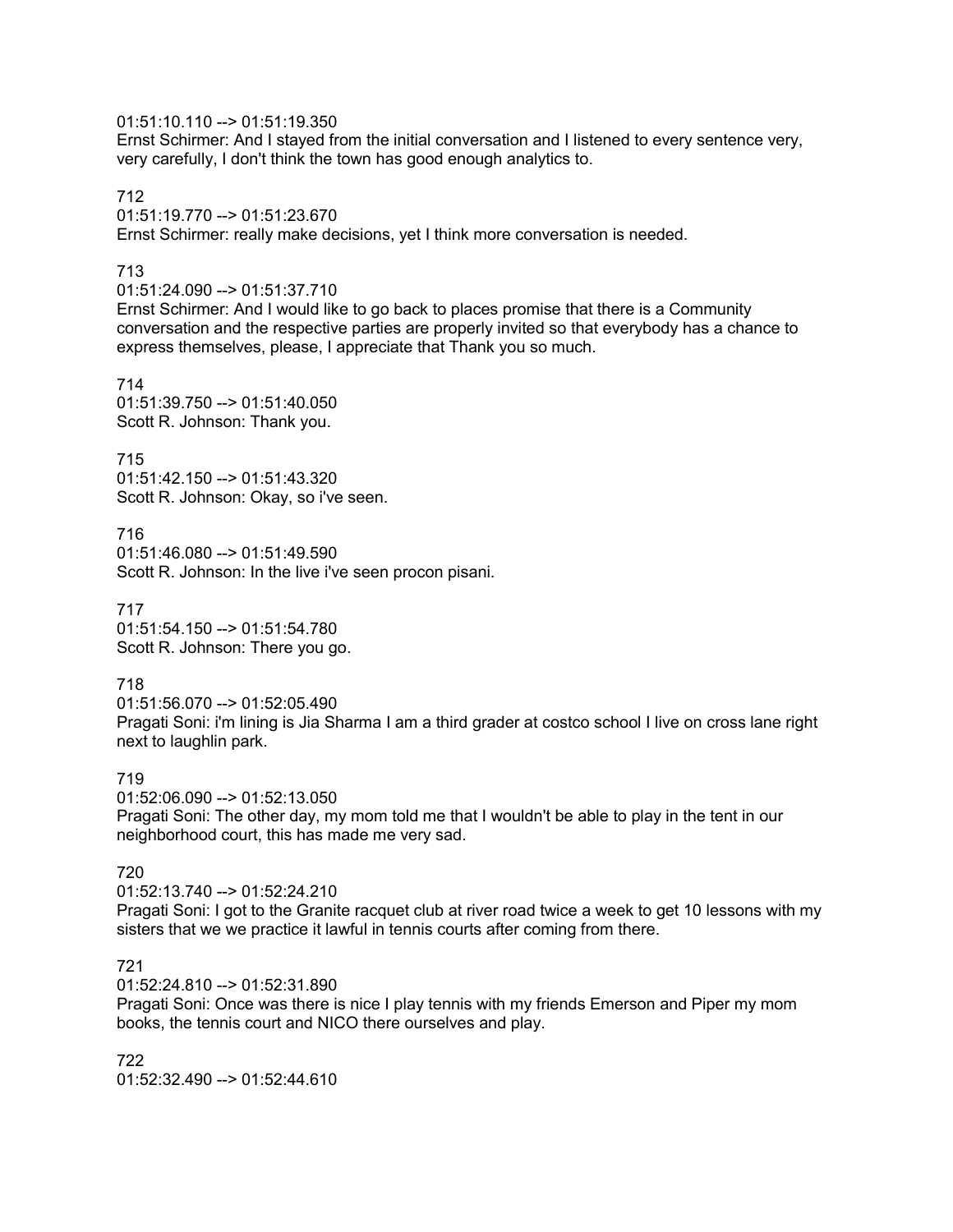Pragati Soni: This is good, because my mom is very busy she does not have time to drop us my mom says, having a tennis court is nearest is a blessing, because it keeps us away from screen.

723

### 01:52:45.900 --> 01:53:05.700

Pragati Soni: I am inspired by serena Williams and hope to be like her, one day, I hope my beautiful town can support me on this, please don't take wear tennis court from her neighborhood it will make me my friend and my sister very sad, I hope you reconsider your business decision thanks juice Sharma.

### 724

01:53:08.160 --> 01:53:11.910 Scott R. Johnson: Thank you i'm sorry I didn't even come close to pronounce your name.

725

01:53:13.890 --> 01:53:15.180 Scott R. Johnson: Thank you very well said.

726

01:53:16.170 --> 01:53:17.220 Pragati Soni: My name is tia.

727 01:53:17.580 --> 01:53:18.540 Scott R. Johnson: Okay, thank you.

728

01:53:20.220 --> 01:53:25.260 Scott R. Johnson: um well you're the one to the beautiful trying to I think what do you guys did a beautiful drawing.

### 729

01:53:26.310 --> 01:53:30.420 Scott R. Johnson: um okay so let's I build a Luca is not.

730 01:53:33.180 --> 01:53:33.870 William deluca: For I can hear me.

731 01:53:34.140 --> 01:53:35.760 Scott R. Johnson: From the famous De Luca family.

# 732

01:53:36.210 --> 01:53:38.130 William deluca: Yes, hi i'm recent.

## 733

01:53:39.150 --> 01:53:44.490 William deluca: move into the lawful and Park Area and come to my house that has both pickup ball and tennis supporters.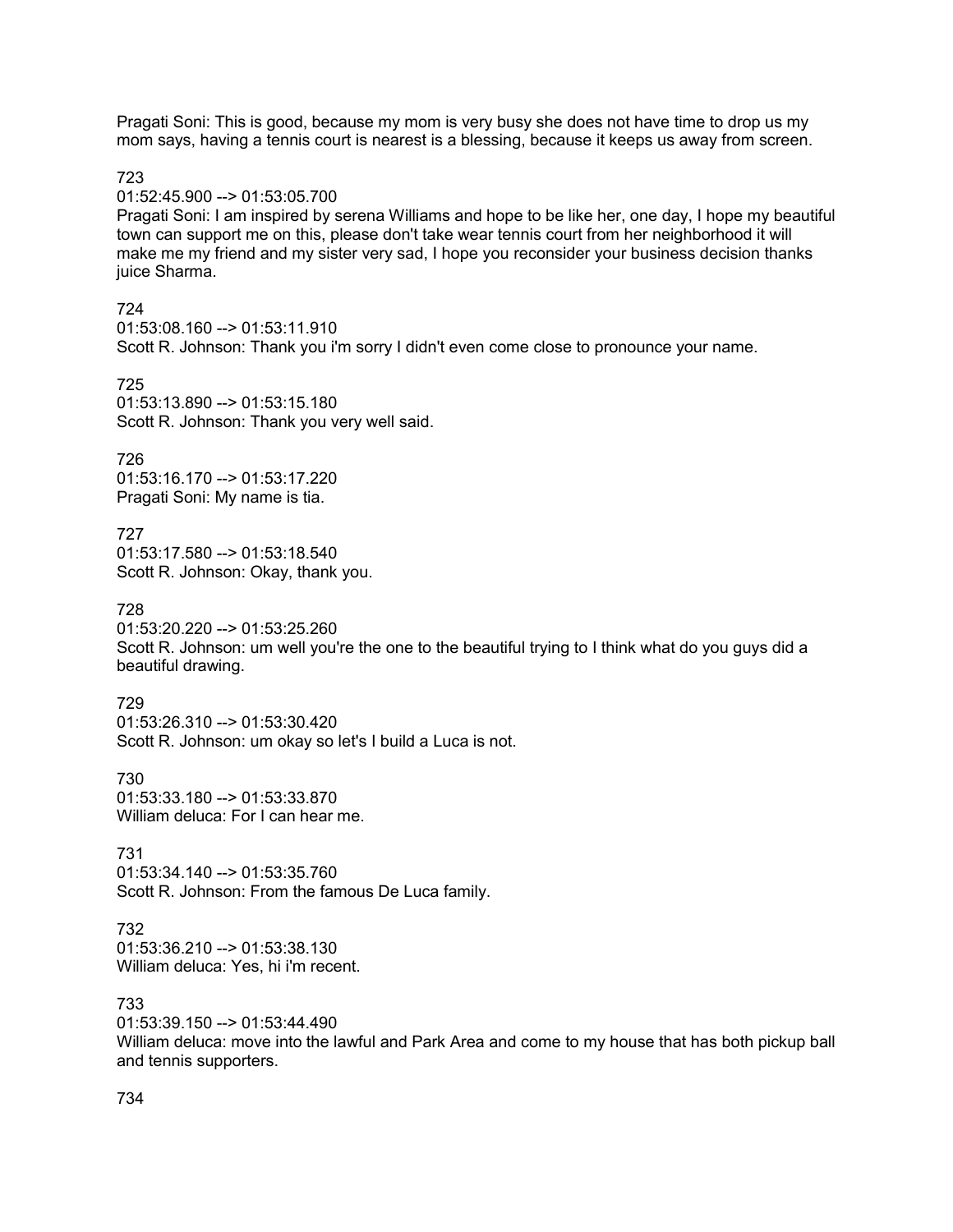## 01:53:45.720 --> 01:54:00.630

William deluca: One thing that I would suggest is, I am not the net seem to be the issue, who buys the nets where they're where their caps I don't necessarily think anyone's fully convinced anyone on to fully convert regardless of what the site is.

735 01:54:02.130 --> 01:54:02.970 William deluca: Secondly.

### 736

01:54:04.050 --> 01:54:11.280

William deluca: What I would suggest is getting a little bit more innovative in terms sites and strategic sites, so I hadn't considered the roof of the new civic Center.

### 737

01:54:12.570 --> 01:54:28.350

William deluca: Or the parking lot is an interim solution in the future roof of the new civic Center, so I think you need to give some more thought to that additionally on the numbers from I think 2020 and 2021 are necessarily fair time frames to judge social trends based.

### 738

01:54:28.350 --> 01:54:41.730

William deluca: On as they're extremely anomalies over the past few years, consider giving more time look at the data and see what it is, is people return to two more normal lives and different behaviors so.

### 739

01:54:42.450 --> 01:54:56.820

William deluca: That would be my thought supporter of obviously maintaining both but not necessarily fully converting one space as it's a huge part of the neighborhood as i've witnessed in you know my 31 years of living in town so thanks everyone.

## 740

01:54:58.170 --> 01:54:58.770 William deluca: Thanks.

741 01:54:59.880 --> 01:55:01.320 Scott R. Johnson: Okay, so who we are to.

## 742

01:55:06.870 --> 01:55:11.940 Scott R. Johnson: I don't see any new people on earth so much or if you're still oh James was.

### 743

 $01:55:17.250 \rightarrow 01:55:17.970$ Scott R. Johnson: Go ahead James.

### 744

01:55:18.150 --> 01:55:23.790 James Walsh: hey yes, good evening all and thank you for allowing me the time to to speak.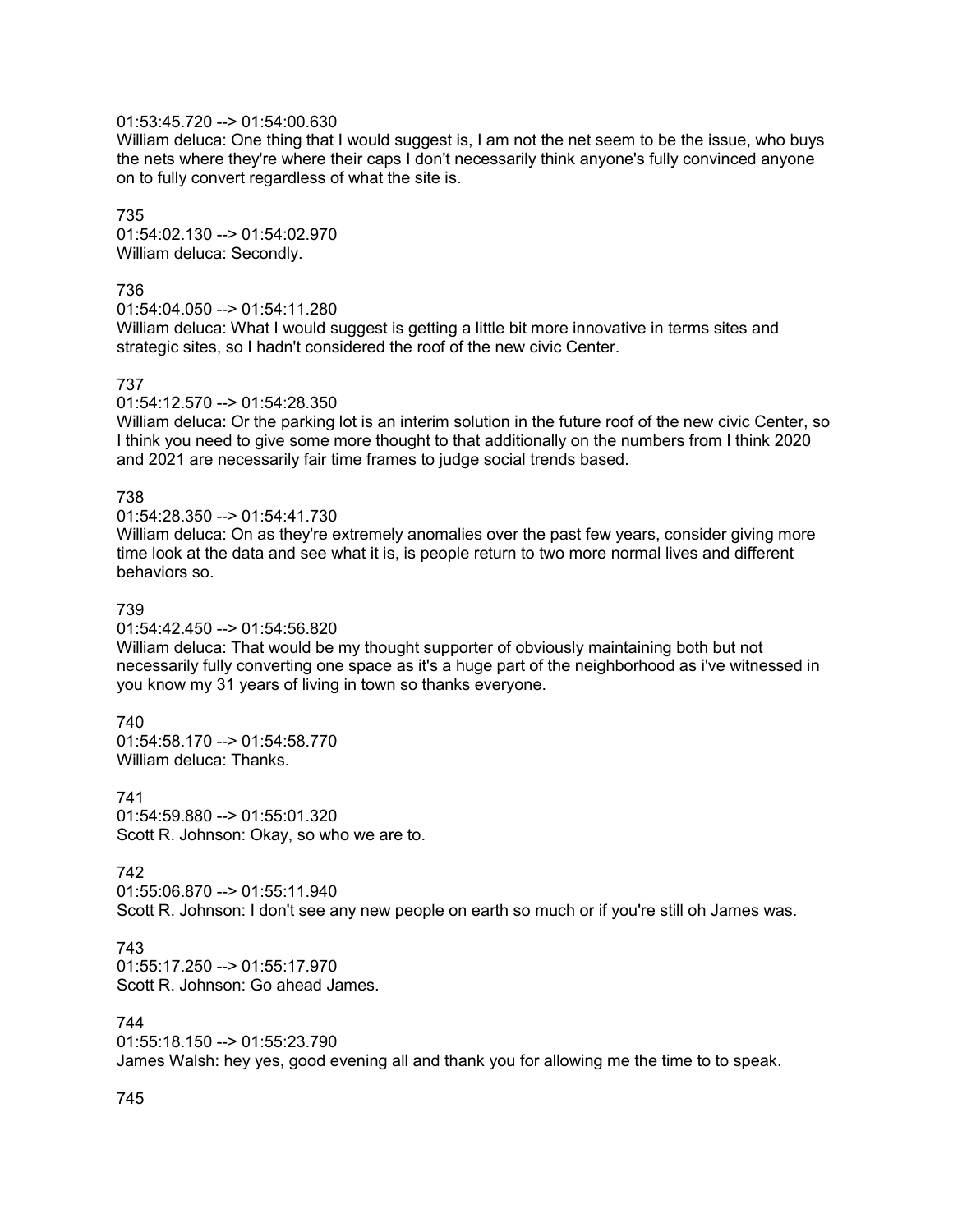## 01:55:24.810 --> 01:55:34.350

James Walsh: I guess one I had a question I don't know if it can be answered now or not, but up to her earlier alluded to laughlin park is being important.

### 746

### 01:55:35.580 --> 01:55:46.320

James Walsh: Having a very important in the pickle ball Community was just wondering a if he can elaborate on that, if possible, and what that what that is I don't know is that possible.

#### 747

01:55:51.180 --> 01:55:51.480 Scott R. Johnson: hi.

#### 748

01:55:53.640 --> 01:55:55.710 Scott R. Johnson: Joe blaze you want address that as quickly.

#### 749

#### 01:55:57.870 --> 01:56:16.710

Joe Siciliano: As Scott, I think the reason why the pickup ball players like laughlin avenue is because there are four courts there and that they can switch players, you know it's it can have like a round Robin going on, and you know so it's become an attractive spot.

#### 750

01:56:18.360 --> 01:56:30.420

Joe Siciliano: And that you know as a sports kind of grow, there was a discussion, and this is this the cursory discussion about could we advance more couple courts at that location and we.

#### 751

### 01:56:30.960 --> 01:56:43.170

Joe Siciliano: didn't think that that was a suitable location to put additional courts, because there are other competing interests there like tennis and the playground and baseball diamond and.

#### 752

01:56:43.710 --> 01:56:50.130 Joe Siciliano: neighborhood use, and so we we we've been talking to the pickup ball folks about.

#### 753

#### 01:56:50.640 --> 01:56:55.110

Joe Siciliano: You know they've come to us and said let's put two more courses and we have six courts, and we have a compound and.

### 754

 $01:56:55.440 \rightarrow 01:57:02.340$ 

Joe Siciliano: Like I said when we've said well you know it has to be something for everybody, I mean, and we look at the competing you said laughlin avenue.

### 755

01:57:02.790 --> 01:57:07.020 Joe Siciliano: I mean we've had baseball here for years really great little baseball field neighborhood us we've had.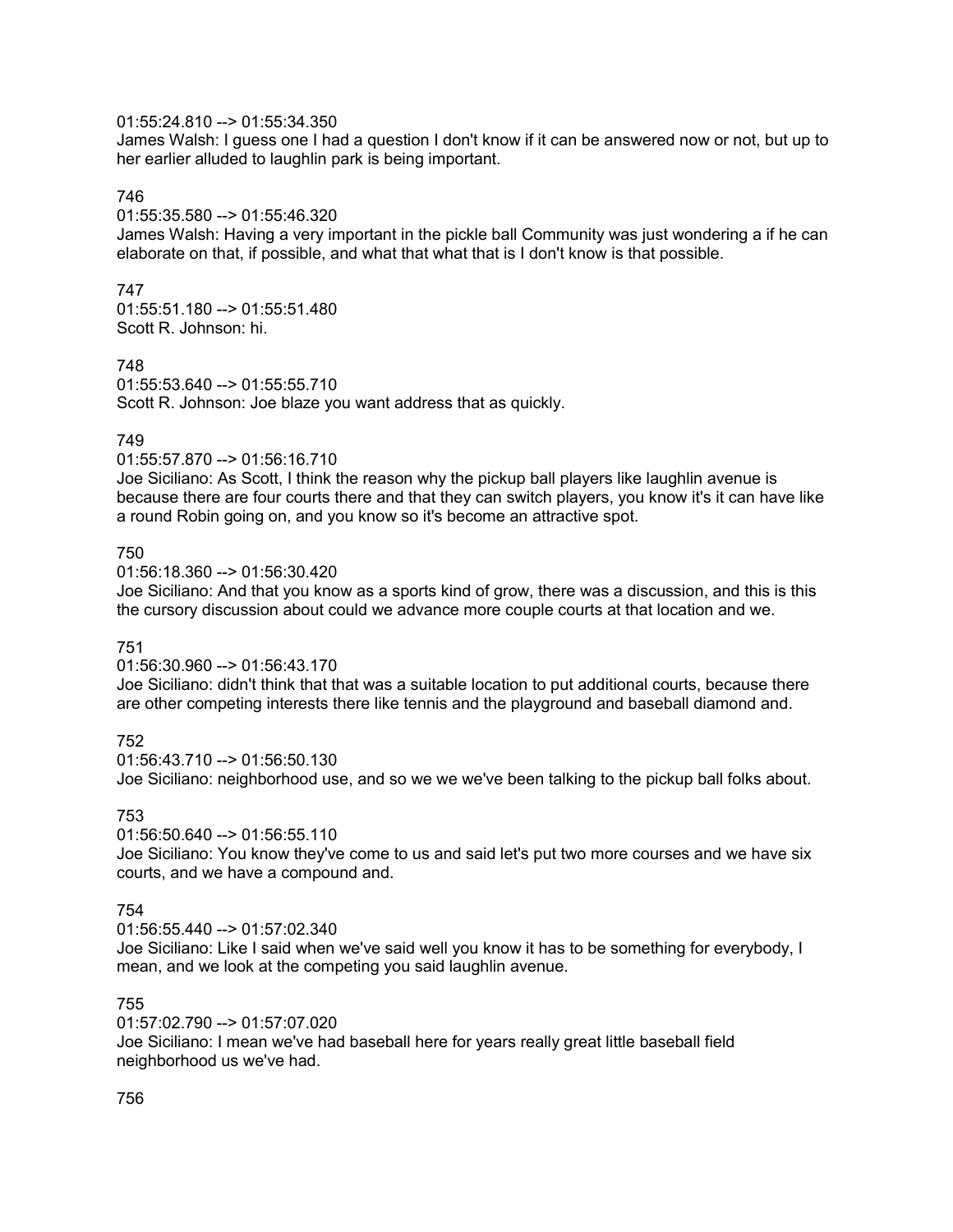### 01:57:07.440 --> 01:57:17.010

Joe Siciliano: brand new playground, we just installed the paddle tennis courts, we have said escorts combinations so we're trying to balance it all out and look at other opportunities.

### 757

### 01:57:17.670 --> 01:57:27.420

Joe Siciliano: That might be possible and that's how the that's how Bible street came up because Bible street originally that the Court that is there's two basketball courts are now, but in the.

### 758

### 01:57:27.960 --> 01:57:37.890

Joe Siciliano: In the year 2000 up to about 2005 one of those the back Court was a tennis court, it was kind of an unofficial tennis court because it it really was a tape play.

### 759

01:57:38.250 --> 01:57:45.420

Joe Siciliano: The fencing was tied to the Court, etc didn't get a whole lot of reservations and didn't get a lot of us, so we converted it to a basketball court.

### 760

01:57:45.930 --> 01:57:51.210 Joe Siciliano: But it was a tennis court for many, many, many years before we decided that.

### 761

 $01:57:51.660 \rightarrow 01:58:01.560$ 

Joe Siciliano: let's let's give it some better use, and if we put basketball hoops up to the kids will use them for the first few years we had combination basketball and tennis courts, and it was kind of this.

## 762

01:58:01.950 --> 01:58:10.710

Joe Siciliano: battle, but you know if a tennis player showed up kids are playing basketball, and you got to get 10 kids off the Court to play tennis, and so we went we went strictly to the.

763

01:58:11.100 --> 01:58:16.440 Joe Siciliano: To that, and then there was a reason why Bible seem to be a possibility.

### 764

01:58:17.010 --> 01:58:22.980

Joe Siciliano: But get back to laughlin I think that the pickup ball players like it, because it's a hub, you know they have four courts.

## 765

01:58:23.190 --> 01:58:34.650

Joe Siciliano: They can switch players, they can have a little tournament they can do a round Robin you know those kinds of things and I think it just fits the need and that's why laughlin is an attractive location.

### 766

01:58:35.250 --> 01:58:45.240

Blaize Levitan (Parks): it's also just to add Joe to is geographically it's a centrally located place so you know we get everyone.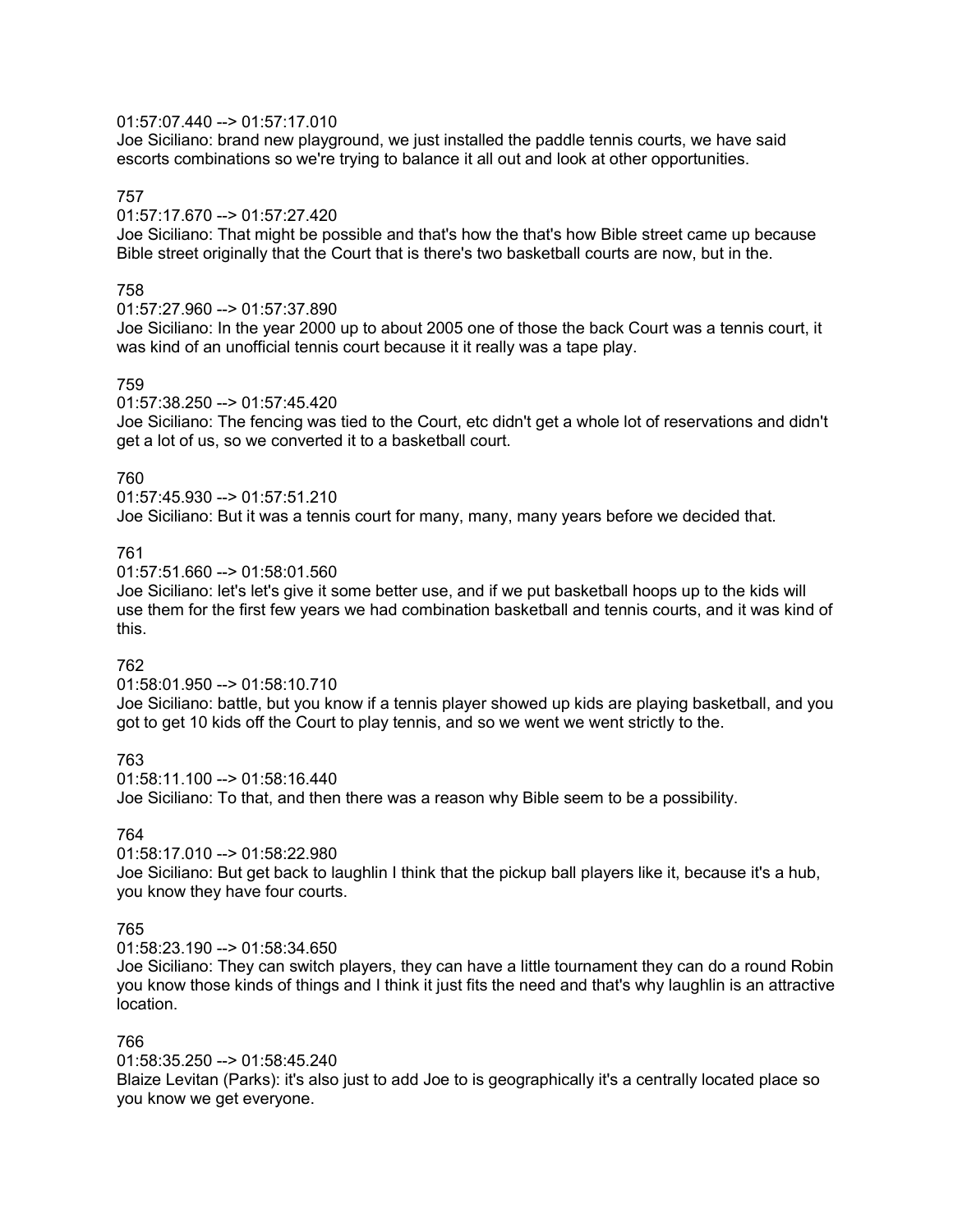# 01:58:45.930 --> 01:59:01.260

Blaize Levitan (Parks): This is a common problem it's not just pick up all we're trying to balance the use of all of our properties and you hear people say things like this is our part, this is that park and then you your other everyone wants to do the same thing at the same parts to their centrally located.

# 768

# 01:59:03.270 --> 01:59:12.330

Blaize Levitan (Parks): You know they're gee you know, then people will say well why don't you put them over and Bruce and then the tennis players and Bruce you can look from the numbers actually earns brought this up.

# 769

01:59:13.050 --> 01:59:20.070

Blaize Levitan (Parks): And if you look at our fact sheet, which I can send earns to there's a number of tennis courts that that we say.

# 770

01:59:20.880 --> 01:59:34.080

Blaize Levitan (Parks): Like bending and bros that that can't have pickup ball there and the current conditions, because the hours of reservation are so high, and in terms of tennis use already without having any striping so.

# 771

### 01:59:35.070 --> 01:59:44.610

Blaize Levitan (Parks): I think that's what they mean by you know if pete still on, you can see, Peter can speak better than we can to his own comments, but it's also being centrally located and we get this.

# 772

01:59:45.750 --> 01:59:51.510 Blaize Levitan (Parks): All the time with people wanting the same things at the same location, but you know geographically.

# 773

# 01:59:52.830 --> 02:00:04.770

James Walsh: Thank you for that clarification and you know i'm glad to also hear that for at least the foreseeable future right the courts in laughlin are going to remain you know, in their current dual use right and basketball is going to remain a Bible street.

# 774

# $02:00:05.850 -> 02:00:12.090$

James Walsh: You know I mean I play ball tennis and pickle I don't mind the lines at all right, I think the dual use of locklin's great.

# 775

# 02:00:12.960 --> 02:00:26.250

James Walsh: You know, and I guess I knew, you know a few things one I feel you know correct me if i'm wrong, I believe the town does have pickup ball nets that they provide for the clinics right.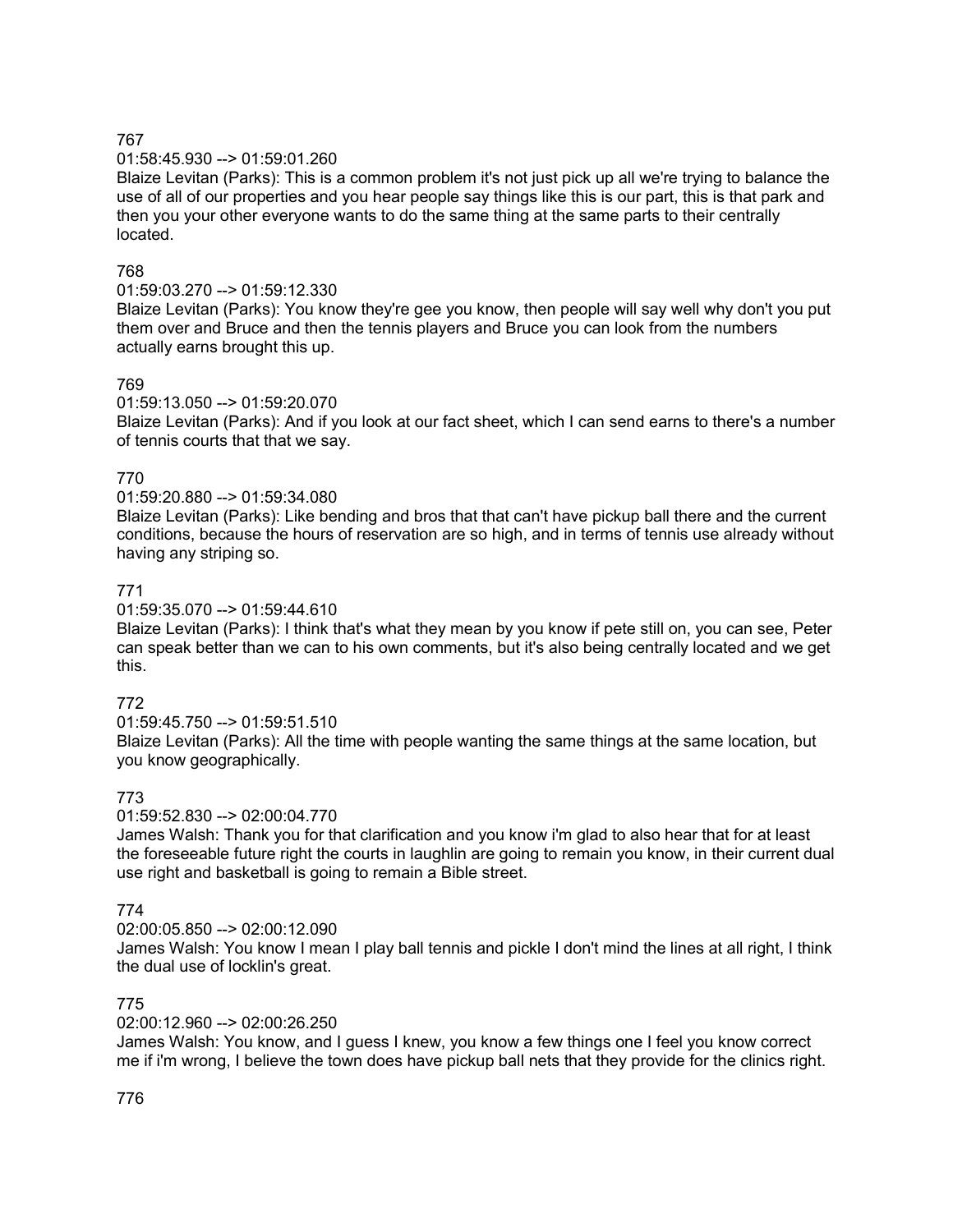# 02:00:27.270 --> 02:00:34.710

James Walsh: Is there okay so that's correct So is there a way to maybe just lock those and that's I think chrissy was suggesting this to which is a great idea.

# 777

### 02:00:35.040 --> 02:00:41.100

James Walsh: lock those nets in the green locker there, or you know lock them in some kind of storage unit that.

# 778

### 02:00:41.370 --> 02:00:55.230

James Walsh: individuals can have the code to because it takes, you know no more than a minute or 90 seconds to pop up right these pickup ball and that's It takes no time at all and that'll make it easy for pickle ballers to kind of you know, have access to more courts.

### 779

02:00:56.490 --> 02:00:57.600 James Walsh: Throughout town.

### 780

02:00:58.620 --> 02:01:05.550 James Walsh: You know, it would also be great I know laughlin centrally located it's heavily used right, I feel like.

# 781

02:01:06.750 --> 02:01:15.510

James Walsh: It might be good to maybe take a little bit of the pressure off laughlin court, especially now that you're striping more courts in town, especially on the weekend, when you have.

# 782

02:01:15.840 --> 02:01:24.510

James Walsh: The baseball game there you have kids on the playground, you know there's a lot going on and it feels like on the weekend, more so than the week days, a lot of pickup dollars are coming from out of town.

# 783

02:01:24.900 --> 02:01:31.830

James Walsh: right if you're looking at the number of New York plates that are going to the pickle ball courts there laughlin you get a lot of out of state plates.

# 784

02:01:32.130 --> 02:01:37.710

James Walsh: On the weekends, maybe it makes sense to move them to the western you know you said westerns now stripes.

### 785

02:01:38.220 --> 02:01:45.660

James Walsh: byron's now striped you know, maybe makes sense to move some of the clinics happening on the weekends to another another location.

786 02:01:46.260 --> 02:01:57.480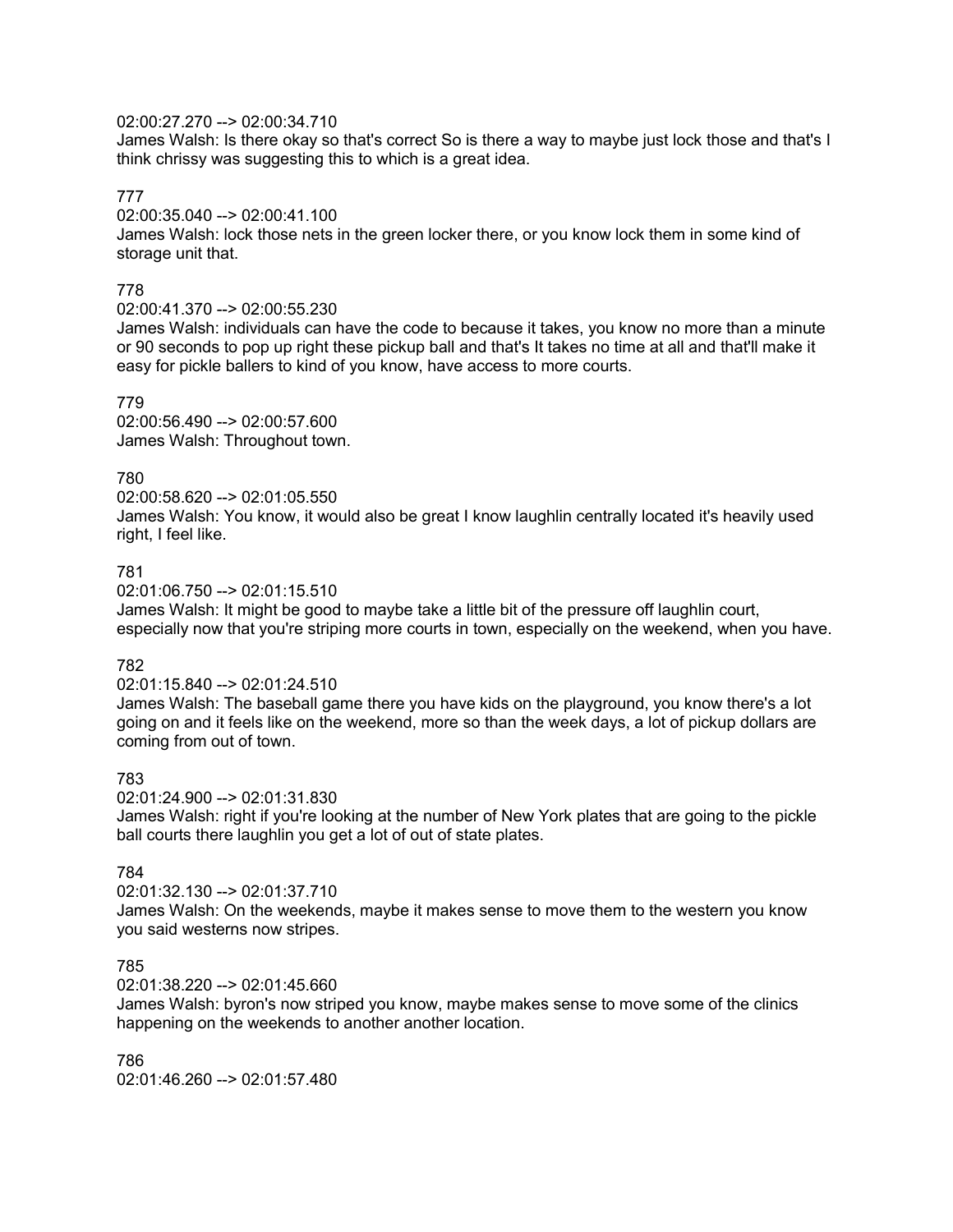James Walsh: in town and then you know I know the pickle ballers you know, according to their website or kind of advocating, for you know, like an eight court pickle ball Center you know, I just want to kind of voice.

### 787

### 02:01:57.870 --> 02:02:05.250

James Walsh: My opinion at least that this does not belong in a neighborhood park and it seems like Joe you and blaze agree with me on that, but you know you were saying.

# 788

02:02:05.760 --> 02:02:12.000

James Walsh: You don't really see adding more pickup ball courts to laughlin Park, you know so that's kind of nice to hear, but you know.

### 789

02:02:12.450 --> 02:02:18.000

James Walsh: Maybe creatively look for some places to put these in right, I know, Roger Sherwood baldwin park.

### 790

02:02:18.360 --> 02:02:26.730

James Walsh: You know, is is on the table for renovation, that seems like a great spot to put three or four pickle ball courts, maybe right next to the skate park there right yeah parking.

### 791

02:02:27.060 --> 02:02:38.160

James Walsh: Your centrally located you're right off the highway you have beautiful views of the water, you know I mean West West port, you know combo beach has pickle ball court So there you know great views of the water right it's a great setting.

### 792

02:02:38.880 --> 02:02:47.310

James Walsh: or possibly put two courts, you know behind maybe the southern concession stand and todd's point not not the parking lot right there, but the one that's like 200.

793 02:02:47.310 --> 02:02:47.580 feet.

# 794

### 02:02:48.870 --> 02:02:57.270

James Walsh: From it, you know you're not removing any green space, you know it's staying impervious surface you take a few parking spots away.

### 795

02:02:58.050 --> 02:03:08.220

James Walsh: But you know you have more pickle courts in a great great location, I really believe with you know the proper dialogue pick a ball and tennis folks can kind of get along.

796 02:03:09.300 --> 02:03:21.480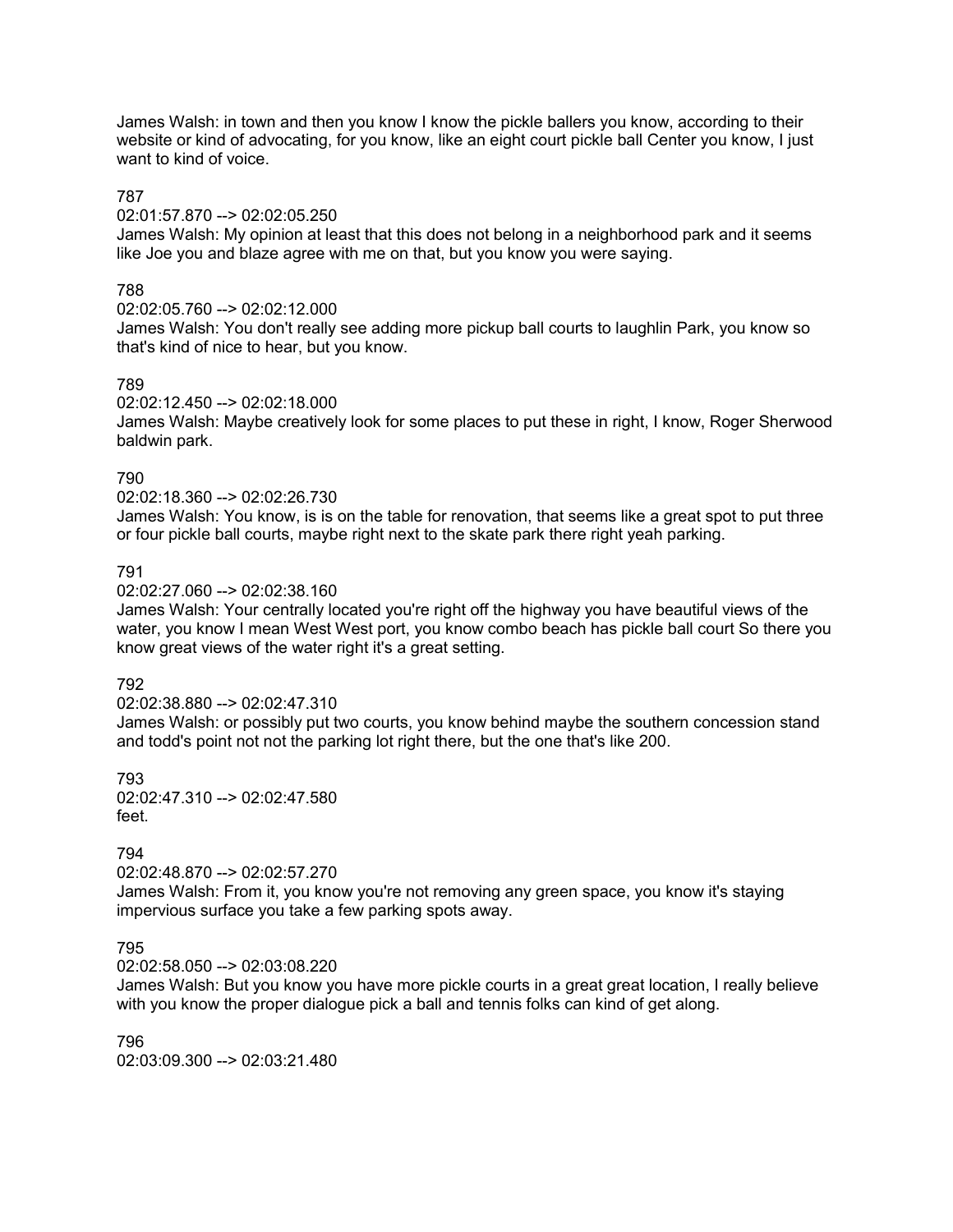James Walsh: You know and it's just about finding the right spot to kind of place these dedicated pickup ball courts or the pickle ball Center that kind of those guys are are really I think lobbying for at the end of the day.

### 797

02:03:22.920 --> 02:03:26.730

Scott R. Johnson: But let's try to do some other people want to comment thanks James.

### 798

02:03:26.910 --> 02:03:28.320 James Walsh: Thank you very much for your time guys.

799 02:03:28.650 --> 02:03:30.720 Scott R. Johnson: i'm so I see Bruno Nicholas.

### 800

02:03:39.570 --> 02:03:41.340 Scott R. Johnson: Go ahead unmute yourself.

# 801

02:03:45.420 --> 02:03:54.990

Bruno Niklaus: just want to point out that I really enjoy the varsity program on in tennis in our town, I see a lot of young tennis players.

### 802

02:03:56.340 --> 02:04:13.560

Bruno Niklaus: playing on the court in all courts and i'm so though I like pickle ball as a sport, but I don't think it really appeals to the younger generation, we have, if I look at the varsity tennis team, and I was a little bit surprised also that.

### 803

02:04:14.640 --> 02:04:28.290

Bruno Niklaus: When I play with my son on the Court suddenly when I came to the Court, especially in laughlin there are suddenly their various lines on the Court and nobody ever announced that there will be pickle bold codes on the tennis courts.

### 804

02:04:29.820 --> 02:04:39.960

Bruno Niklaus: So um and that's a tennis player I kind of disagree with somebody else saying the lines don't bother lines actually bother and that's why you don't have.

### 805

 $02:04:40.650 \rightarrow 02:04:55.410$ 

Bruno Niklaus: People ball lines on the on the Grange high school courts, because if you play somewhat competitive tennis the the lines really i'm really make a big difference so um.

# 806

02:04:56.430 --> 02:05:01.980 Bruno Niklaus: The bottom line is really um I think pick up there should be a pickup ball.

807

02:05:03.450 --> 02:05:15.540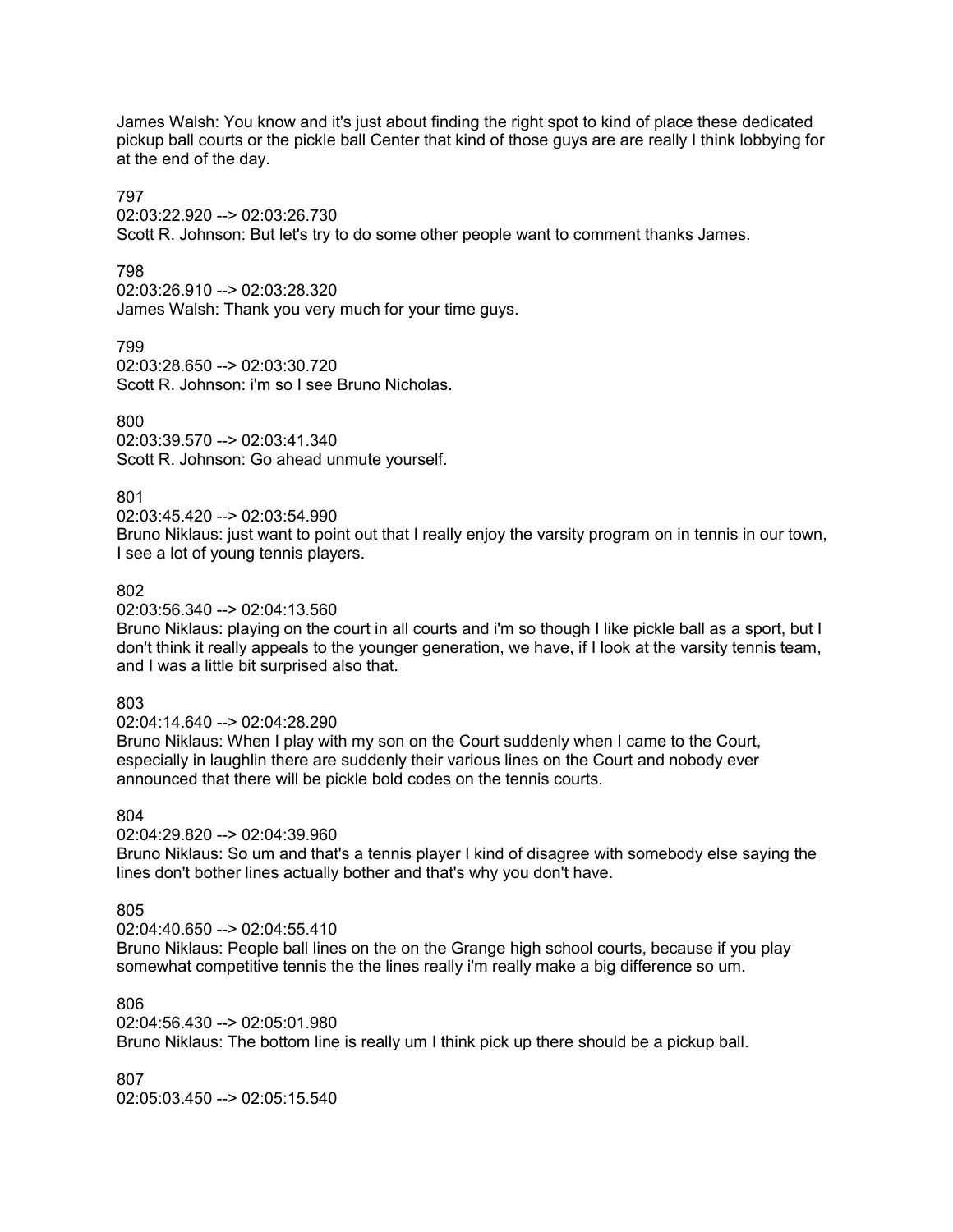Bruno Niklaus: Specific pickup ball port available in town somewhere I don't think a mixture of tennis courts and pickle bolt codes really serves the purpose, because it is a different sport.

808

02:05:15.900 --> 02:05:35.760

Bruno Niklaus: Is a different it's a different mood and I think by own by having a this pickle ball court you actually are limiting the younger generation players to play tennis which I think is very important for our generation to have the kids play tennis because they don't pay people Bob.

809

02:05:37.230 --> 02:05:37.950 Bruno Niklaus: i'll have to say.

810 02:05:38.850 --> 02:05:41.670 Scott R. Johnson: Thank you for Thank you let's do our last.

811

02:05:43.410 --> 02:05:46.230 Scott R. Johnson: comment comments to tammy grimes timmy wanna.

812 02:05:47.400 --> 02:05:48.270 Scott R. Johnson: want on new.

813 02:05:49.320 --> 02:05:50.610 tammygrimes: Okay hi i'm.

814 02:05:52.230 --> 02:05:53.670 tammygrimes: You covered most of the.

815 02:05:53.850 --> 02:05:55.800 tammygrimes: comments I was going to make about the Bruce.

816

02:05:55.800 --> 02:06:01.950

tammygrimes: spark and how it's dedicated more to this already, the only other thing I was going to add is that.

817

02:06:02.730 --> 02:06:22.050

tammygrimes: You could make the paddle courts more useful for pickle ball during the winter or during the summer by adding pads I know at millbrook we can put a surface over our paddle courts and they so anyway, that would be at least two more courts, you could use for pickup ball in the summer.

818 02:06:24.720 --> 02:06:25.500 tammygrimes: Can you hear me.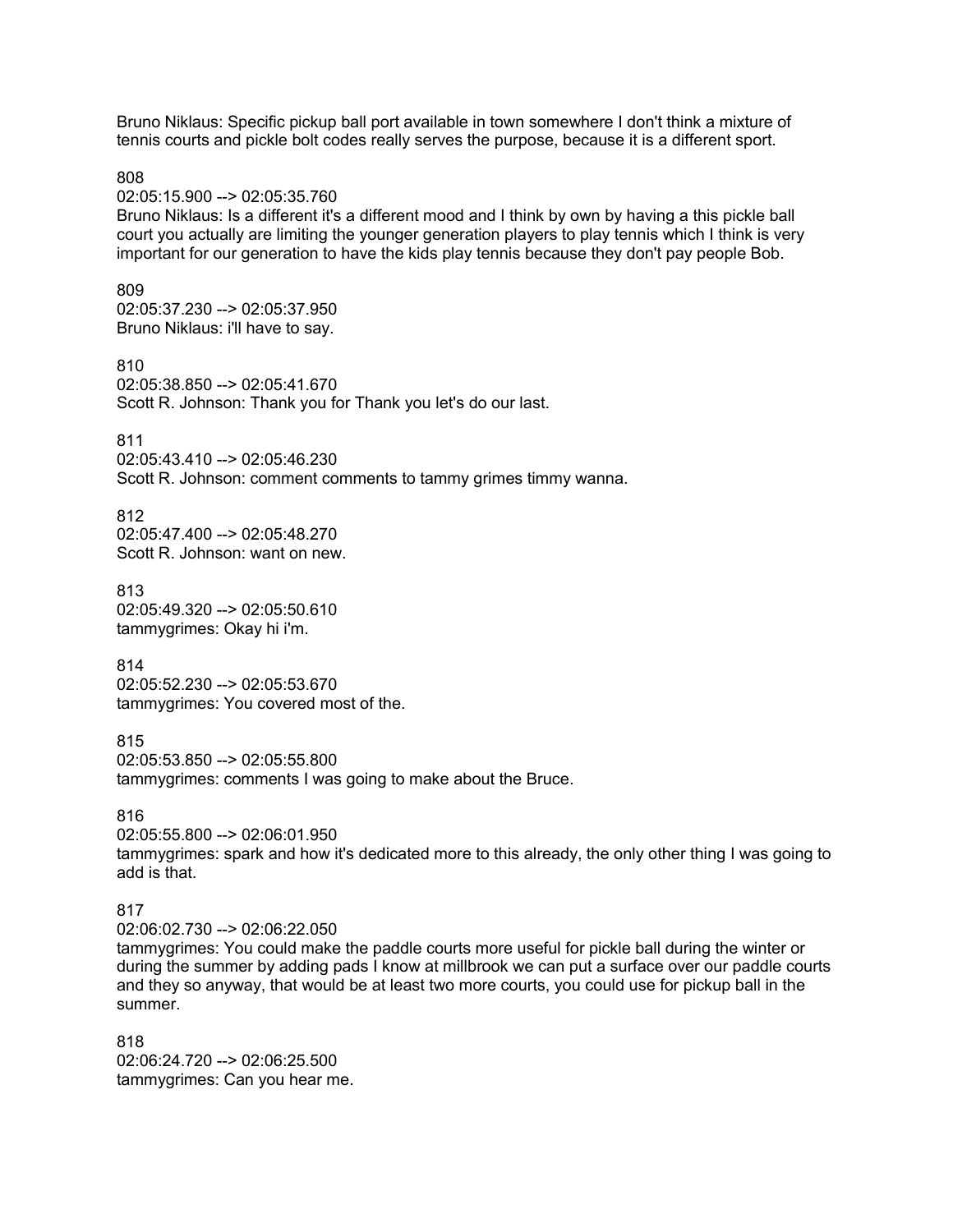02:06:26.760 --> 02:06:30.870 Scott R. Johnson: Yes, Sir, it again putting resurfacing about corazon.

### 820

02:06:31.500 --> 02:06:40.650

tammygrimes: it's a temporary Sir it's it's almost like padding and we do it at millbrook and we're able to use it for pickup ball during the spring summer.

# 821

02:06:40.980 --> 02:06:42.030 Joe Siciliano: If we don't do this.

822

02:06:42.630 --> 02:06:45.300 Joe Siciliano: i'm sorry there's a sports court surfacing.

823

02:06:45.810 --> 02:06:46.740 Joe Siciliano: It could be a plot.

### 824

02:06:47.430 --> 02:06:56.730

tammygrimes: yeah and you know that, because they probably don't play paddle during much many people don't play during the summer so at least that gives you two more courts and it's all in laughlin m&a.

### 825

02:06:57.180 --> 02:06:59.100 Joe Siciliano: yeah we just learned about this a while back.

### 826

02:06:59.100 --> 02:07:11.610

Joe Siciliano: I know millbrook is from a vendor who said they put some sport court surfacing on milburn's courts, and we can take a look at it, this is part of what we're going to explore about the whole.

#### 827

02:07:11.670 --> 02:07:12.930 tammygrimes: I just thought i'd throw it out.

### 828

02:07:13.860 --> 02:07:16.170 tammygrimes: There hadn't heard that and I also echo the.

829 02:07:17.850 --> 02:07:18.540 Joe Siciliano: keeper man.

### 830

02:07:19.680 --> 02:07:28.590

tammygrimes: you're welcome, and then I echo I was that idea of keeping the net net on the Court, I mean at millbrook we also just push them aside.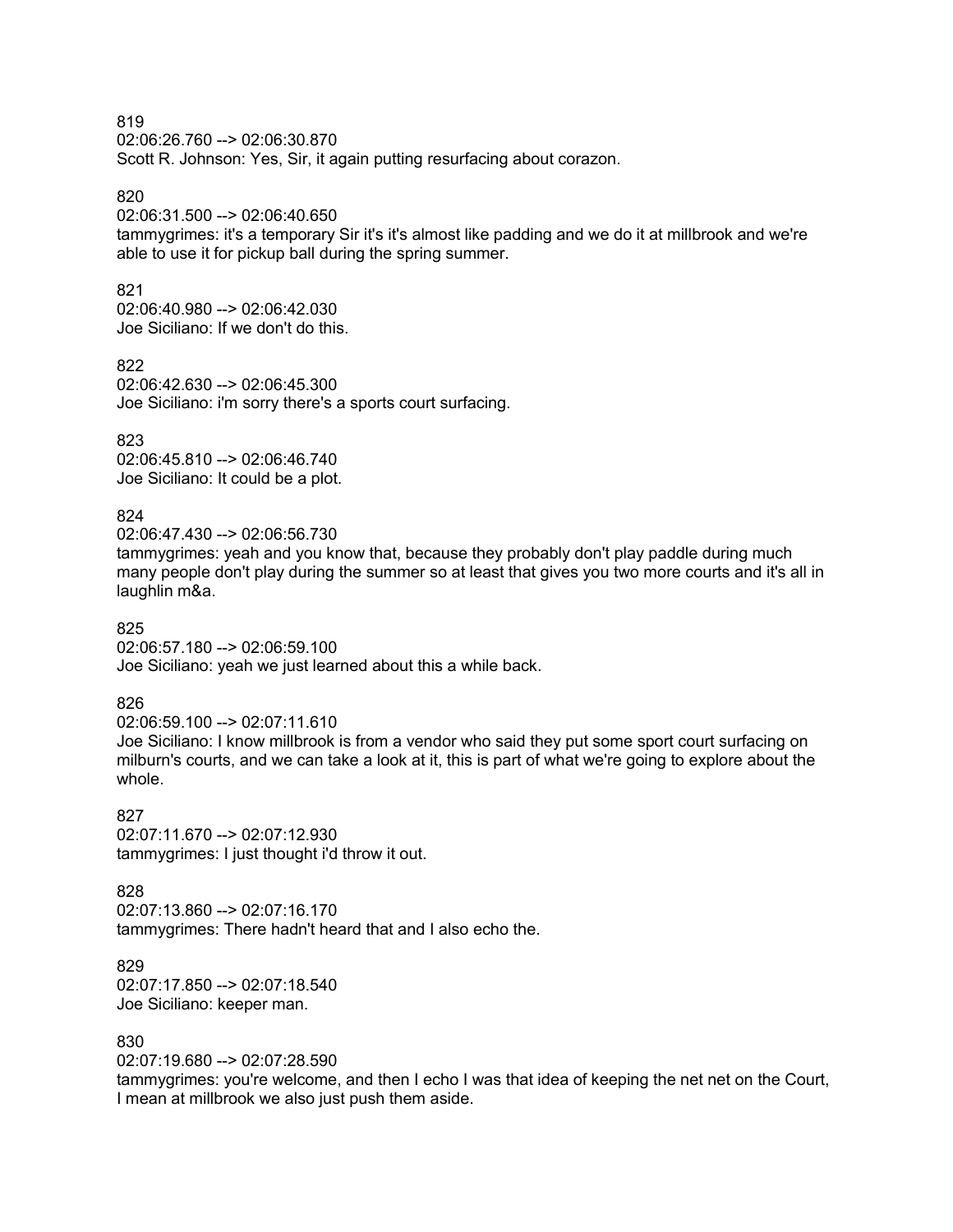02:07:28.920 --> 02:07:34.680

tammygrimes: So they could stay there every you know throughout the day I mean I suppose it be a pain to go lock them up every day.

#### 832

02:07:35.130 --> 02:07:48.420

tammygrimes: If you had if the players didn't do it themselves and you had a town employee do it, but um I mean that seems silly you know that seems feasible, though, to buy those and leave them there okay that's all I have to say.

833 02:07:49.980 --> 02:07:50.280 Scott R. Johnson: tammy.

834 02:07:50.790 --> 02:07:51.360 Joe Siciliano: Thank you.

835 02:07:51.840 --> 02:07:53.430 Scott R. Johnson: Thanks Thank you so.

836

02:07:56.670 --> 02:08:00.660 Scott R. Johnson: let's let's try to wrap this up by one thing I do collected to do is there's a.

### 837

02:08:01.740 --> 02:08:13.470

Scott R. Johnson: Over unshackled conditioning is this weekend, they usually have somebody from parks and REC for to attend I can't this weekend, so if anyone else wants to do it, yes, you want me to do.

838 02:08:14.610 --> 02:08:14.880 Scott R. Johnson: If.

### 839

02:08:16.770 --> 02:08:17.880 Scott R. Johnson: Nancy unmute yourself.

#### 840 02:08:18.150 --> 02:08:19.830

Nancy Chapin: I am, I will be there.

841 02:08:19.860 --> 02:08:20.880 Scott R. Johnson: So it okay.

### 842

02:08:21.060 --> 02:08:23.190 Scott R. Johnson: Good that's good that somebody there so.